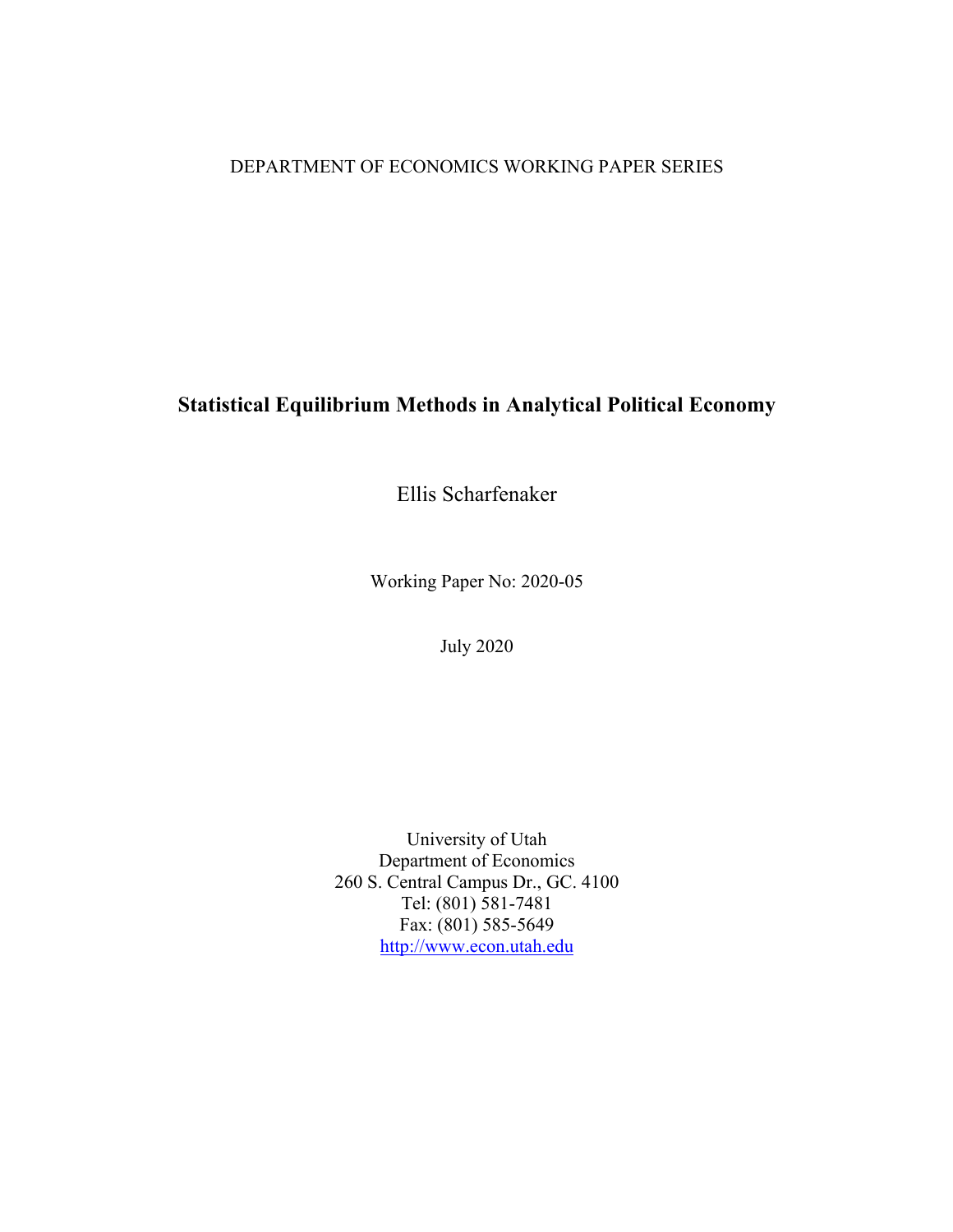#### **Statistical Equilibrium Methods in Analytical Political Economy**

Ellis Scharfenaker Department of Economics, University of Utah ellis.scharfenaker@economics.utah.edu

#### **Abstract**

Economic systems produce robust statistical patterns in key sate variables including prices and incomes. Statistical equilibrium methods explain the distributional proper- ties of state variables as arising from specific institutional and behavioral postulates. Two traditions have developed in political economy with the complementary aim of conceptualizing economic processes as irreducibly statistical phenomena but differ in their methodologies and interpretations of statistical explanation. These conceptual differences broadly mirror the methodological divisions in statistical mechanics, but also emerge in distinct ways when considered in the context of social sciences. This paper surveys the use of statistical equilibrium methods in analytical political economy and identifies the leading methodological and philosophical questions in this growing field of research.

**Keywords:** Statistical equilibrium, Classical political economy, Maximum entropy, Information theory, Stochastic methods **JEL Classification:** B41, B51, C18, D30, E10

**Acknowledgements:** I would like to acknowledge Paulo L. dos Santos, Gregor Semieniuk, Noé Wiener, Duncan Foley, and Doğuhan Sündal for providing helpful comments on earlier versions.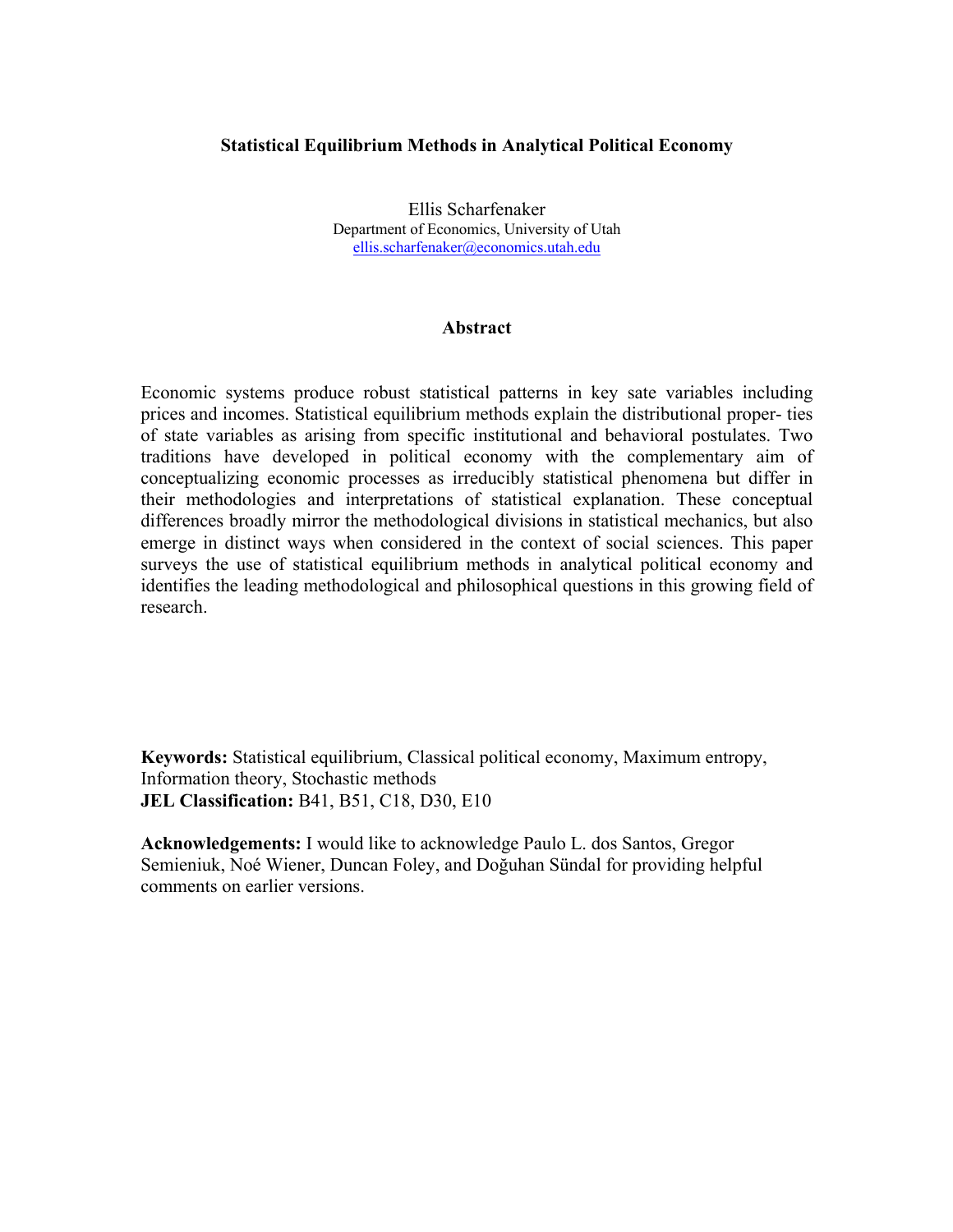### 1 Introduction

Market based economic systems are complex decentralized systems that give rise to spontaneous order in the formation of statistical moments such as average prices and incomes. Economic outcomes are statistical in nature and typically consist of central tendencies as well as fluctuations around these tendencies. The fact that economic systems produce stable regularities that persist for extended periods of time permits theory formation around the explanation and prediction of these regularities. Economic theory attempts to explain the existence, location, and evolution of these modalities in terms of individual and collective actions within a framework of social and economic institutions. Statistical variation in economic outcomes poses several conceptual issues for economic theory. The first deals with the nature of statistical fluctuations and whether or not they are endogenous to the system and thus in need of explanation, or if they are exogenous stochastic variation irrelevant to theory formation. The second difficulty concerns the appropriate methodological approach to deal with statistical variation in economic outcomes at various levels of abstraction and aggregation.

Orthodox economic theory born out of the marginalist doctrines of Walras and Marshall, as well their modern descendant general equilibrium theory, tends to abstract away from statistical thinking instead emphasizing the determination of stable fixed-point equilibrium properties of an abstract completely specified economic system. Neo-Ricardian and Marxian political economy has also tended to reason in terms of abstract notions of uniform equilibrium prices and incomes despite adopting an essentially statistical vision. Real experience with markets and analysis of market data, however, reveals that economic variables such as incomes and commodity transaction prices exhibit significant variation over time and space giving rise to statistical distributions of these variables. The reduction of the statistical distribution of prices to the modal or mean price simplifies economic theory greatly, but perforce neglects the existence of disequilibrium states and the determination of higher order moments that leaves many fundamental questions about the determination of equilibrium unresolved.

In contrast to orthodox theory, however, the classical political economy of Smith, Ricardo, and Marx recognized the essentially statistical nature of economic processes and used it as foundation for conceptualizing equilibrium. Smith was the first to articulate a dynamic theory to account for a tendential equalization of prices and incomes and most classical political economists in the nineteenth century adopted some notion of "gravitational" equilibrium. The equilibrium rate of profit and equilibrium wage rate were the centers of gravity that reflected a uniform rate of profit for capital and uniform wage rate for workers. These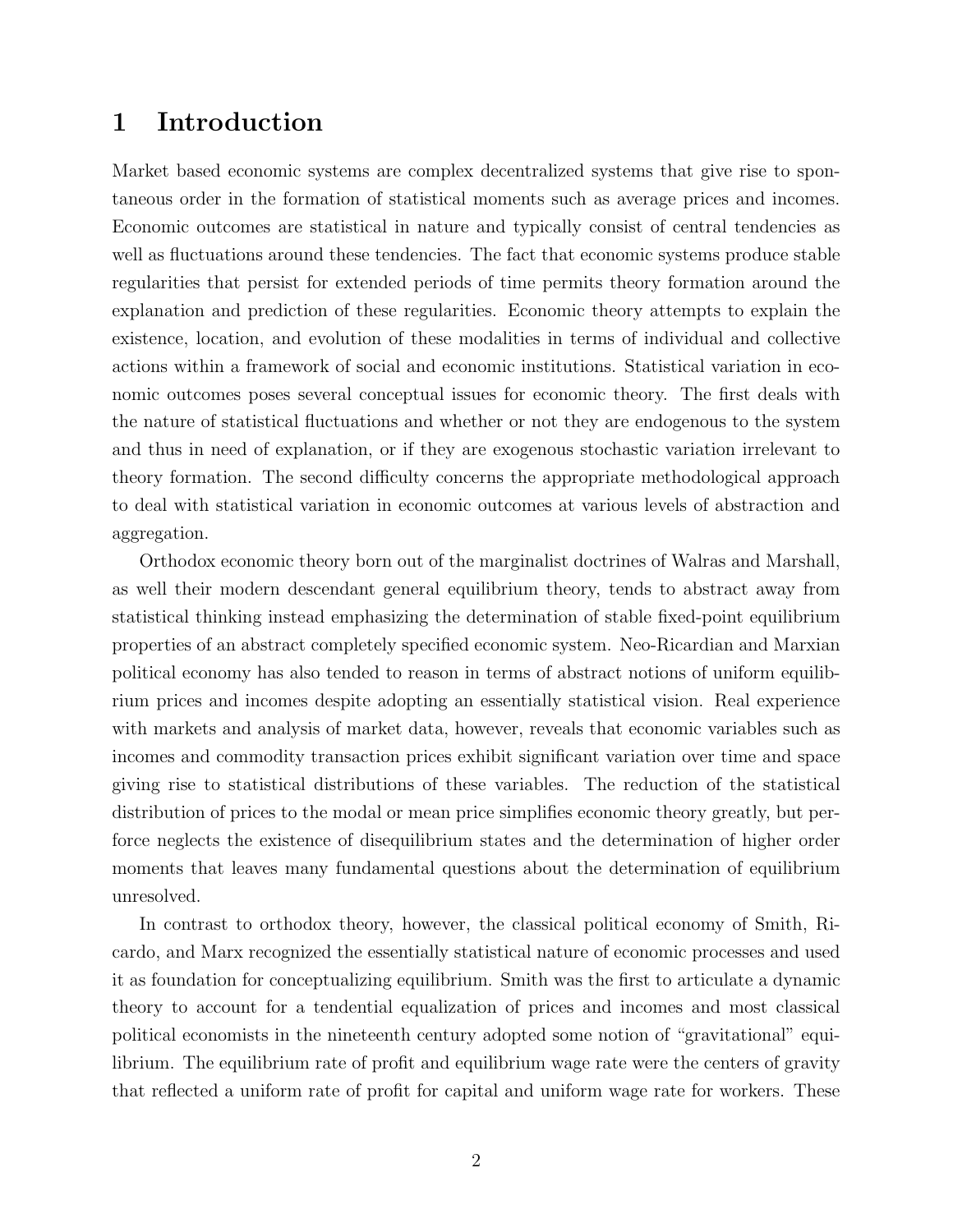abstractions were then used as basis for explaining other economic phenomena, including prices, growth, distribution, social conflict, and economic policy. From the classical perspective, equilibrium was always treated as a dynamic gravitational process determined by strong stabilizing feedbacks arising from various institutional structures. Explaining the endogenous variation of prices and incomes was as essential to economic theory as was explaining the central tendencies. Marx was often keen to emphasize that a capitalist economy in absence of these endogenous fluctuations would cease to function altogether.

While essentially adopting a complexity perspective of economic systems (Foley, [2003;](#page-42-0) Scharfernaker & Yang, [2020\)](#page-44-0), classical political economists were unequipped with the modern scientific tools used to study complex many-bodied systems resulting in fragmented analytical methods discordant with their theoretical outlook (Farjoun & Machover, [1983;](#page-41-0) Langston, [1984\)](#page-43-0). The issues surrounding the transformation of values into prices is perhaps the best illustration of the kind of difficulties that arose due to the dissonance between theory and methods working at different levels of abstraction and aggregation in classical political economy.

Recent advances in the application of statistical mechanics and information theory to economics has revealed the new directions for the range of applicability and validity of classical political economic theory. These methods identify the equilibrium of a system's state variables as irreducibly statistical and thus driven to equilibrium probability distributions. The statistical equilibrium approach identifies the stable configuration of these distributions as revealing important information about the relevant institutional and behavioral constraints that produce both the system's central tendencies as well the generative dynamics that shape the higher moments of these distributions.

The statistical equilibrium approach fills a lacuna in contemporary political economy by undertaking a complete statistical description of social and economic phenomena. This approach is squarely aligned with the theoretical and methodological principles of classical political economy because it explicitly models the fluctuations in state variables such as prices, profit rates, and wages, that arise from the decentralized nature of market activity and the purposive behavior of individuals, such as workers and capitalists, interacting in complex non-additive ways within the institutions of capitalism. While statistical equilibrium thinking has had a productive effect in political economy in general, there is significant disagreement on the methodological basis and interpretation of statistical explanation. Two traditions have emerged in statistical political economy that broadly parallel those in statistical mechanics: the ergodic camp which reasons in terms of infinite time averages and the macroscopic camp that reasons in terms of system-level information. These methodologies share many of the same philosophical conundrums and dichotomies that exist in statistical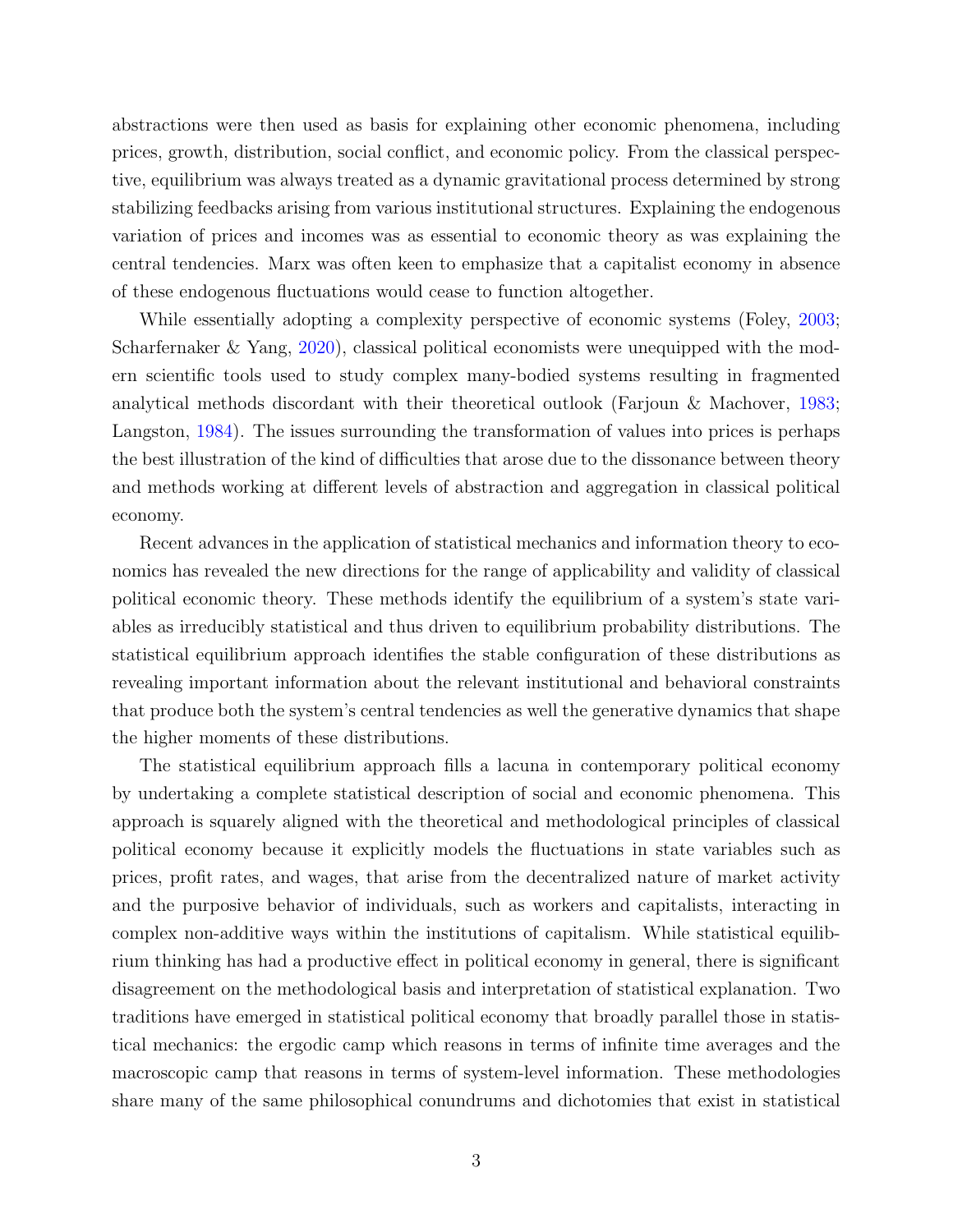mechanics, but also pose many distinctive and unresolved questions in their application to social sciences. This paper surveys the role of statistical equilibrium thinking in analytical political economy as well as the many unresolved interpretive and philosophical issues attendant with this growing field of research.

# 2 Statistical Equilibrium

Statistical equilibrium methods in physics were developed in the late 19th century by Boltzmann [\(1871\)](#page-40-0), Maxwell [\(1860\)](#page-43-1) and Gibbs [\(1902\)](#page-42-1) and were originally applied to relatively simple thermodynamic problems such as deriving the phenomenal laws of gas behavior from the hypothesis that gases were constituted from particles such as molecules and atoms. Statistical mechanics uses known microscopic properties of systems in order to make probabilistic and statistical assertions about the macroscopic behavior of systems. The key theoretical breakthrough in statistical mechanics is the idea of ensemble reasoning. The ensemble represents a collection of all conceivable microscopic configurations of a system's *N* members across all the possible individual states each one of them may take. Which microscopic configurations are possible depends on the laws governing the functioning of the system, such as Liouville's equation that describes its Hamiltonian dynamics and thermodynamic laws such as the conservation of energy. Each microscopic configuration generates a unique macroscopic state or frequency distribution describing the relative occupancy of each individual state across all members of the system. The entropy of a macroscopic state is simply a combinatorial measure quantifying how many different microscopic configurations support any given macroscopic state. The distribution or macroscopic state with maximum entropy across all possible distributions is simply the one with the greatest support across the microscopic configurations allowed by the functioning of the system. In systems where  $N \gg 1$ , the combinatorial dominance of that distribution is overwhelming, effectively ensuring that no matter where a system's evolution started, it will statistically tend toward microscopic configurations supporting that distribution—which we understand as a statistical equilibrium macroscopic state.

<span id="page-4-0"></span>Physicists in the twentieth century (Jaynes, [1957\)](#page-42-2) discovered that these same methods can be applied fruitfully to a wide range of systems including biological and social systems (Kapur, [1989;](#page-43-2) Kapur & Kesavan, [1992\)](#page-43-3) particularly when viewed through the theoretical scope of information theory (Caticha, [2007;](#page-40-1) Golan, [2018\)](#page-42-3). The goal-oriented purposive behavior of individuals in social situations where people interact through specific institutions, like private property, are from a statistical modeling point of view exactly like the constraints of physical laws that characterize the statistical properties of physical systems. Statistical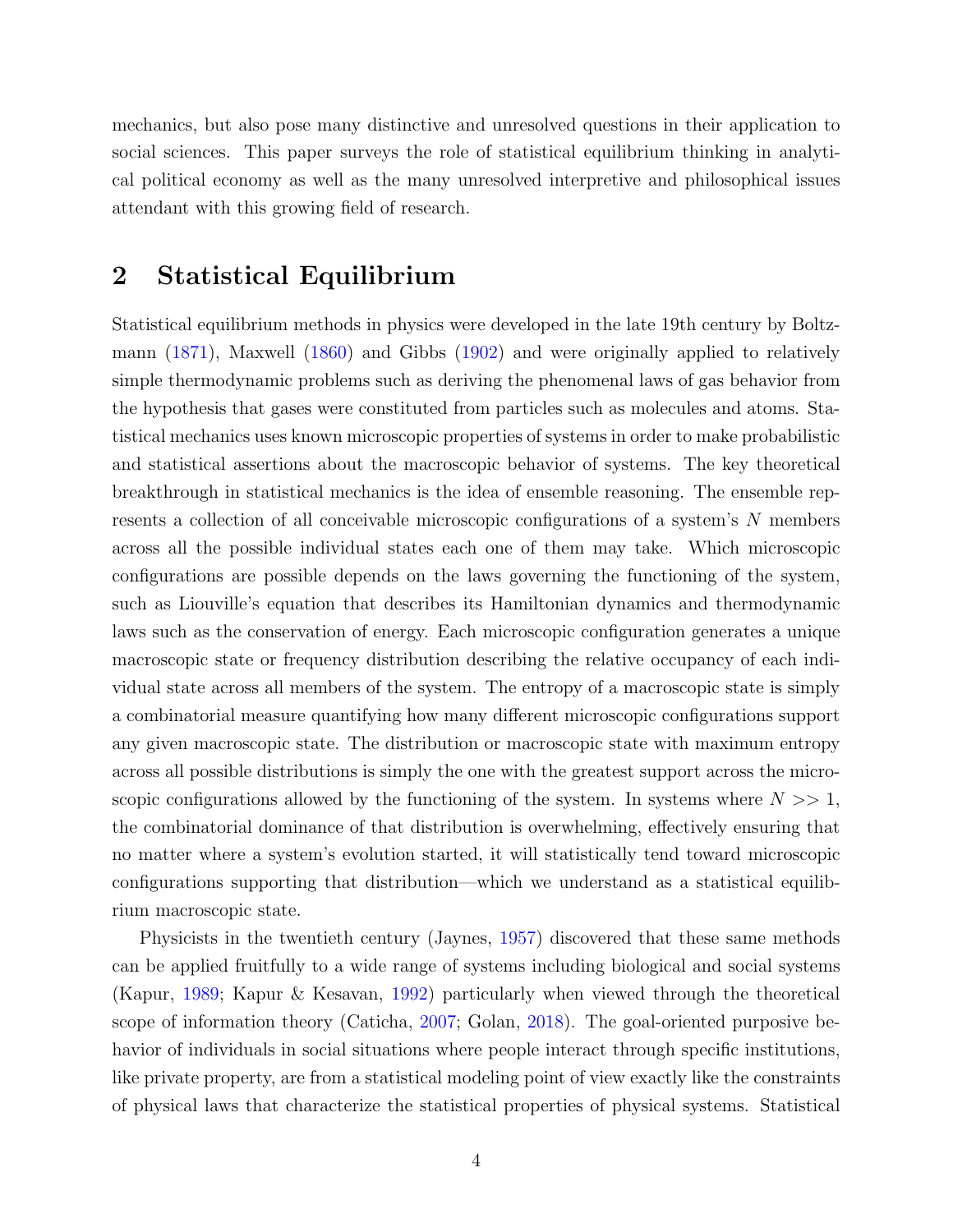equilibrium modeling in economics, however, does not imply that social systems are represented by a "social physics" subject to immutable "social laws," that individual social beings are equivalent to purposeless particles, or that social science is ultimately reducible to the physical sciences. Statistical equilibrium methods in economics attempts to identify the relevant systemic constraints acting on a system at any point in time that shape observed distributional outcomes of social and economic interactions.

While the economy as a whole is not in any kind of stable equilibrium most agents do traverse similar dynamic paths over and over again creating a type of "punctuated equilibrium," that may persist for extended periods of time. Social and economic institutions shape individual actions and social interactions in remarkably robust ways. Capitalist institutions of private property and market mediated exchange produce imperatives for labor to work under relatively uniform conditions which inevitably shapes domestic habits as well. While there may be significant heterogeneity in the type of work done, individuals tend not to deviate far from their average patterns. The same can be said of firms producing, distributing, and marketing products, which also tends to be highly routine.<sup>[1](#page-4-0)</sup>

Capitalism also creates systemic regularities *independently* of the details of micro-level behavior, and often in spite of the intentions governing that behavior. These systemic regularities can be broadly understood as reflecting the fact that markets generate prices that reduce all details to simple quantifications, and that all individuals interact interdependently though social and economic institutions. There is an important distinction and interplay between the behavioral and systemic constraints that determine the macroscopic characteristics of capitalist systems. Statistical equilibrium methods allow one to gain insights about the functioning of the system from understanding the routine and repetitive aspects of reality rather than by focusing on the much less frequent and much less structured periods of transition. This is not to downplay the importance of transitional periods, which can be highly disruptive to and fundamentally transformative of previously stable economic patterns, but the routine patterns of economic life that are invariably shaped by social and economic institutions are likely to reassert themselves, even if in novel ways.

The probabilistic and statistical nature of statistical mechanics implies that it is inextricably tied to the conceptual issues associated with the interpretation of probabilities. Understanding exactly what is being asserted in a statistical equilibrium model will depend on the general conception of the meaning of statistics and probability. Due in part to these unresolved issues, two separate traditions developed in statistical mechanics with complementary aims but distinct methodologies which Hobson [\(1971\)](#page-42-4) refers to as the *ergodic* and

<span id="page-5-0"></span><sup>&</sup>lt;sup>1</sup>Punctuated equilibrium is treated in non-equilibrium thermodynamics as local or momentary equilibrium arising in systems undergoing small changes to macroscopic parameters.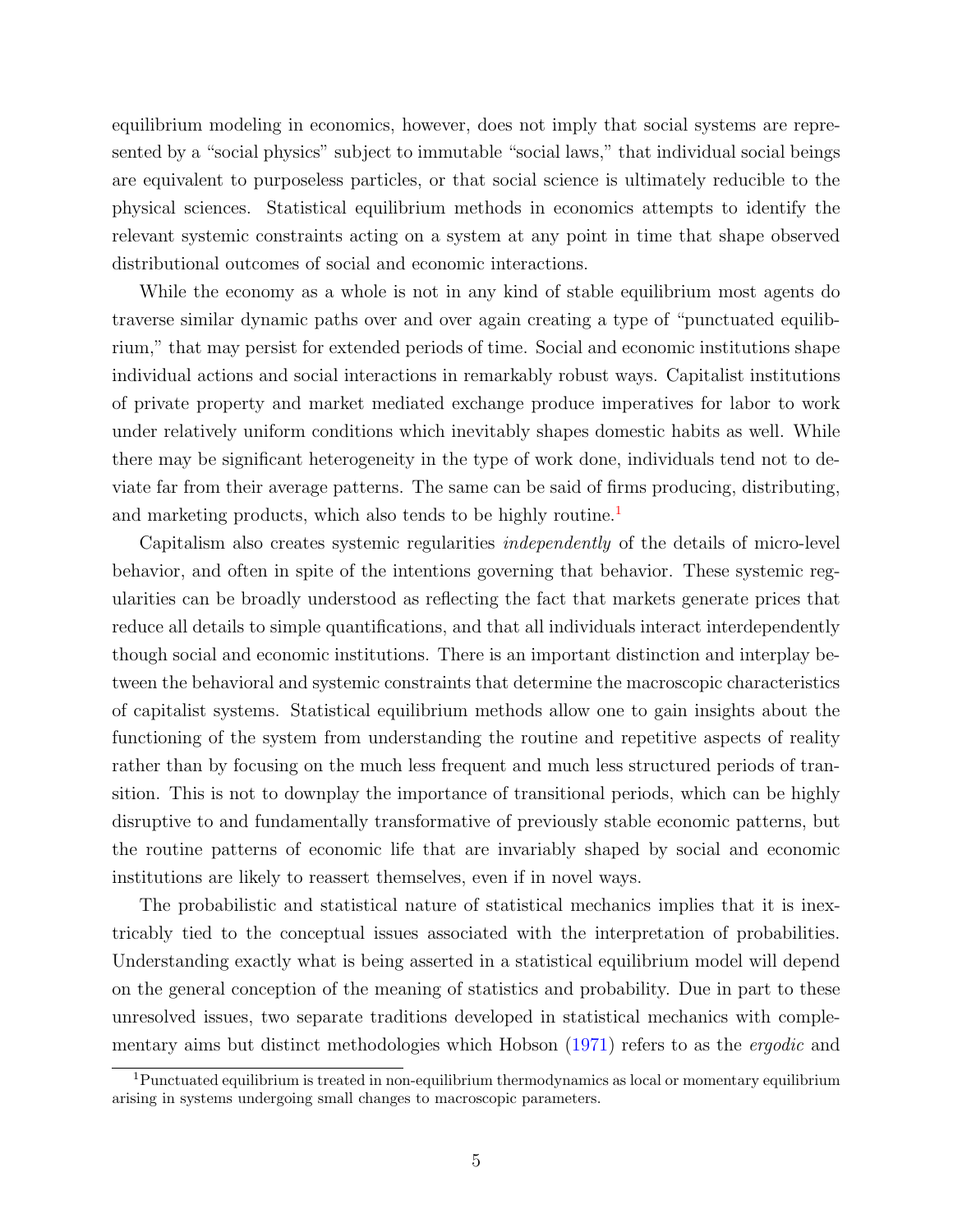*macroscopic* approaches.

The ergodic view of statistical mechanics follows the perspectives of Maxwell and Boltzmann and derives the macroscopic behavior of a system from the evolution of micro-kinetic behavior of weakly-interacting particles. Methodologically, the ergodic approach studies the infinite time averages of state-space variables. The macroscopic approach to statistical mechanics uses known microscopic properties to study the macroscopic behavior of many-body systems based on probabilistic reasoning alone. This view follows the insights of Gibbs and later Jaynes (Jaynes, [1967;](#page-42-5) Jaynes, [1957\)](#page-42-2) who identified Shannon [\(1948\)](#page-45-0) information theory as a logical basis for making any probabilistic assertions about incompletely specified systems.

The lack of a universally accepted account of the theory of statistical mechanics<sup>[2](#page-5-0)</sup> suggests that while these methods may be useful in understanding complex economic systems, there is little expectation that economists will agree on a single correct interpretation and methodology in their applications of statistical mechanics to economics or even find agreement as to what an acceptable statistical explanation amounts to.

### 3 Statistical Thinking in Political Economy

Statistical thinking was foundational to classical political economic theory. Adam Smith constructed his economic theory of natural prices upon a "gravitational" equilibrium logic that attempted to explain both the central tendencies of prices as well as the ceaseless and endogenous fluctuations that generate these tendencies as statistical moments. In his discussion of value and prices, Smith makes an important methodological distinction between natural price and market price of a commodity. The market prices are the amount of money for which any particular commodity exchanges at any particular moment. These prices fluctuate in time and space due to persistent imbalances of supply and demand. Such fluctuations in prices and incomes were understood as a natural outcome of the perennial difficulties of decentralized and specialized production meeting the material and social needs of reproduction. Central to his line of reasoning was that underlying the complex process of production and exchange was a common organizing logic of competition that generated negative stabilizing feedbacks that regulated market prices around natural prices. Marx adopted Smith's notion of gravitational equilibrium and stressed the statistical and combinatorial logic of natural prices that made them an essentially macroscopic phenomenon.

<sup>&</sup>lt;sup>2</sup>As Jaynes notes, "statistical mechanics has become a queer hybrid, in which the practical calculations are always based on the methods of Gibbs; while in the pedagogy virtually all one's attention is given to repeating the arguments of Boltzmann."(Jaynes, [1967,](#page-42-5) pp. 87). See Sklar [\(1993\)](#page-45-1) for a good overview of the historical and philosophical issues in foundations of statistical mechanics.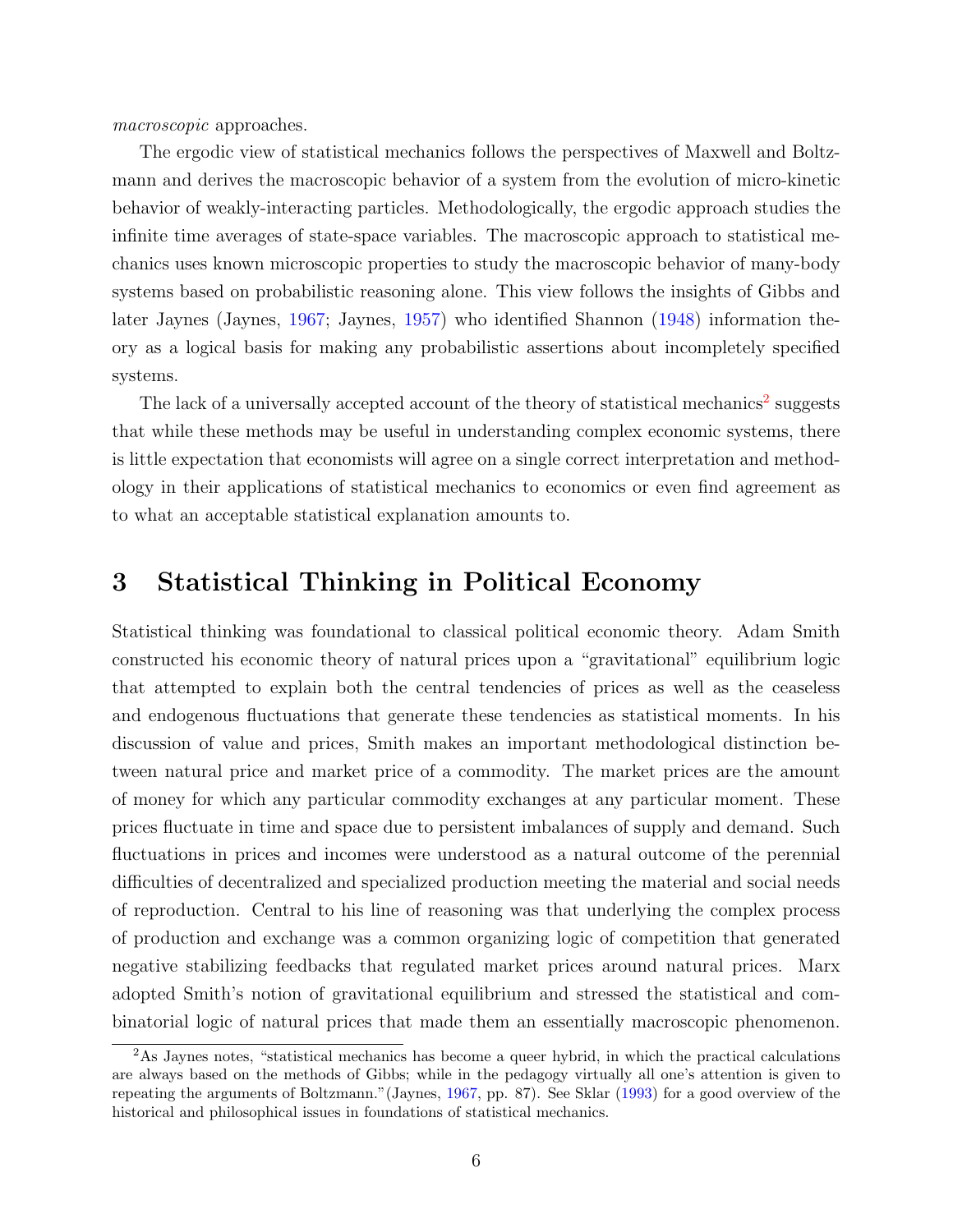While classical political economy tended to reason in terms of a statistical methodology, no formal analytical methods consistent with this reasoning were advanced. Neo-Ricardian (Kurz & Salvadori, [1995\)](#page-43-4) and Marxian traditions (Shaikh, [2016\)](#page-45-2) have also avoided explicit statistical consideration in theory formation instead favoring analysis based on the abstract long-run equilibrium behavior of capitalist economies where all higher moments are assumed away.

In the 1980s Farjoun and Machover [\(1983\)](#page-41-0) (FM) heavily criticized the paradigm in these traditions arguing that the impossibility of uniform prices, wages, and profit rates severely limited the interpretive and explanatory aims of Neo-Ricardian and Marxian theory. Instead, they argued that prices and incomes should be treated as random variables that are driven not to a deterministic uniformity, but to time-invariant stationary probability distributions with general forms that are "theoretically ascertainable" and "empirically verifiable." FM's work was a groundbreaking attempt to construct a non-deterministic theoretical framework for the foundations of political economy that avoided an equilibrium logic unable to account for the observed distribution of economic variables. FM called for an explicit statistical methodology in political economy consistent with the central themes of Smith, Ricardo, and Marx and pointed towards statistical mechanics as satisfying this methodological criterion. While FM offer a compelling argument for the relevance of statistical equilibrium methods in political economy, their particular application of these methods to political economic theory may have raised more questions than they answered (Scharfenaker & Semieniuk, [2017\)](#page-44-1).

A diverse range of recent contributions have since renewed interest in statistical equilibrium approaches in political economy and significantly extend the aims of FM. These contributions are complimentary in their aims of introducing an explicit statistical method-ology to political economy, but differ in their methodological prescriptions (dos Santos, [2020;](#page-41-1) Golan, [2018;](#page-42-3) Reddy, [2020;](#page-44-2) Scharfernaker & Yang, [2020\)](#page-44-0). One tradition studies the parametric statistical distributions of economic outcomes explained as ergodic solutions to stochastic processes. This tradition has a long history in economics dating back to Gibrat [\(1931\)](#page-42-6), Kalecki [\(1945\)](#page-43-5) Champernowne [\(1953\)](#page-41-2) and Simon [\(1955\)](#page-45-3) who looked to formalize the empirical findings of Pareto [\(1987a,](#page-44-3) [1987b\)](#page-44-4) on the distribution of personal income and wealth and has experienced a resurgence in political economy (Alfarano, Milaković, Irle, & Kauschke, [2012;](#page-40-2) Cottrell, Cockshott, Michaelson, Wright, & Yakovenko, [2009;](#page-41-3) Shaikh, [2020;](#page-45-4) Shaikh, Papanikolaou, & Wiener, [2014\)](#page-45-5) with the development of econophysics (Lux, [2016;](#page-43-6) Mantegna & Stanley, [1999;](#page-43-7) McCauley, [2009;](#page-43-8) Rosser Jr., [2008b;](#page-44-5) Yakovenko, [2007\)](#page-46-0). The econophysics approach to political economy argues in terms of well-specified micro-kinetic dynamics punctuated by stochastic variation in order to derive the statistical equilibrium of the system as the limiting ergodic distribution. Specifically, "the time evolution of an economic system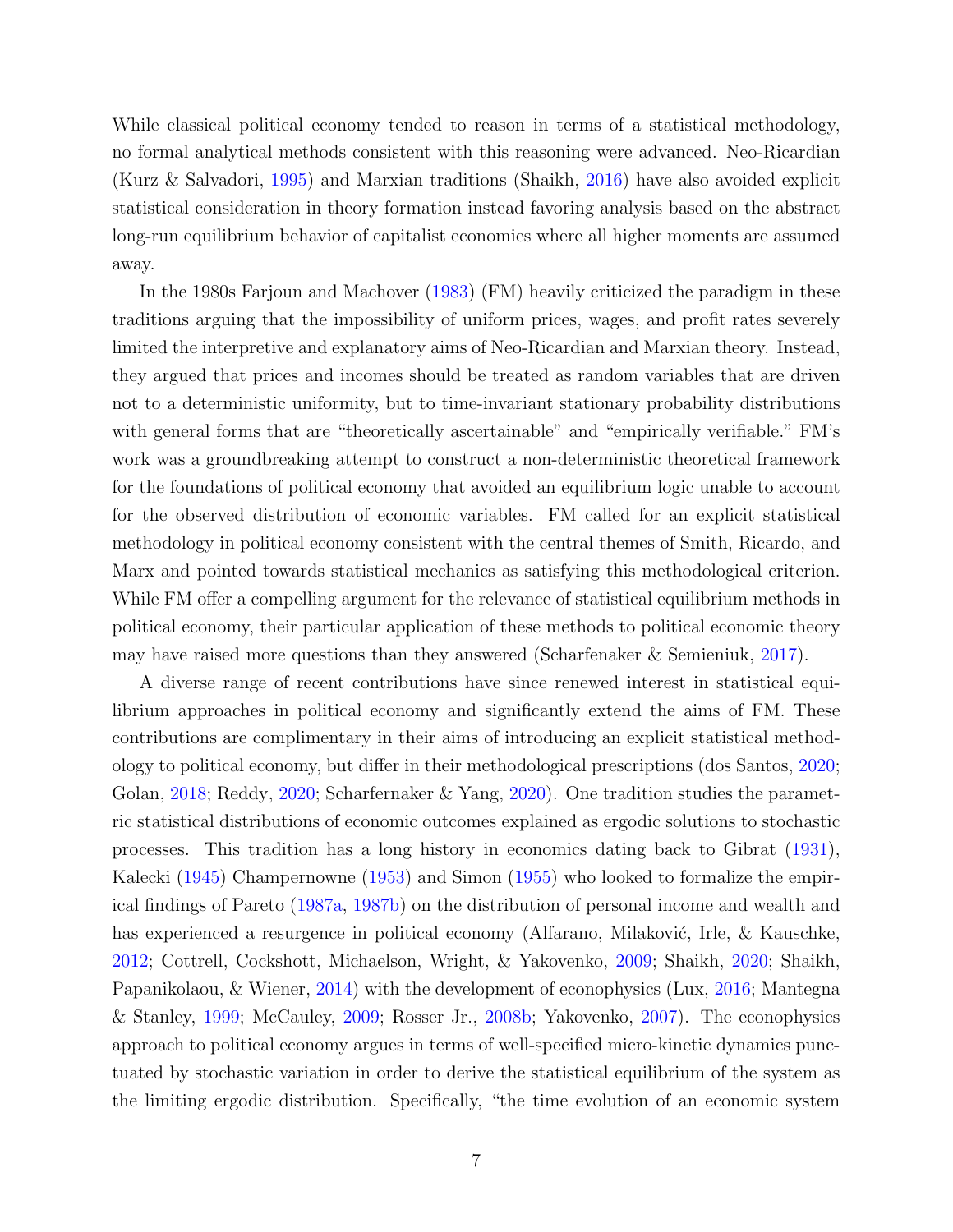is represented by an aperiodic, irreducible Markov chain and the distribution of relevant quantities is given by the invariant distribution of the Markov chain."(Garibaldi & Scalas, [2010,](#page-42-7) pp.224) This ergodic approach is most often adopted in economics and finance through a class of stochastic models called drift-diffusion models which identifies the sources of statistical effects in random disturbances. While no explicit position is ever really taken on the origins of these disturbances, that is, no specifically tychist or external interventionist position is taken, the ontological interpretation of randomness is almost always philosophically implicit and methodologically explicit.

The other tradition adopts the complexity perspective of social systems but identifies the complex nature of such systems as arising from incomplete information (dos Santos, [2020;](#page-41-1) dos Santos & Scharfenaker, [2019;](#page-41-4) dos Santos & Wiener, [2019;](#page-41-5) Foley, [1994;](#page-41-6) Scharfenaker & Foley, [2017;](#page-44-6) Scharfenaker & Semieniuk, [2017;](#page-44-1) Scharfernaker & dos Santos, [2015;](#page-44-7) Scharfernaker & Yang, [2020;](#page-44-0) Yang, [2018a,](#page-46-1) [2018b\)](#page-46-2). This approach originates in the ideas of Edwin T. Jaynes (Jaynes, [1957\)](#page-42-2) who identified the generality of Claude Shannon's (Shannon, [1948\)](#page-45-0) work in information theory as a justification for the study of statistical mechanics. Jaynes emphasized the inferential nature of all real scientific problems as arising from incomplete information and identified entropy as a measure of information that is to be understood as a description of a state of knowledge about a system. Jaynes' Maximum Entropy Principle (MEP) derives the statistical equilibrium distribution by maximizing Shannon entropy  $\mathcal{H} = -\int f(x) \log f(x) dx$  subject to the normalization of probabilities  $\int_x f(x) dx = 1$  and any other information one has about the relevant constraints acting on the system. The statistical equilibrium distribution is thus the combinatorially most probable and least biased representation of the system's state compatible with the imposed constraints. No assumptions about ergodicity or deterministic micro-kinetic dynamics are necessary. Rather, this approach emphasizes the combinatorial and Laplacian logic of making inferences when faced with incomplete information about the detailed dynamics of a system. From this perspective, randomness is always understood as epistemological representation of our lack of knowledge about a particular phenomenon. The maximum-entropy principle of inference is thus a general principle for which statistical mechanics is one particular application.

### 4 Ergodic Approaches

### 4.1 Background

<span id="page-8-0"></span>The ergodic approach to studying the distributional outcomes of economic variables reasons in terms of well-defined micro-kinetic processes that describe the general behavior of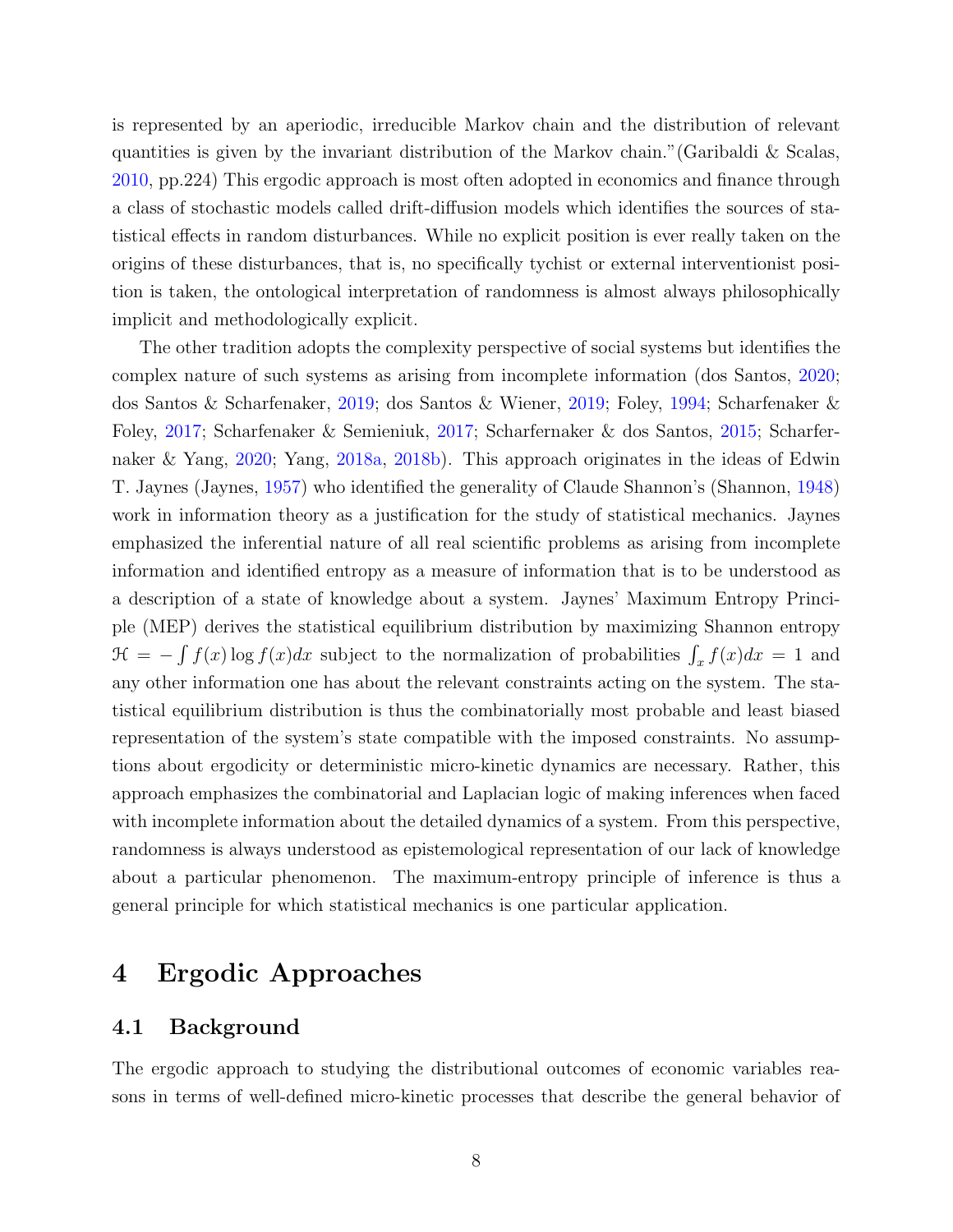individual agents coupled with ongoing random transitions between states. In early thermodynamic theory the ergodic approach begins with a single particle in a multi-dimensional space in which a single point represents the momentum and position of the particle at a particular time. The evolution of this point through the phase space is taken as a representation of the entire system and the equilibrium properties of the system's state variables are computed by calculating the infinite time averages. In modern thermodynamics probabilities are not attached to the state of a single particle but rather to the state of the entire system. Thus, the system's variables can be consider as stochastic variables and the interactions between particles can be taken into account.

The ergodic viewpoint locates the meaning of the probability of the system to be in a particular phase space configuration as the fraction of time the system spends in that phase to the total (infinite) time it spends in all phases.<sup>[3](#page-8-0)</sup> Characteristically this is done by coarse-graining the phase space into a set of discrete states and then postulating a constant probabilistic law describing the transitions between states. For this reason the ergodic perspective makes statistical and probabilistic assertions about measurable frequencies and that what is measured is a time average "long enough" for the equilibrium properties of the system to be established. How long is long enough is an endless source of controversy. Fluctuations arise by superimposing perpetual "statistical randomness" to the micro-dynamical laws that are posited as governing the system. Despite the considerable differences in the interpretations and philosophical perspectives on the foundations of non-equilibrium statistical mechanics, there does seem to be unification around a common set of mathematical methods that Uffink [\(2007\)](#page-45-6) refers to as the framework of *stochastic dynamics*. Stochastic dynamics replace a deterministic dynamical characterization of the evolution of the state of system for an explicit probabilistic law of evolution and have been widely adopted in economics and finance and more recently in political economy. In economic applications the economic process is frequently modeled with stochastic differential equations, typically Itô processes driven by Brownian motion of the form:

$$
dX_t = \mu(X_t, t)dt + \sigma(X_t, t)dW_t
$$
\n<sup>(1)</sup>

Here  $X_t$  is a state vector of process variables,  $W_t$  is Wiener process, or Brownian motion vector,  $\mu$  is vector-valued drift-rate function, and  $\sigma$  is a matrix-valued diffusion-rate function. The Wiener process ensures that as a continuous time stochastic process  $X_t$  only undergoes small normally distributed changes and is independent of its past behavior ensuring

<span id="page-9-0"></span><sup>&</sup>lt;sup>3</sup>Boltzmann's motivation for the ergodic approach was in part "to eliminate the seeming arbitrariness of the probabilistic hypothesis used earlier to derive equilibrium features."(Sklar [\(1993\)](#page-45-1) pp.45)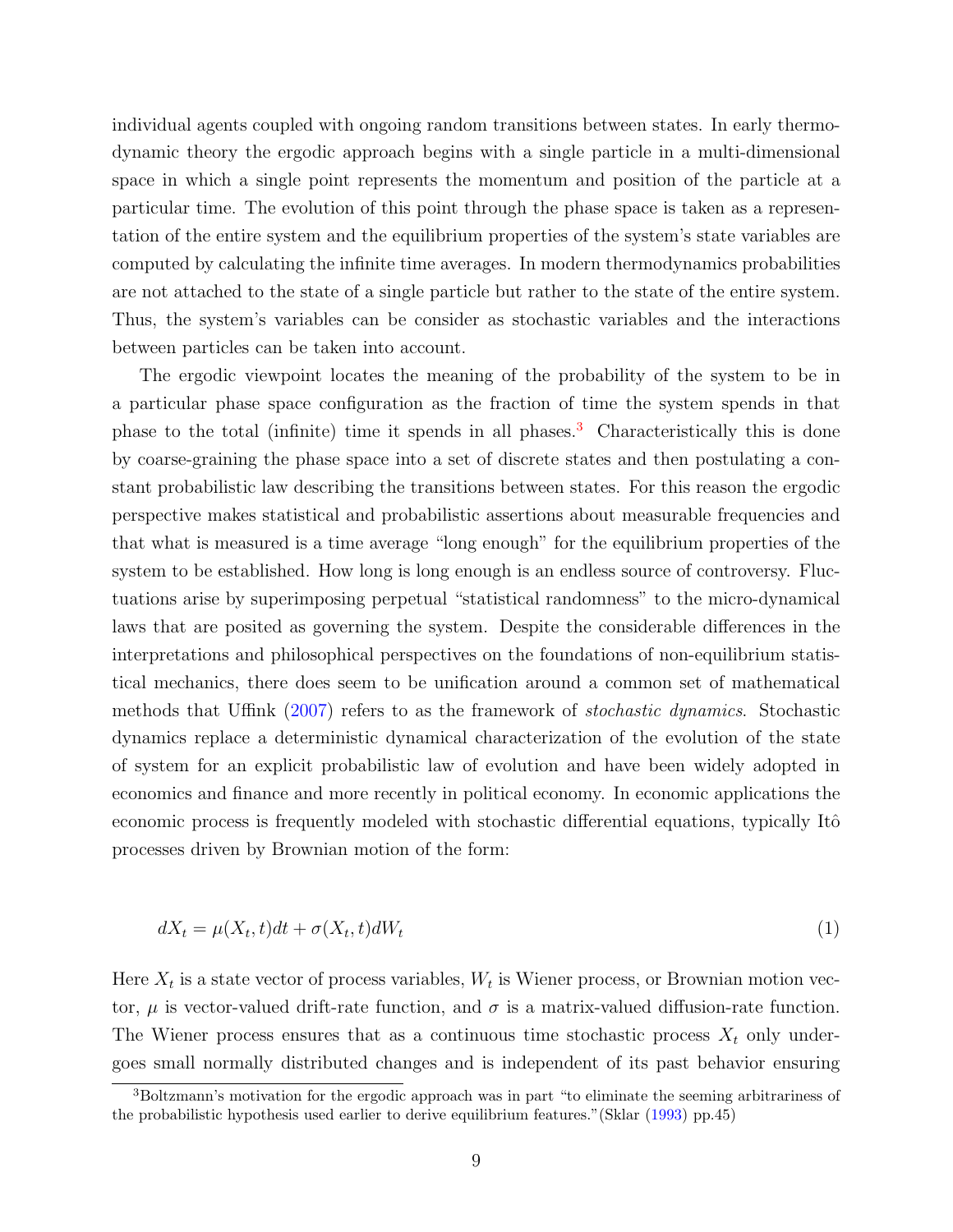the Markov property. This assumption of fixed transition probabilities leads, along with a "master equation" such as the Fokker-Plank equation, to the kinetic equations describing the monotonic movement to the equilibrium stationary distribution of the state vector  $X_t$ . The Fokker-Plank equation for the density  $f(x, t)$  of the random variable  $X_t$  is:

$$
\frac{\partial}{\partial t}f(x,t) = -\frac{\partial}{\partial x}\mu(x,t)f(x,t) + \frac{\partial^2}{\partial x^2}D(x,t)f(x,t)
$$
\n(2)

where the diffusion coefficient  $D(x,t) = \sigma(x,t)^2/2$ . The stationary distribution is defined as one for which  $f(x, t)$  is constant over time and is reached as  $t \to \infty$  for all initial conditions. The stationary distribution  $f^*(x)$  is the solution to the Fokker-Plank equation when  $\frac{\partial}{\partial t} f(x, t) = 0$ , implying the following condition:

$$
\frac{\partial}{\partial x}\mu(x)f^*(x) = \frac{\partial^2}{\partial x^2}D(x)f^*(x)
$$
\n(3)

Such stochastic drift-diffusion models represent the thermalization (equilibration) process for a single particle. Because the equilibrium equation is a single equation defined by two unknowns, solving for  $\mu(x)$  and  $D(x)$  is an underdetermined problem. This underdetermination is customarily dealt with by fixing a constant diffusion  $D(x) = D$  which eliminates one degree of freedom. Methodological and interpretive issues with the ergodic approach to the foundations of statistical mechanics are discussed in Callender [\(1999\)](#page-40-3), Sklar [\(1993\)](#page-45-1) and Redhead [\(1995\)](#page-44-8). These issues, as they relate to the study of economic systems, are discussed below in section [6](#page-34-0) as well as in dos Santos [\(2020\)](#page-41-1).

#### 4.2 Applications to Political Economy

<span id="page-10-0"></span>There have been several important contributions since Farjoun and Machover extending ergodic statistical equilibrium reasoning to political economy.[4](#page-9-0) One of the most novel papers that emerged in the last ten years that applied these statistical equilibrium methods to political economy was Alfarano et al. [\(2012\)](#page-40-2). This paper recast a long tradition in the industrial organization literature on firm growth rates (Bottazzi & Secchi, [2006;](#page-40-4) Bottazzi, Li, & Secchi, [2019;](#page-40-5) Dosi, [2007;](#page-41-7) Ijiri & Simon, [1977;](#page-42-8) Simon & Bonini, [1958;](#page-45-7) Steindl, [1965\)](#page-45-8) in terms of classical political economy. Alfarano et al. propose from a classical perspective that the persistent entry and exit of firms in search of the highest rate of profit generates a negative feedback that stabilizes the profit rate distribution into a statistical equilibrium

 $4$ See Föllmer [\(1974\)](#page-42-9) for an early ergodic approach to modeling equilibrium in economic systems.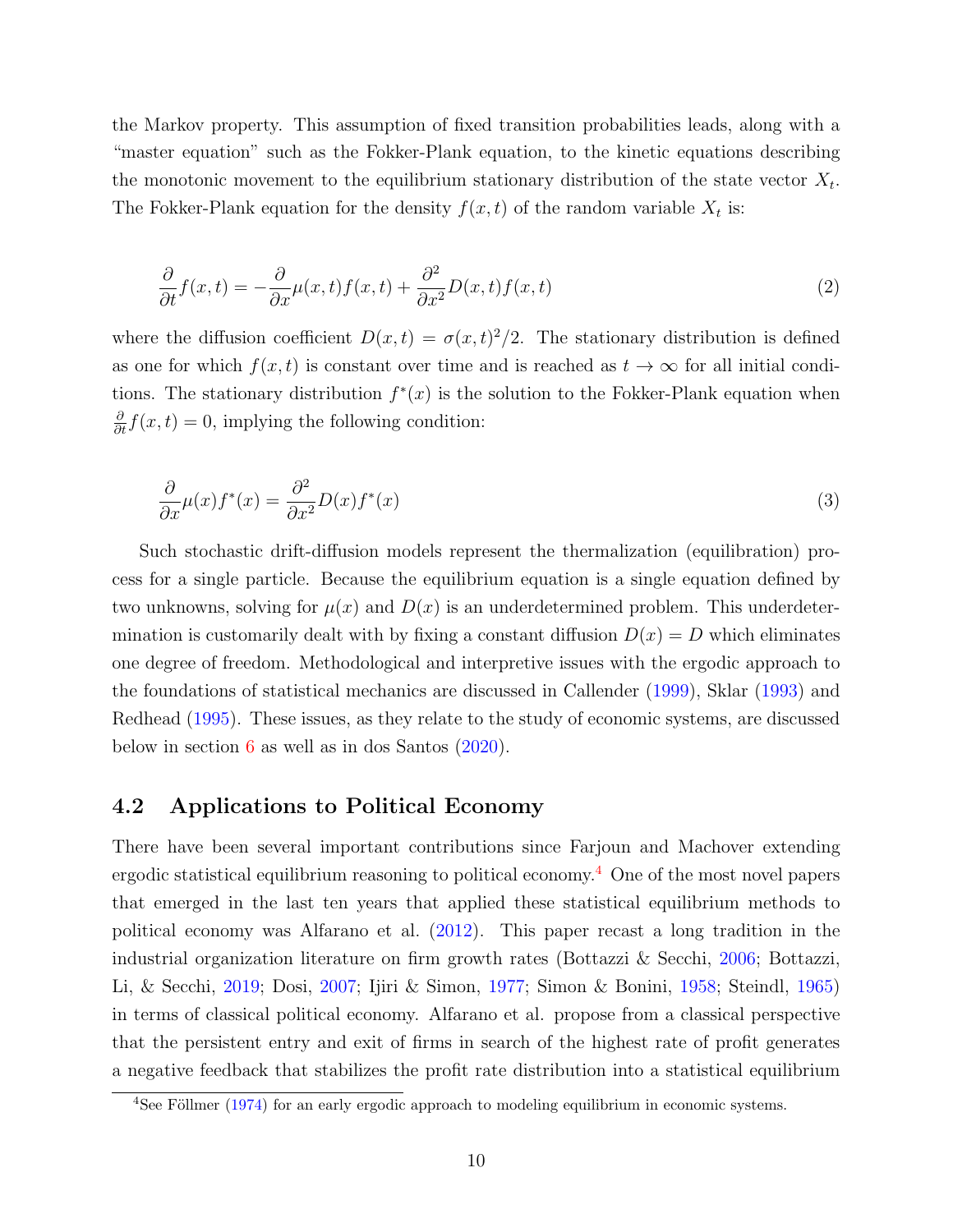distribution. They initially derive the model by applying Jaynes' maximum entropy principle and attempt to map entry and exit behavior of firms to a single moment constraint by interpreting competition among capitalist firms as generating a constraint on the dispersion of profit rates around the average. The MEP with this constraint is expressed as:

$$
\begin{aligned}\n\text{Max}_{f(x)\geq 0} - \int f(x) \log f(x) dx \\
\text{subject to } \int f(x) dx &= 1 \\
\text{and } \int f(x) \left| \frac{x - \mu}{\sigma} \right|^\alpha dx &= 1\n\end{aligned} \tag{4}
$$

The solution is given by the exponential power or Subbotin distribution (Subbotin, [1923\)](#page-45-9), which is a three three parameter unimodal symmetric distribution capable of generating a wide range of distributions including the Normal (for  $\alpha = 2$ ) and Laplace  $(\alpha = 1)$ :

$$
f(x) = \frac{1}{2\sigma \Gamma(1 + 1/\alpha)} e^{-\frac{1}{\alpha} \left|\frac{x-\mu}{\sigma}\right|^{\alpha}}
$$
(5)

and appears in Figure [1](#page-10-0) for a range of parameters.



Figure 1: Subbotin distribution with  $\alpha = 1, 2, 5, \mu = 0$ , and  $\sigma = 1$ .

The authors argue, however, that the principle of maximum entropy does not permit them to interpret the model parameters in any economically meaningful way and thus turn towards stochastic methods. They introduce a stochastic drift-diffusion model capable of generating a stationary Subbotin distribution on which they base subsequent research (Mundt, Alfarano,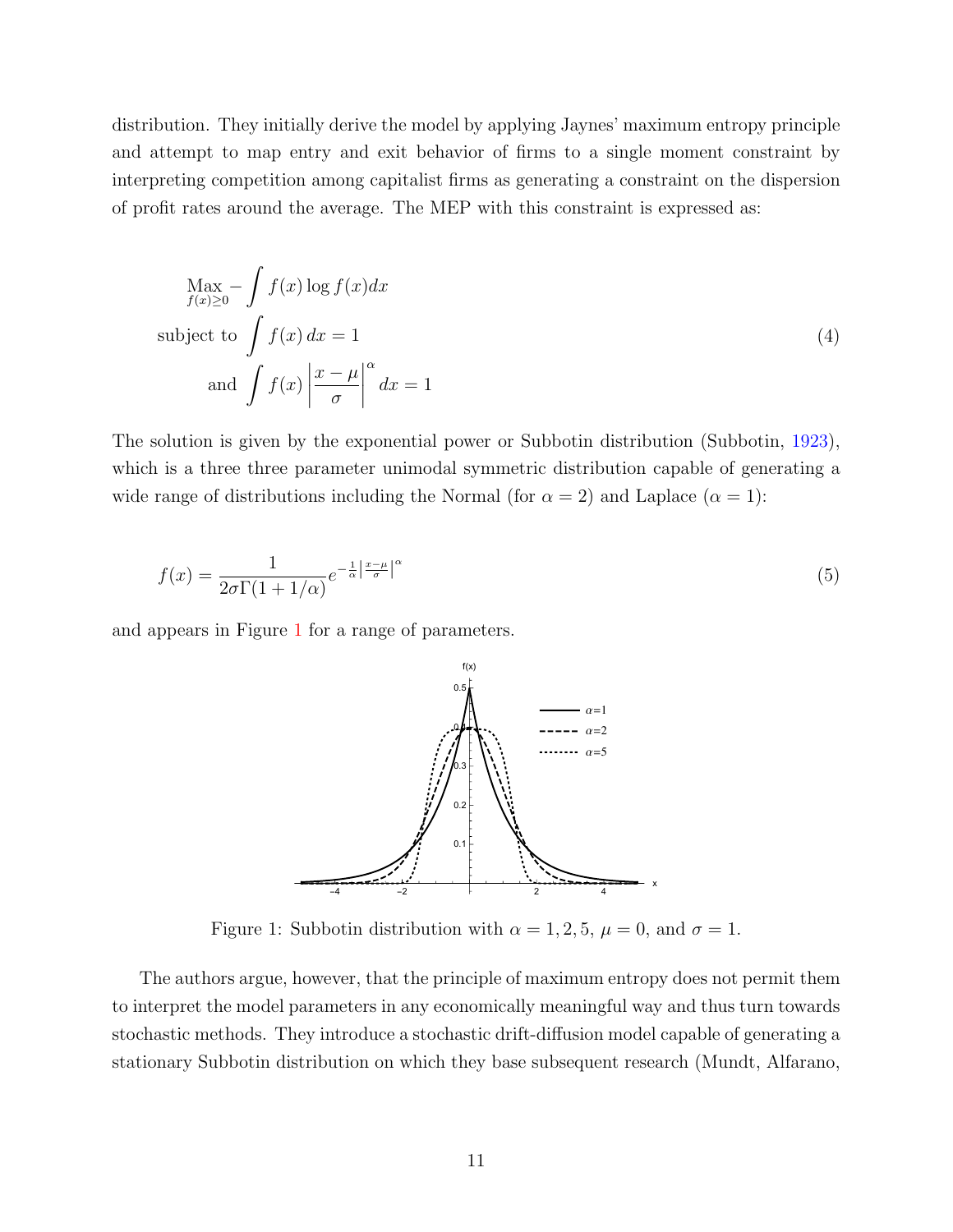& Milaković,  $2016$ ,  $2020$ ) and is of the form:

$$
dX_t = \frac{D}{2\sigma} \text{sign}(X_t - \mu) \left| \frac{X_t - \mu}{\sigma} \right|^{\alpha - 1} dt + \sqrt{D} dW_t \tag{6}
$$

Assuming zero correlation between idiosyncratic shocks and the individual firm's profit rate fixes the diffusion function as a constant  $D(x) = D$  and permits an expression of the drift function, which is used as the basis for interpretation of the model parameters. The empirical fits to firm-level data for long-lived firms are compelling and offer solid evidence against the normality of the profit rate distribution. While Alfarano et al. [\(2012\)](#page-40-2) provides a convincing argument for looking at capitalist competition as a basis for understanding the generative mechanism behind the statistical equilibrium profit rates and growth rates and a parsimonious model to predict profit rate distributions, several of their claims and assumptions are worth considering in critical detail.

First, their claim that the principle of maximum entropy does not permit them to interpret the model parameters in any economically meaningful way is a consequence of their model choice and is not true for of maximum entropy models in general (see Golan [\(2018\)](#page-42-3) for a thorough treatment on maximum entropy models). Typically, the parameters of a maximum entropy distribution correspond the the Lagrange multipliers associated with each constraint and thus have a direct interpretation as the marginal amount of information a constraint contributes to the reduction of the entropy of the statistical equilibrium distribution. From an economic perspective, the maximum entropy problem is exactly like the type of constrained optimization problems one routinely encounters in microeconomic theory and thus the model parameters can be understood readily as the "shadow-price" representing the constraint. If the constraints are clearly articulated from economic theory the parameters of the model should be directly interpretable.

<span id="page-12-0"></span>Second, it is not clear that the stochastic methods align with the authors theoretical position. They emphasize that the non-normality of the profit rate distribution violates the assumption of statistical independence leading them to consider the interactions of capitalist firms instead of the detailed characteristics of the individual firms. But it is unclear whether the interactions of competing capitalists are well captured by an analogy to the collision of weakly-interacting particles in a thermodynamic system. There is good reason to believe competition among firms generates rather complex interactions and long-ranging interdependencies of firm profit rates which violate Markov and multinomial assumptions (see [6](#page-34-0) below).

Lastly, the authors ultimately put themselves in an awkward and unnecessary position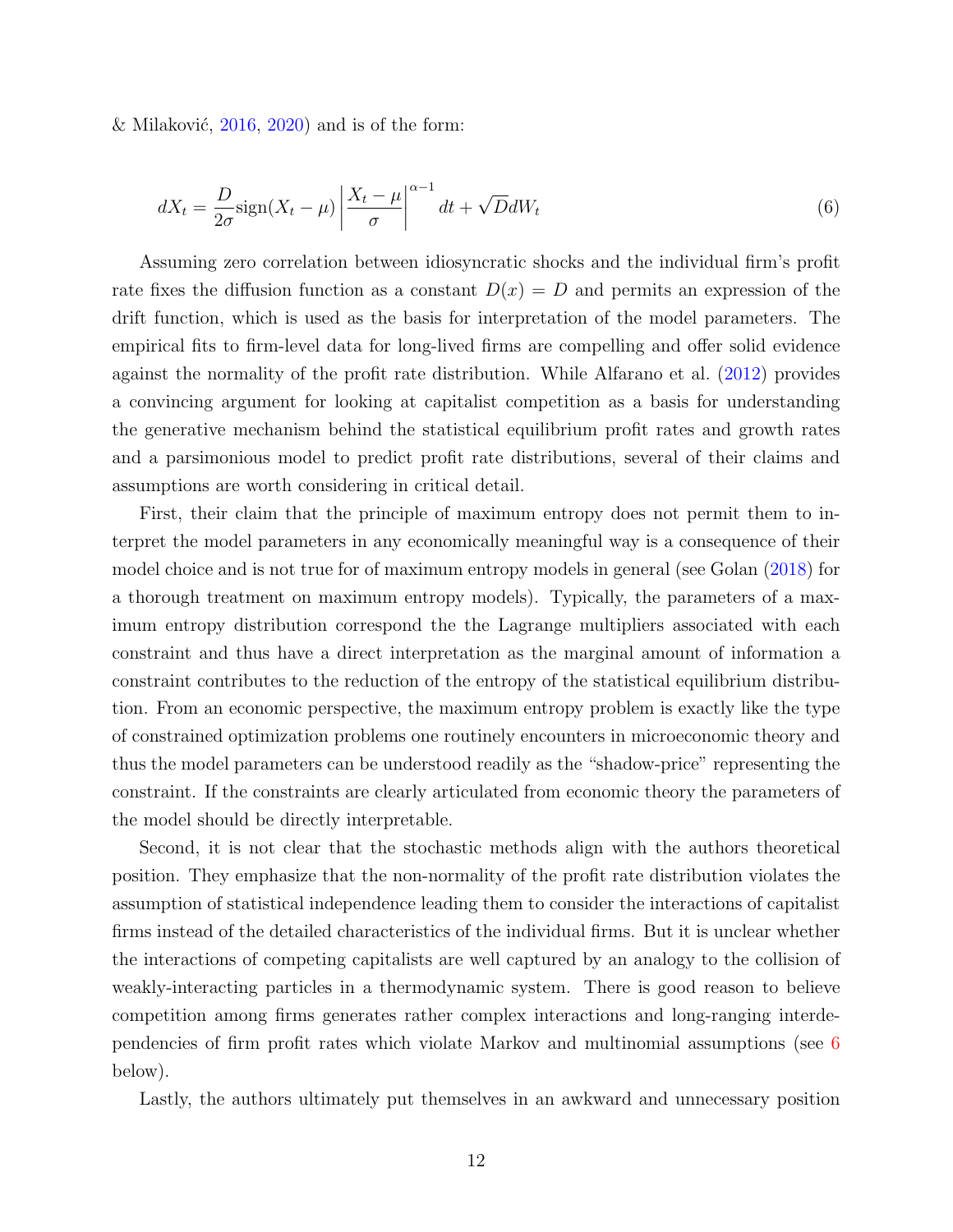by conflating the unobservable entry and exit of capital in specific markets with the observable birth and death of firms in a particular dataset. It is not clear that the birth and death of firms is theoretically relevant to the argument of profit rate equalization. A single firm can, and for large established firms almost always do, contemporaneously compete in many different markets. Because firm balance sheets do not capture the detailed reallocation of capital from one of line of production to another the entry and exit of capital is unobservable. It might also be argued that the theoretically relevant notion of a "market" makes the detailed dynamics of the allocation of capital unobservable in principle. This point is important because it underscores the sources of incomplete information that make the economic problem underdetermined and ill-posed. If the observable birth/death of firms determines the equalization of profit rates then the problem of inferring the joint statistical equilibrium distribution (from which the marginal distribution of profits rates can be derived) is not underdetermined (see Scharfenaker and Foley [\(2017\)](#page-44-6)). Instead of identifying the underdetermination of the problem in entry/exit the authors shift the focus to the unobservable interactions of competing firms which understandably leads them to consider stochastic explanations.

Similar to Mundt et al. [\(2020\)](#page-43-10), Shaikh and Jacobo [\(2019\)](#page-45-10) and Shaikh [\(2020\)](#page-45-4) take an explicit ergodic perspective to profit-rate and wage-rate equalization through the use of stochastic models. Like Alfarano et al. Shaikh posits a negative feedback mechanism that stabilizes incomes and profit rates and attributes the stochastic element to positive and negative shocks. Importantly noting that these shocks ensure that intentions of individual workers and capital need not be realized. To represent the process of turbulent arbitrage Shaikh attributes the drift term in a stochastic equation to the entry and exit movements induced by differences in variables (i.e. wage and profit-rate differentials) that leads to the equalization of the variables to their means and the diffusion term to the effects of ongoing shocks that leads to a persistent distribution of the variables.

Regarding profit rates, he argues that a good representation of the inter-industry competitive process is captured by the regulating capital which is well represented by the linear Ornstein–Uhlenbeck process:

$$
dr_t = -\theta(r_t - 1)dt + \sqrt{\sigma}dW_t
$$
\n(7)

This stochastic equation generates a stationary Gaussian distribution. In contrast to Alfarano et al. Shiakh looks at industry profit rates and argues for the normality of the statistical equilibrium profit rate distribution based on Eq. [7.](#page-12-0) Following Yakovenko and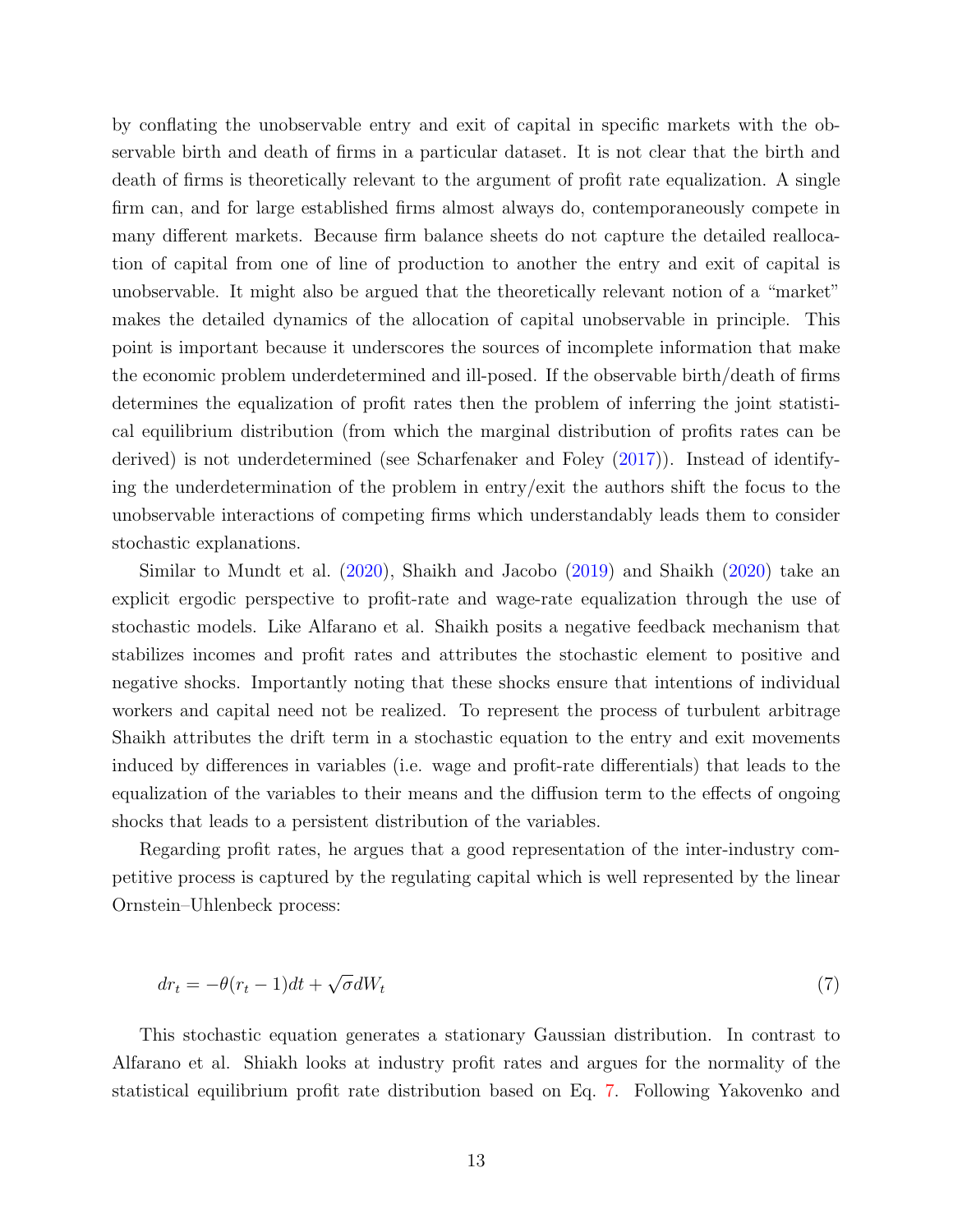Silva [\(2005\)](#page-46-3) and Shaikh et al. [\(2014\)](#page-45-5) Shaikh identifies the distribution of income as mixture of distributions, one representing the bulk of labor income and the other property income, representing the tail of the distribution. He argues that the same classical logic of profit rate equalization through turbulent arbitrage can explain wage rate equalization, but that the strict positivity of labor incomes requires the use stochastic models that are logarithmic in wages  $w_t$ . He offers two such models, one that is log-linear and the other that is log-log form:

$$
d \log w_t = -\theta (w_t - 1)dt + \sigma dW_t
$$
  
\n
$$
d \log w_t = -\theta \log w_t dt + \sigma dW_t
$$
\n(8)

These equations give rise to Log-Normal and Gamma stationary distributions. For property income  $\pi = a\rho$  which is equal to the product of the stock of financial assets a and the rate of return  $\rho$  he derives the log-linear and log-log models:

$$
d \log \pi_t = (\gamma - \theta)(\rho_t - 1)dt + \sigma dW_t
$$
  

$$
d \log \pi_t = -(\gamma - \theta) \log \rho_t dt + \sigma dW_t
$$
 (9)

These equations give rise to the Log-Normal and Power Law stationary distributions. While Shaikh does not commit to a specific parameterization, he notes that both forms appear to fit the profit rate and income data reasonably well. As a methodological point, Shaikh argues in favor of the ergodic approach because it permits prediction of economic phenomena as the result of explicit deterministic economic processes. While the stationary distributions turn out to be entropy maximizing, there is no good reason to think entropy maximization should be an aim in itself. Reddy [\(2020\)](#page-44-2) favors this position as well.

<span id="page-14-0"></span>Again, the question remains whether stochastic differential equations represent the relevant economic processes they are posited to and whether the conditions that sustain the statistical equilibrium should be taken into explicit consideration in the relevancy of the theory. From this perspective complex economic processes such as profit rate equalization is presented in a highly reduced form that attributes all "interactions" to a stochastic Wiener process. The drift-diffusion model postulates mean reversion and persistent dispersion driven by small independent Normally distributed memoryless shocks acting upon an individual particle. Statistical equilibria defined by drift-diffusion models thus requires all individuals follow trajectories that over time trace the same distributional form as the population cross section. The logical implication is the reduction of the functioning of the system to an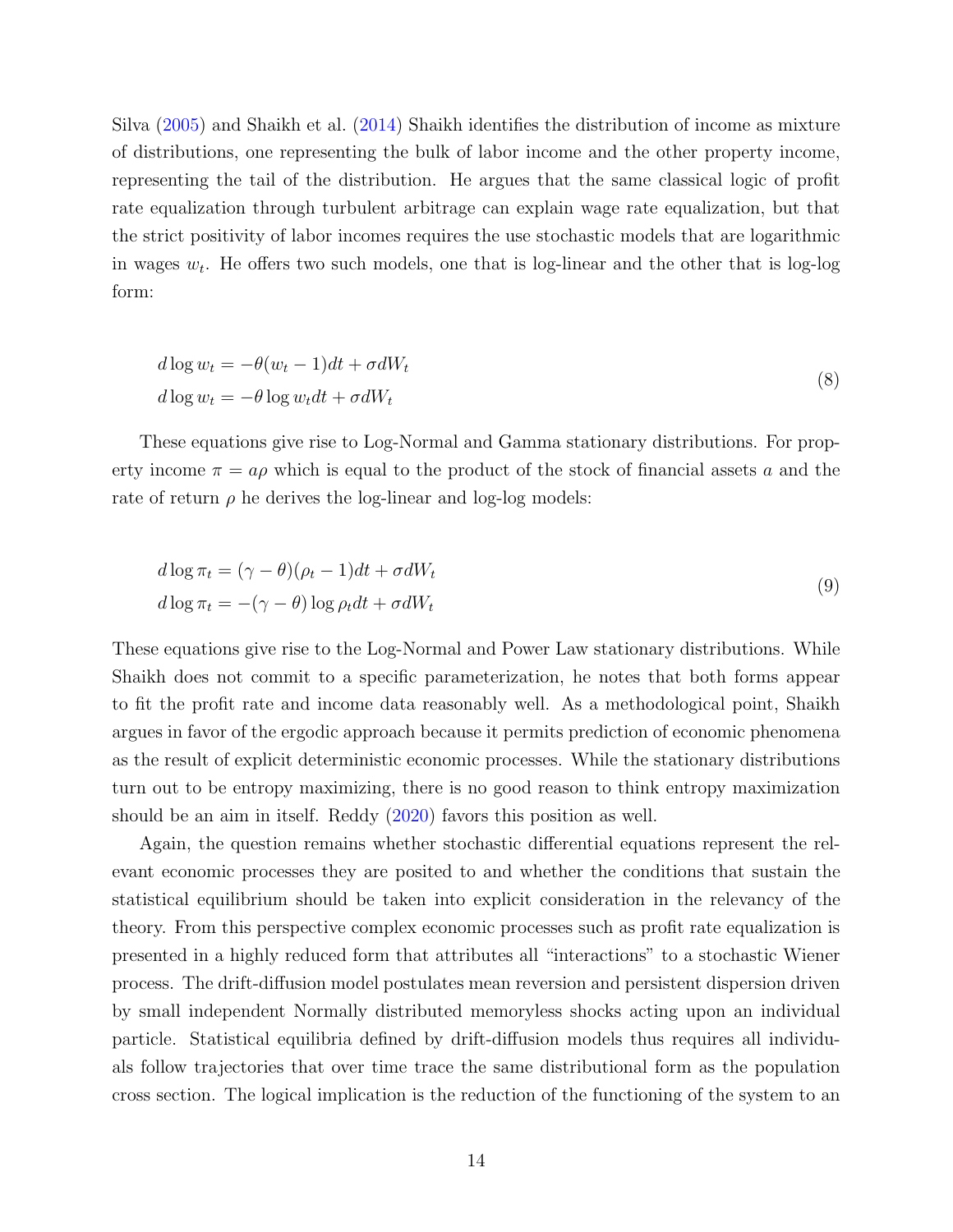ensemble of equivalent individuals collectively doing the same thing. This approach immediately raises the question about individualist reductionism and the actual social content of the theory (dos Santos, [2020\)](#page-41-1).

### 5 Macroscopic Approaches

### 5.1 Background

The macroscopic approach dispenses away with notions of ergodicity in favor of probabilistic foundations for inferring the statistical equilibrium distribution. Formally the macroscopic approach begins with Boltzmann's original derivation of entropy as a combinatorial measurement of the number of micro-states consistent with macroscopic constraints, but was fully developed by Gibbs as a radically different view from the ergodic perspective.

Consider a system with N individual components each defined by  $\nu$  states, which may be observable or unobservable. A complete state-space description would be  $X_{\{N,\nu\}}$  =  $\{x^1, x^2, ..., x^\nu\}$  where  $x^j = \{x_1^j, x_2^j, \dots, x_N^j\}$  is a complete description of state variable *j* across all *N* individual components. In statistical mechanics *N* may be the number of particles in an ideal gas and  $\nu = 6$  represents the position and momentum of each particle in three-dimensional space. In an economic setting *N* may represent the total number of individuals or households in an economy defined by states of income, education, preferences, race, etc. or it could represent the total number of firms characterized by their states of size, age, performance, etc..<sup>[5](#page-14-0)</sup> The complete description of the system would requite we specify all  $N\nu$  degrees of freedom. Microfoundations in orthodox economic theory hopes to derive aggregate properties of the system by having a completely specified (possibly dynamic) theory of the evolution of these  $\nu(t)$  states across all N agents. When N or  $\nu$  is large a full description of the system is computationally unobtainable.

The physicist Ludwig Boltzmann realized that despite the impossibility of a full microscopic description of the system, it was possible to derive aggregate macroscopic properties by using a statistical approach that summarized the system with a coarse-grained ensemble. By partitioning the state space of  $X_{\{N,\nu\}}$  one obtains a macroscopic description of the system characterizing the coarse-grained frequency of individuals across discrete states  $\mathbf{F}(\nu) = \{f(\mathbf{x}^1)\cdots f(\mathbf{x}^{\nu})\}$  where  $f(\mathbf{x}^j) = \{n^j(1), n^j(2), \ldots, n^j(K)\}$ , *K* is the number of coarsegrained bins, and  $n^j(k)$  is the number of individuals in bin *k* across state space  $j$ .  $\sum_k n^j_k = N$ 

<sup>&</sup>lt;sup>5</sup>Theil [\(1967\)](#page-45-11) awkwardly took money as the unit of analysis rather than individuals in his derivation of the Theil index of inequality. As discussed in dos Santos [\(2020\)](#page-41-1) units of money are indistinguishable and thus Theil's error was analogous to the error Bose [\(1924\)](#page-40-6) and Einstein [\(1925\)](#page-41-8) recognized in the use of conventional multinomial statistics to the analysis of ensembles of Bosons.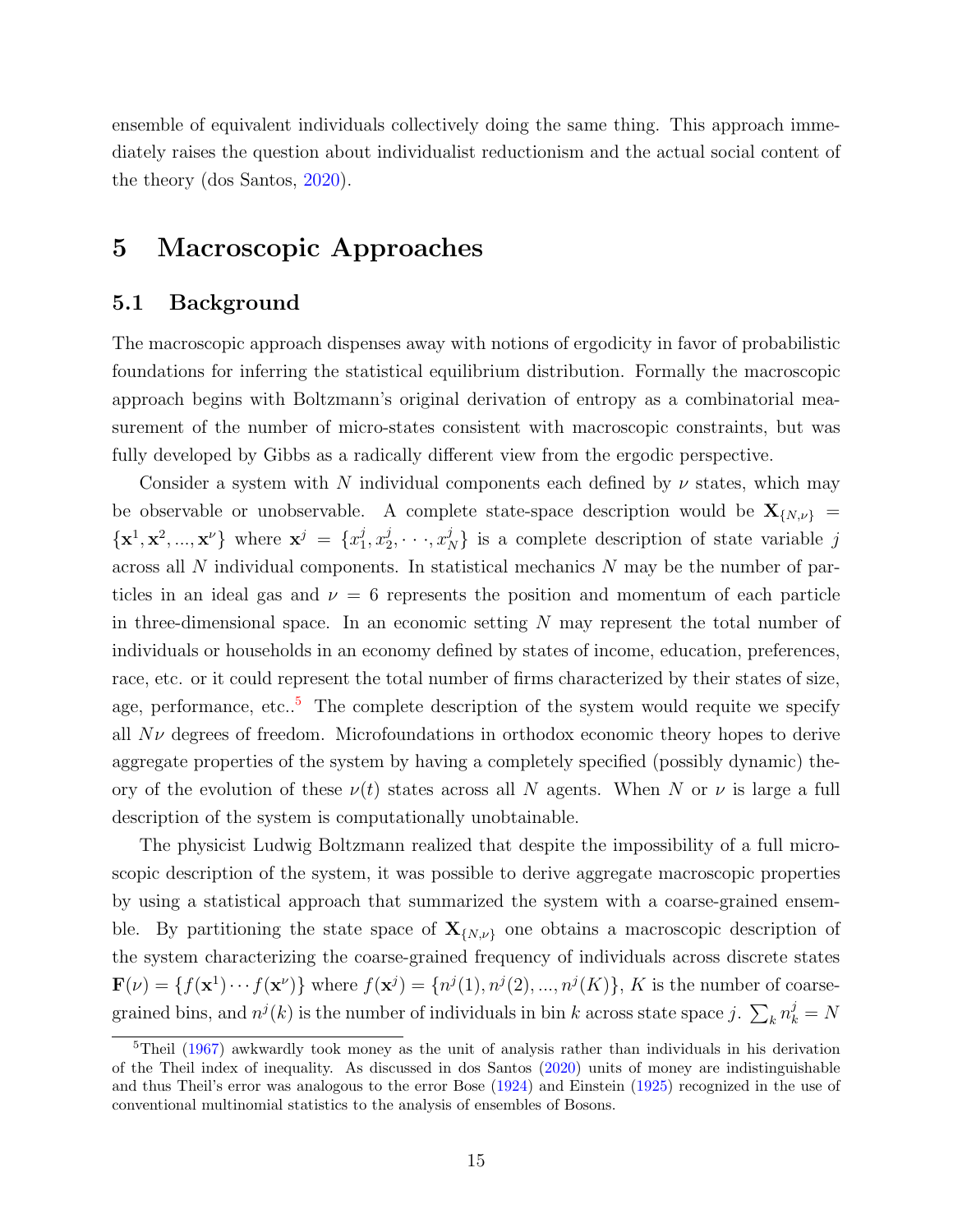is the total number of individual components distributed across state *j*. The precise state *j* and identity of each individual within each bin is a description of the microstate of the system and the histogram  $f(\mathbf{x}^j)$  describes the macrostate which is the distribution of state *j* over the N individual components. Many different configurations of individual components in state *j* will lead to the same distribution of individuals over *K* bins so that any macrostate will correspond to many microstates. The number of ways a particular macrostate can be realized is the multiplicity of the system which is measured by the multinomial coefficient:

$$
W = \begin{pmatrix} N \\ n_K^j \end{pmatrix} = \frac{N!}{n_1^j! n_2^j! \cdots n_K^j!}.
$$

Using Stirling's approximation for large *N*,  $log(N!) \approx N log(N) - N$  for  $N >> 1$ , the logarithm of the multiplicity is expressed as the entropy of the system:

$$
H = \frac{\log(W)}{N} = -\sum_{k=1}^{K} p_k^{j} \log(p_k^{j}),
$$

where  $p_k^j = \frac{n_k^j}{N}$ . If all *N* components had identical state *j* the macrostate of the system can only be realized in one way since all components share the same bin. In this case the multiplicity is  $W = 1$  and the entropy is minimized at  $H = 0$ . When  $n_1^j = n_2^j = ... = n_K^j$ individual components are partitioned equally across all levels of state *j* and  $f(x^j) = \frac{1}{K}$  for all *k* and entropy is maximized at  $H = \log(K)$ . As the system's components become more spread out or evenly distributed across the *K* bins the ways in which a particular histogram (macrostate) can be realized or configured increases dramatically. In this sense entropy is a measure of the dispersion of components and is bounded by the degenerate distribution (minimum entropy) and the uniform distribution (maximum entropy).

In 1948 Claude Shannon developed his theory of communication and axiomatically derived the entropy equation as a measure of the information content of a random variable. The physicist Edwin T. Jaynes (Jaynes, [1967;](#page-42-5) Jaynes, [1957,](#page-42-2) [1979\)](#page-43-11) recognized Shannon's theorem as providing a logical basis for understanding the entropy concept in statistical mechanics. In a series of articles over several decades Jaynes argued (Jaynes, [1983;](#page-42-10) Jaynes, [1979\)](#page-43-11) that Shannon's information theory answered many of the open questions in statistical physics by clarifying the epistemological nature of the probabilistic assertions in statistical mechanics, that is, that probabilities are an expression of what we know about a system, not an ontological feature of a system itself.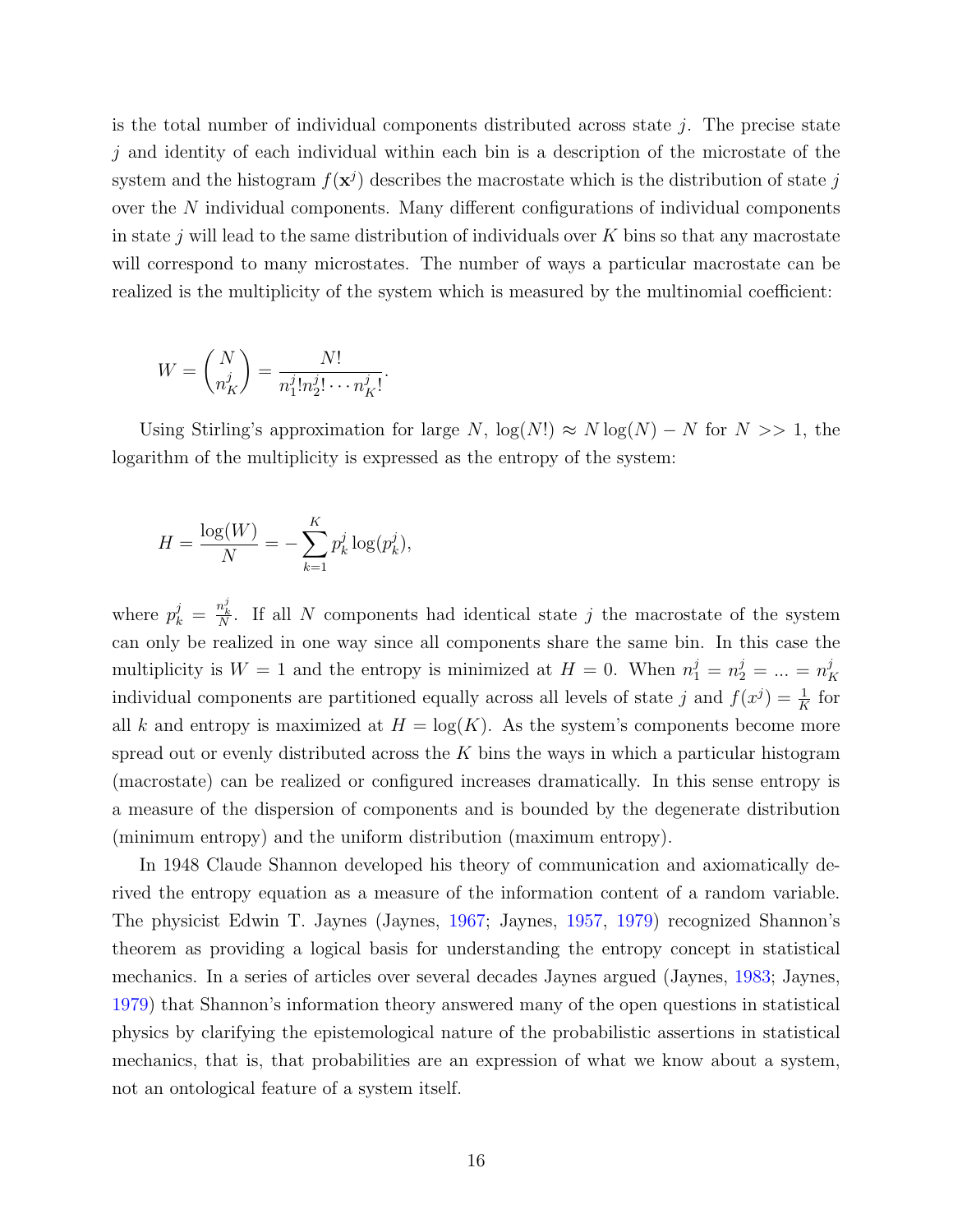Incorporating Shannon's theorem into statistical mechanics led Jaynes to propose the maximum entropy principle of inference. Jayne's MEP is an operational rule for applying Laplace's Principle of Insufficient Reason (or, as Keynes put it, the Principle of Indifference). It states that when making inferences about any system in which our knowledge does not permit deductive reasoning, it is reasonable to expect to observe behavior in line with distributions or macroscopic states achieving maximum entropy across all macroscopic states or distributions compatible with our knowledge. The distribution that maximizes entropy is both the most probable distribution in the sense that it can be realized in the greatest number of ways and is the most unbiased distribution as it only takes into account the information put into the calculation. Jaynes maintained that because Gibbsian equilibrium distributions maximize the multiplicity of a macrostate under certain constraints it can be rationalized in terms of the MEP. From the MEP perspective, the foundations of statistical mechanics can be justified without any appeal to the detailed dynamical features of a system or disputable properties of ergodicity "if we are willing to pay the price. The price is simply that we must loosen the connections between probability and frequency."(Jaynes, [1979,](#page-43-11) pp.26) Of course, the Jayesian perspective is not without controversy. Much of the disagreement is ultimately tied to the broader disputes over the Bayesian interpretation of probability theory and the questions surrounding transformation groups, though others are concerned with the general limitations of the MEP (Seidenfeld,  $1986$ ; Uffink,  $1996$ ).

### 5.2 Applications to Political Economy

A diverse range of recent contributions to political economy have adopted the macroscopic approach to statistical modeling. Drăgulescu and Yakovenko  $(2000)$  provided initial theoretical considerations to macroscopic constraints that generate exponential distributions in economic outcomes by arguing for the relevance of certain conservation principles exchangebased economic systems. The authors posit a conservation of money in exchange which generates the exponential distribution as the statistical equilibrium distribution of income. Such conservation principles have become standard in the econophysics literature and have been criticized and discussed at length (for example in dos Santos [\(2017\)](#page-41-10), Gallegati, Keen, Lux, and Ormerod [\(2006\)](#page-42-11), Jr. [\(2016\)](#page-43-12), Rosser Jr. [\(2008a,](#page-44-9) [2008c\)](#page-44-10), Scharfernaker and Yang [\(2020\)](#page-44-0)). While there are many economic situations in which such conservation principles can be rationalized as a relevant macroscopic constraint, for example concerning the allocation of a scarce fixed resource, the argument does not hold much water when applied more complex social processes such as those that concern the distribution of incomes and profit rates.

More recently, Scharfenaker and Semieniuk [\(2017\)](#page-44-1) attempted to distance explanations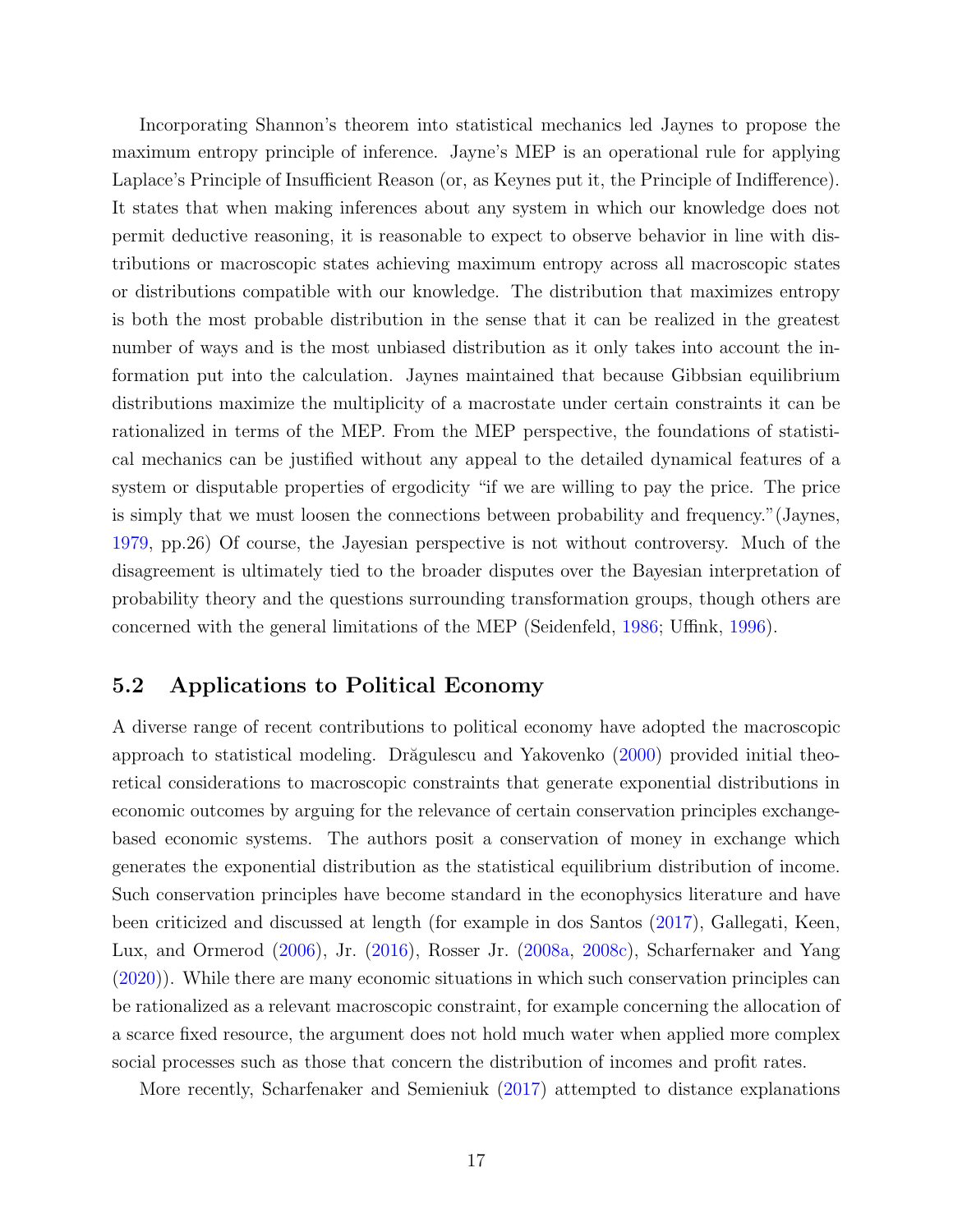of statistical equilibrium from crude physical analogies and instead situate the statistical equilibrium model in well articulated economic theory through the use of Jaynes' MEP. The authors take up the question of the determinants of the equilibrium profit rate distribution and propose a maximum entropy model that could broadly capture the statistical features of the profit rate distribution with a structural break. Two models are considered, one constraining the mean of the absolute value of profit rates:

$$
\lim_{f(x)\geq 0} -\int_{-\infty}^{\infty} f(x) \log f(x) dx
$$
\nsubject to\n
$$
\int_{-\infty}^{\infty} f(x) dx = 1
$$
\nand\n
$$
\int_{-\infty}^{\infty} f(x) |x - \mu| dx = c
$$
\n(10)

which gives rise to the Laplace distribution and is fit to the pre-neoliberal period and two, doing so piecewise around the central moment:

$$
\begin{aligned}\n\text{Max}_{f(x)\geq 0} - \int f(x) \log f(x) dx \\
\text{subject to } \int_{-\infty}^{\infty} f(x) dx = 1 \\
\text{and } \int_{-\infty}^{\mu} f(x) (\mu - x) dx = c_1 \\
\text{and } \int_{\mu}^{\infty} f(x) (x - \mu) dx = c_2\n\end{aligned} \tag{11}
$$

which generates the Asymmetric Laplace distribution and is fit to the neoliberal period. Like Alfarano et al. [\(2012\)](#page-40-2) the authors maintain an implicit classical theory of competition and only consider the reduced-form single moment constraint in their model allowing for an additional moment in the later years to account for persistent asymmetries in the profit rate distribution.

The economic interpretation of the constraints is developed in dos Santos [\(2017\)](#page-41-10), Scharfernaker and dos Santos [\(2015\)](#page-44-7) and dos Santos and Scharfenaker [\(2019\)](#page-41-4), which applies the MEP to modeling the statistical equilibrium distribution of Tobin's *q*. The proposed maximum entropy program considers the two relevant macroscopic constraints as the first moment  $E(x) = c_1 \in \mathbb{R}$ , and the absolute first moment  $E(|x|) = c_2 > 0$ , which equivalently gives rise to the Asymmetric Laplace distribution as the statistical equilibrium. These constraints are rationalized in the following way. First, the state variable (profit rates or  $q$ ) is a socially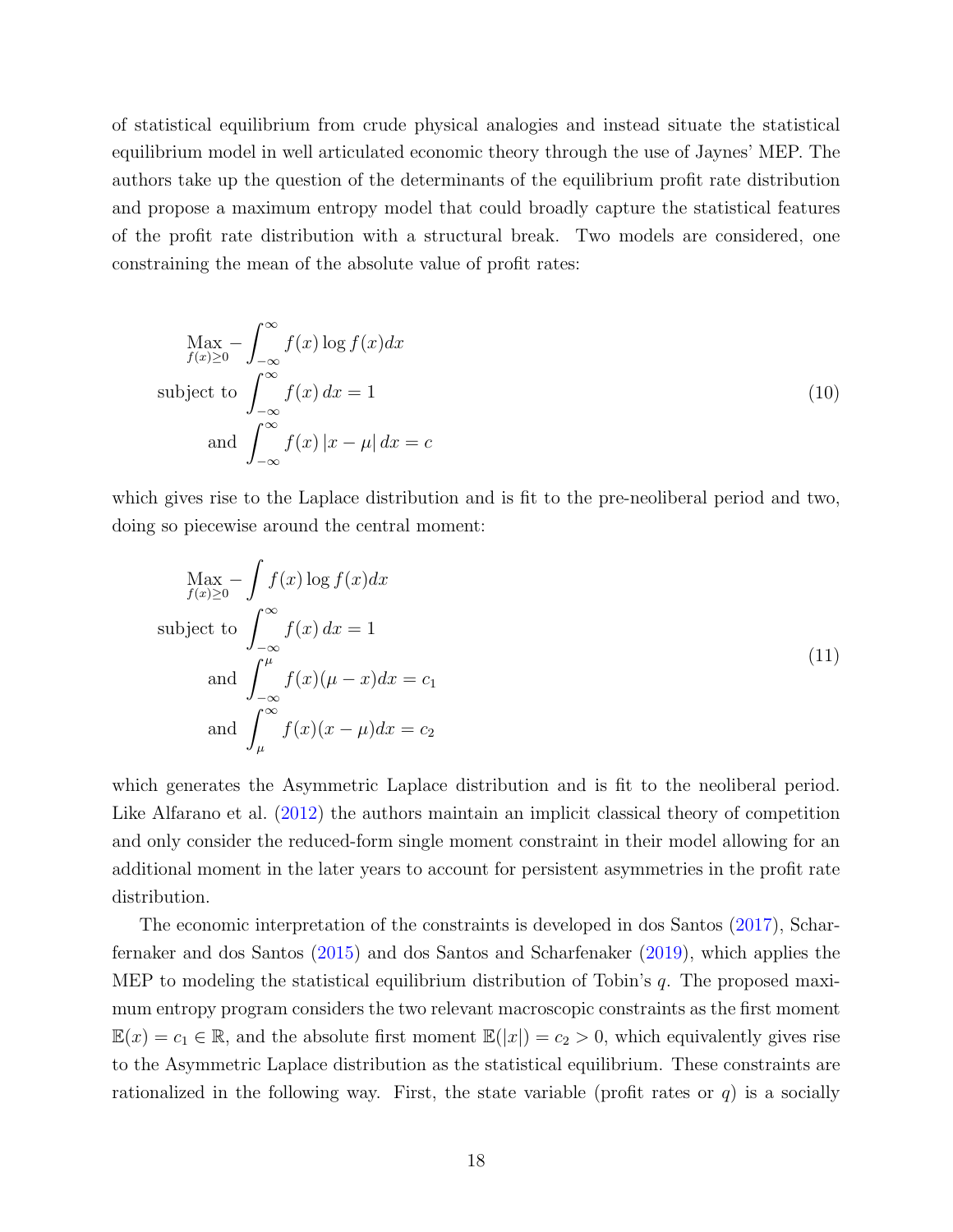scaled variable meaning that individual values are normalized by average or social measures of themselves and generate constraints on the mean. For example, the average profit rate is determined by actions of all capitalist firms interacting through competition and is imposed upon all capital as macroscopic constraint. Second, the constraint on the absolute first moment is shown to reflect the obstacles to realizing arbitrage opportunities, which can and do arise in a multitude of ways. The parameters are shown to be directly interpretable as aggregate measures of speculative behavior, the informational content of prices, and of the allocative performance of capital markets.

In a separate line of work, dos Santos and Yang [\(2020\)](#page-41-11) argue for critical considerations about the nature of interactions of capitalist firms. They argue that capitalist competition likely produces complex long-ranging interactions that rule out ergodicity and the use of simple stochastic differential equations as well as Shannon entropy as the correct entropy measure. As formally detailed by Thurner, Hanel, and Klimek [\(2018\)](#page-45-14) complex systems characterized by strong interactions are not generally representable as multinomial systems because their phase-space volume is not conserved. The non-conservation of phase-space volume implies that the competitive process effectively rules out some configurations of the system (i.e. micro-states) as it evolves in time. It turns out that for such non-ergodic or self-organizing critical systems the separation axiom of information theory is not valid and as Hanel and Thurner [\(2013\)](#page-42-12) show the correct measure of entropy takes the generalized non-additive  $c - d$  form:

$$
S_{c,d} \propto \sum_{i}^{W} \Gamma(d+1, 1 - c \log p_i)
$$
\n(12)

where  $\Gamma$  is the incomplete gamma function and  $c$  and  $d$  are the so-called "scaling exponents." The Standard Boltzmann-Gibbs-Shannon entropy is recovered for  $(c, d) = (1, 1)$  and the entropy related to stretched exponential systems arise under  $(c, d) = (1, d)$ .

dos Santos and Yang [\(2020\)](#page-41-11) follow the same classical interpretation of profit rate equalization whereby the persistent movement of capital from "low- to high-profitability undertakings push all rates of return toward an emergent, general rate of return  $r_g$  that acts as the benchmark measure of the opportunity cost of capital against which all rates of return are measured." They interpret this "social scaling" of the profit rate as generating a first moment constraint along of the lines of dos Santos [\(2017\)](#page-41-10). While both dos Santos and Yang [\(2020\)](#page-41-11) and dos Santos and Scharfenaker [\(2019\)](#page-41-4) share the same formal constraint, they differ in the entropy functional used in the MEP resulting in different statistical equilibrium distributions. Maximizing the generalized  $1 - d$  entropy subject to a piecewise first-moment constraint on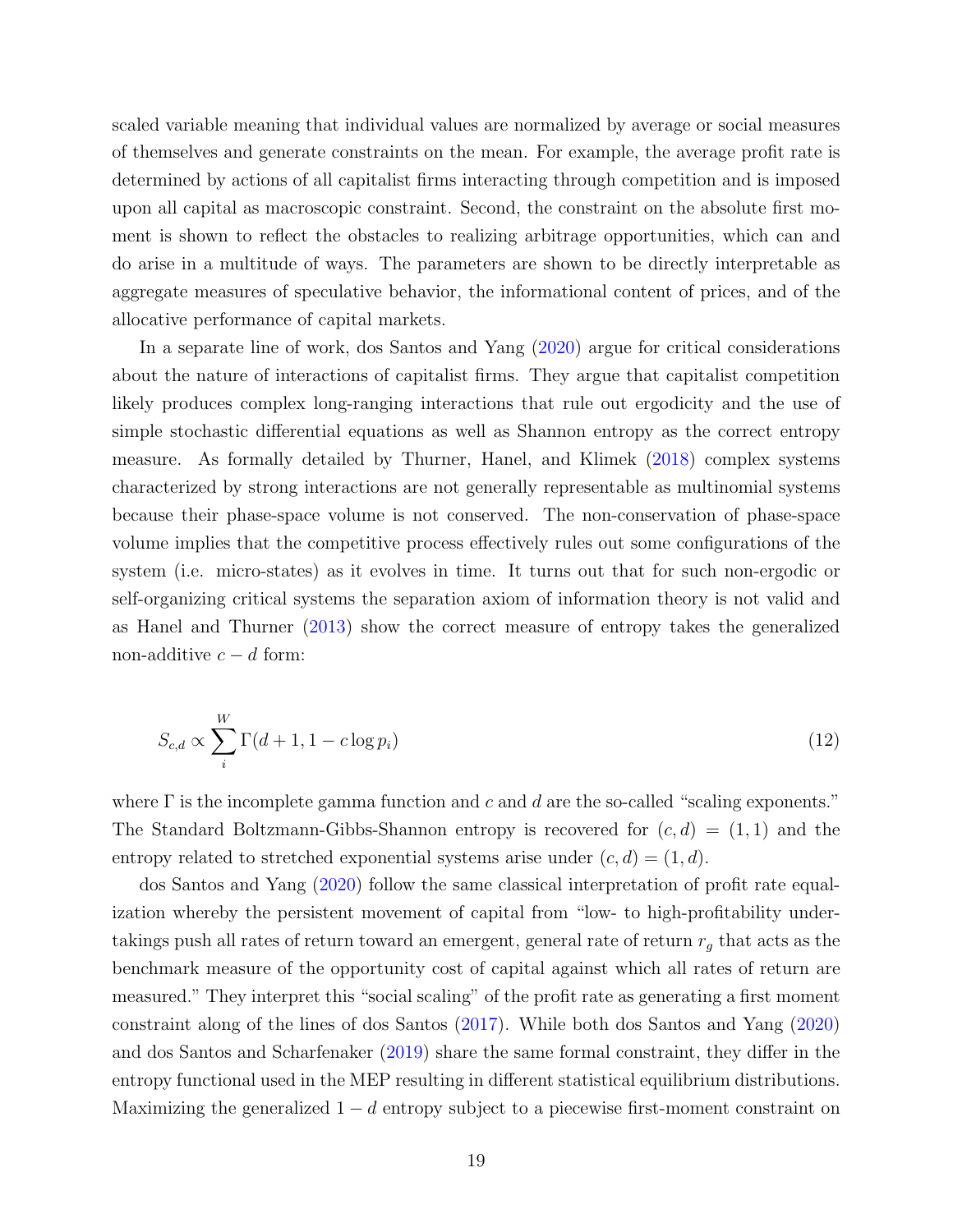profit-rate differentials  $x = r - r_g$  results in the four-parameter double stretched-exponential distribution:

$$
f(x) \propto \begin{cases} e^{(1-(\lambda_l x + \mu_l))^{1/d_l}} & \text{if } x < 0\\ e^{(1-(\lambda_r x + \mu_r))^{1/d_r}} & \text{if } x > 0 \end{cases}
$$
 (13)

The authors fit this model to firm-level profit rates gathered from the Amadeus dataset which contains over 20 million individual European enterprises across fifteen countries. The model is reported as capturing 99.1% of the informational content of the data according to Soofi's (Soofi & Retzer, [2002\)](#page-45-15) informational indistinguishability index indicating very good measures of fit.

The generalized entropy approach raises several immediate questions. First, while generalized entropies are extensive mappings for systems where strong interactions ensure Shannon entropy is non-extensive the information ensuring the non-extensivity of a system may not be easily testable or testable at all. What exactly is meant by "long-ranging" and "strong" interactions in the context of specific economic phenomena is not clear. Second, the authors assume the  $1 - d$  entropy functional based on observed profit rate data which appears to have heavy tails and argue that these empirical regularities justify the use of generalized non-extensive entropies. While there is certainly a compelling argument to be made for the "observational approach" to economic theory that begins with the identification of statistical regularities in the data, it does not follow that that these regularities uncover the relevant institutional structures that define specific moment constraints or even the appropriate entropy functional.

Upon closer inspection it appears that many of the statistical equilibrium models discussed presuppose the existence of a known closed-form distribution with specific mathematically necessary constraints that can be rationalized in terms of economic theory. Economic theory appears to follow as an afterthought to the identification of the moment constraints necessary to derive a presumed well-fitting closed-form model. But, from the MEP there is no *a priori* reason to consider the subset of known closed-from distributions as candidate statistical equilibrium models. This does not suggest that no useful economic interpretations or even theory development around presumed constraints is possible. But it does imply that such a strategy is necessary limited to a possibly arbitrary subset of models.

Scharfenaker and Foley [\(2017\)](#page-44-6) attempt to overcome this limitation and propose a model in the Jaynesian tradition that attempts to reason from explicit economic theory to the statistical equilibrium distribution without presupposing the distributional outcome. The next section reviews this model in detail due its distinctiveness and growing use in statistical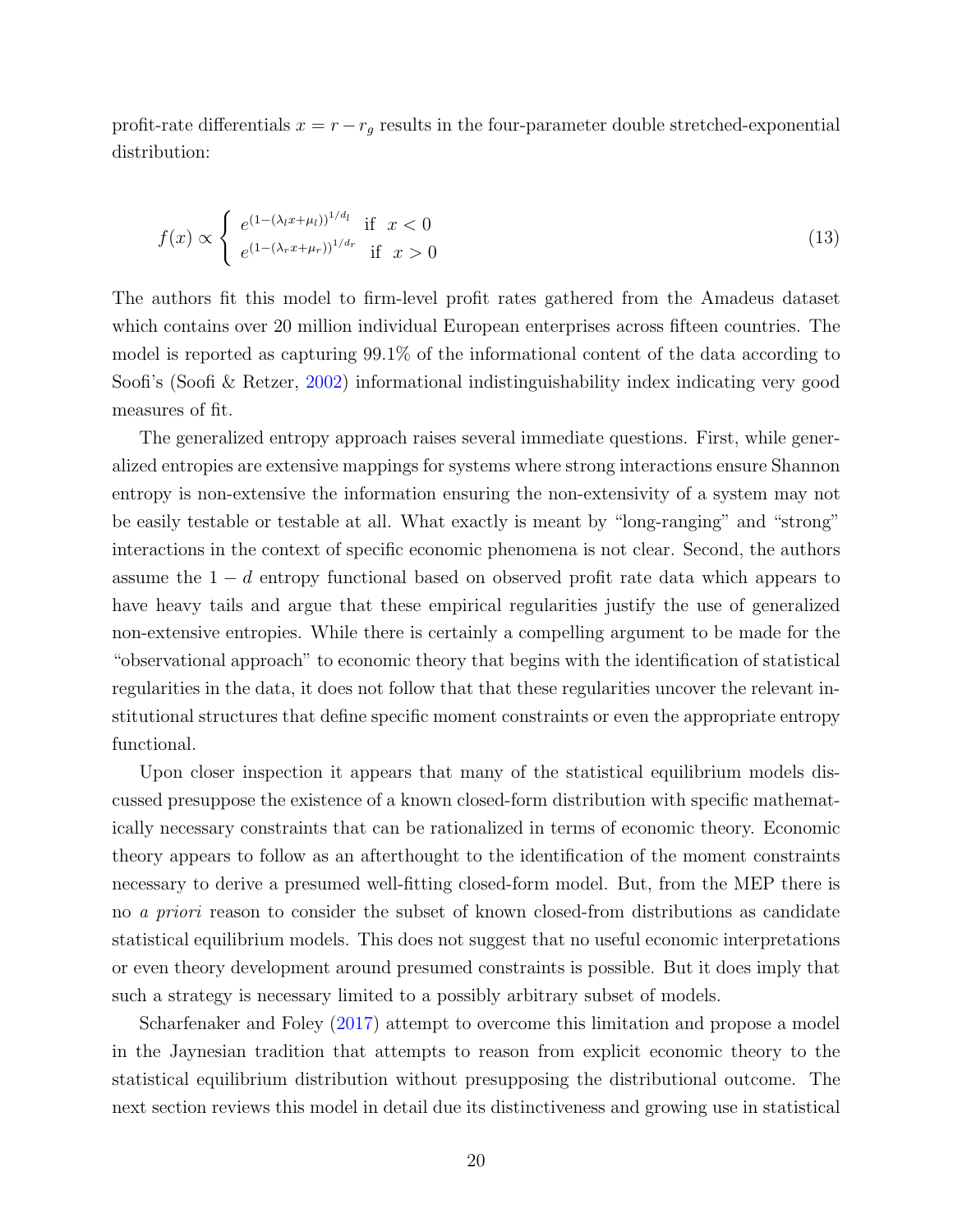equilibrium applications.

### 5.3 Quantal Response Statistical Equilibrium

<span id="page-21-0"></span>The quantal response statistical equilibrium (QRSE) model introduced by Scharfenaker and Foley  $(2017)$  is a maximum entropy model that explains the statistical distribution of social outcomes by considering the fundamental sources of variation that arise in competitive decentralized economic interactions. This model was first used to explain the equalization of profit rates (Scharfenaker & Foley, [2017\)](#page-44-6) from a classical Smithian perspective, and has been used to model induced technical change (Yang, [2018a\)](#page-46-1), fluctuations in housing mar-kets (Omer, [2018,](#page-44-11) [2020\)](#page-44-12), asset price fluctuations (Blackwell, [2018;](#page-40-7) Scharfernaker, [2019\)](#page-44-13), and international competition in labor markets (Wiener, [2020\)](#page-45-16). The main idea behind the QRSE model is to consider a system in which an outcome,  $x \in \mathcal{X}$ , is brought into statistical equilibrium by the purposive actions,  $a \in \mathcal{A}$ , of participants in an institutional structure the generates negative stabilizing feedbacks. An equilibrium of the system is represented by a joint probability distribution,  $f(a, x)$ . This equilibrium joint distribution determines the marginal distributions  $f(a) = \int f(a, x) dx$ ,  $f(x) = \sum_A f(a, x)$ , and conditional distributions,  $f(a|x) = \frac{f(a,x)}{f(x)}$ ,  $f(x|a) = \frac{f(a,x)}{f(a)}$ , which are interpretable as the causal forces constituting the statistical equilibrium.

The first component of the model represents the behavior of the typical agent in terms of the probability that she will choose a particular action *a* conditional on the aggregate variable x and is expressed in the conditional distribution  $f(a|x)$ . The second component of the model reflects the impact of the action on the aggregate variable which is expressed in the conditional distribution  $f(x|a)$ .

Letting the action set be the binary case  $\mathcal{A} = {\bar{a}, \bar{a}}$ , where  $\bar{a}$  represents the positive action (e.g. a firm entering a market) and *a* the negative action (e.g. a firm exiting a market). The joint entropy can be written in terms of the marginal outcome conditional action frequencies:

$$
\mathcal{H}(f(a,x)) = -\left(\int f(\bar{a},x)\log(f(\bar{a},x))dx + \int f(\underline{a},x)\log(f(\underline{a},x))dx\right)
$$
  
= 
$$
-\int f(x)\log(f(x))dx - \int f(x)(f(\bar{a},x)\log(f(\bar{a},x)) + f(\underline{a},x)\log(f(\underline{a},x)))dx
$$
  
= 
$$
\mathcal{H}(f(x)) + \int f(x)\mathcal{H}(f(a|x))dx
$$
 (14)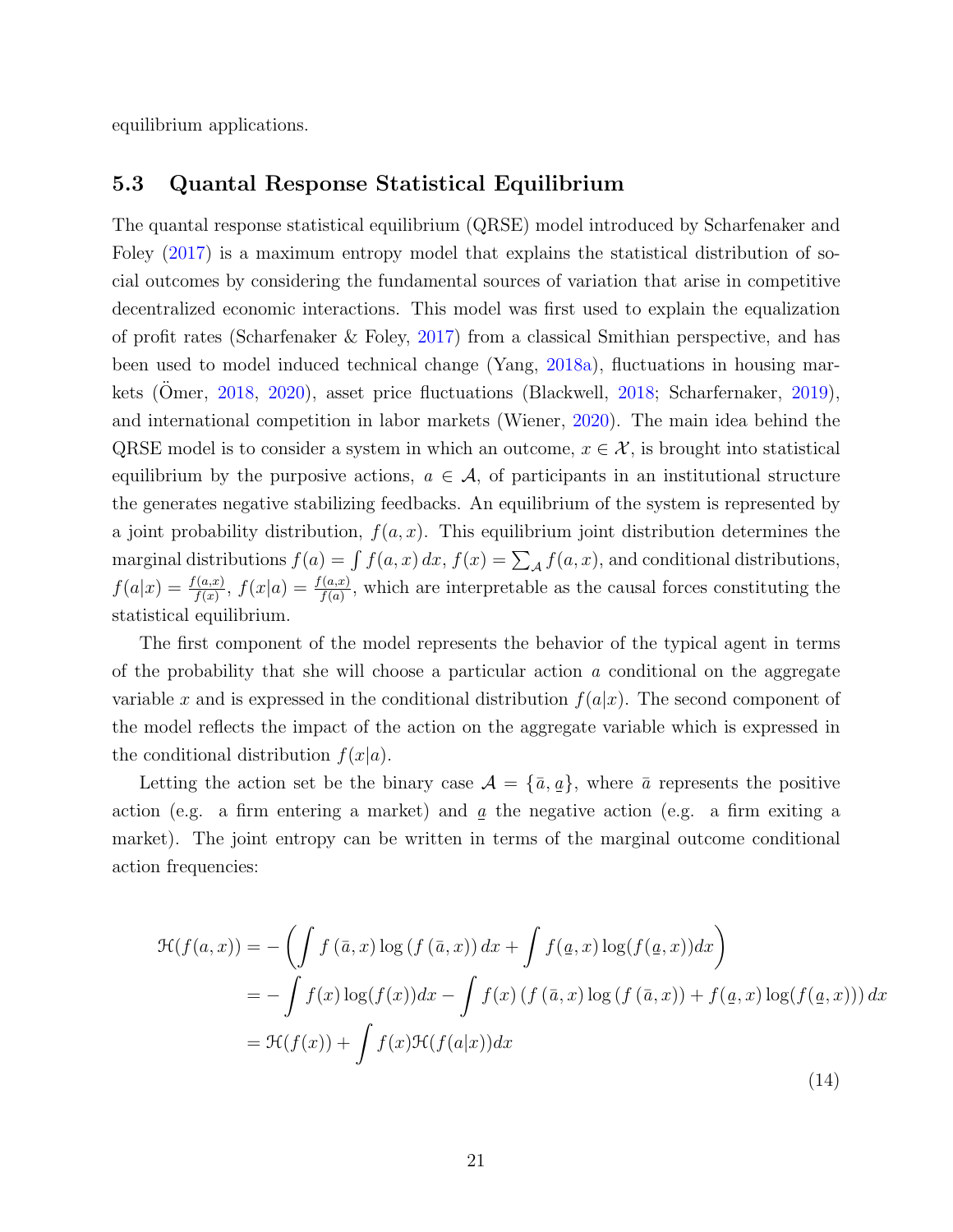<span id="page-22-1"></span>If there is a non-zero impact of the action on the social outcome then  $f(x|a) \neq f(x)$ . In many economic interactions the impact of actions on social outcomes limits the difference in the conditional expected outcome. This feedback is a central theme in classical political economy and represents the unintended consequences of individual actions on social outcomes. The negative feedback of actions on the social outcome constrains the difference between the expected outcomes conditional on the action to be  $\delta > 0$ . In general this difference arises from where the actions impact the outcome and can be expressed in the following inequality

$$
\mathbb{E}\left(\underline{a}|x\right) \leq \mathbb{E}(x) \leq \mathbb{E}(\overline{a}|x)
$$
\n
$$
\int f\left(\underline{a}, x\right) x \, dx \leq \xi \leq \int f(\overline{a}, x) x \, dx
$$
\n
$$
\int f\left(\overline{a}, x\right) \left(x - \xi\right) dx - \int f\left(\underline{a}, x\right) \left(x - \xi\right) dx \geq 0
$$
\n(15)

Maximizing entropy will make this difference infinite unless we constrain it to be some positive value  $\delta$ . Letting  $\Delta f(a|x) = f(\bar{a}|x) - f(a|x)$  we can write inequality [15](#page-21-0) as:

$$
\int \Delta f(a|x)(x-\xi)dx \le \delta \tag{16}
$$

Maximizing the joint distribution subject to this negative feedback constraint and normalization we get:

$$
\underset{f(x)\geq 0}{\text{Max}} - \int f(x) \log(f(x)) dx + \int f(x) \mathcal{H}(f(a|x)) dx
$$
\nsubject to\n
$$
\int f(x) dx = 1
$$
\nand\n
$$
\int \Delta f(a|x) f(x) (x - \xi) dx \leq \delta
$$
\n(17)

The Lagrangian associated with this programming problem is:

<span id="page-22-0"></span>
$$
\mathcal{L}(f(x); \lambda, \gamma) = -\int f(x) \log(f(x)) dx + \int f(x) \mathcal{H}(f(a|x)) dx - \lambda \left( \int f(x) dx - 1 \right) -\gamma \left( \int \Delta f(a|x) f(x) (x - \xi) dx - \delta \right)
$$
\n(18)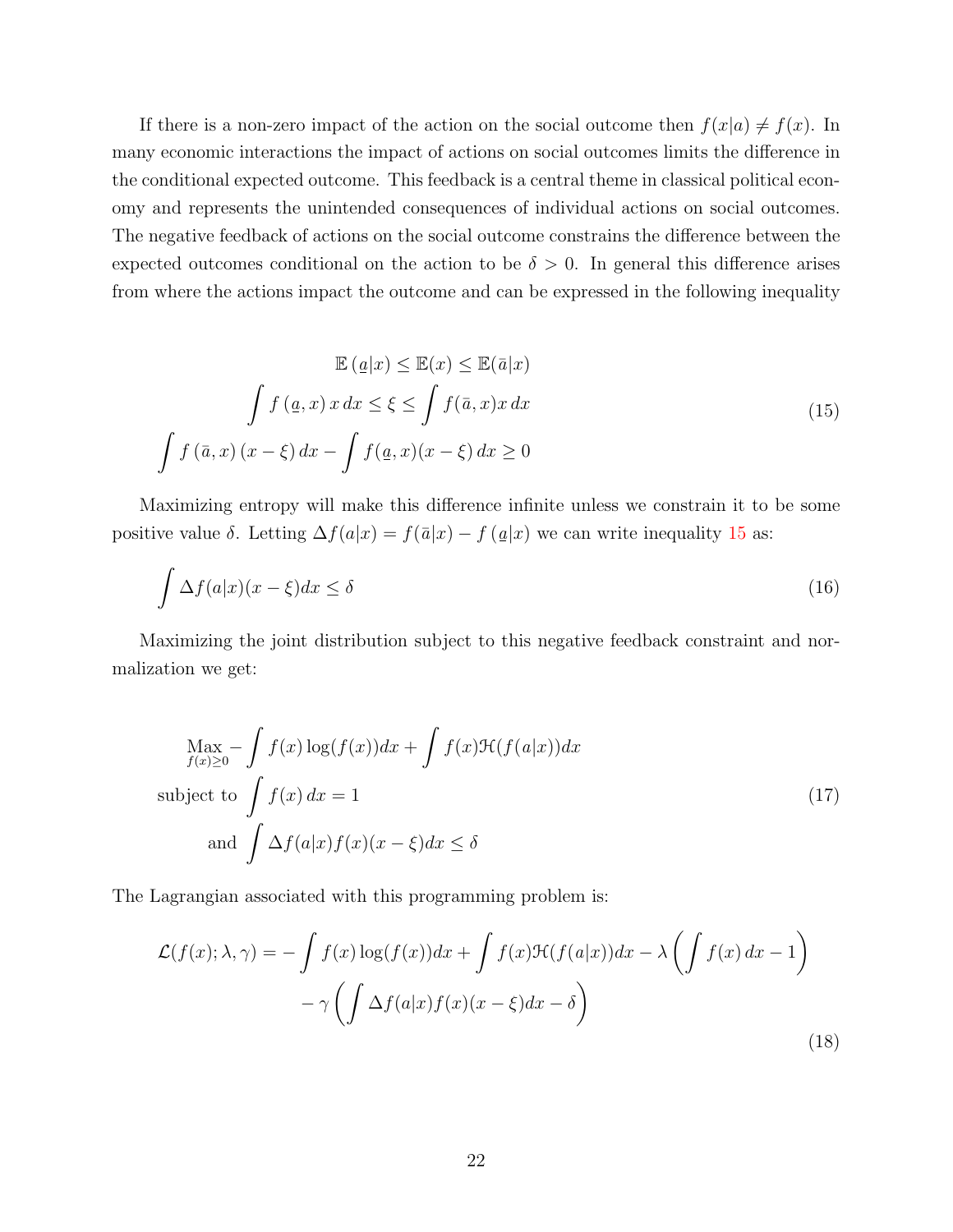The first-order conditions are sufficient to characterize the solution for  $\gamma > 0$ :

<span id="page-23-1"></span>
$$
f(x) = \frac{1}{\mathcal{Z}(x,\gamma)} e^{\mathcal{H}(f(a|x))} e^{-\gamma(\Delta f(a|x))(x-\xi)}
$$
(19)

Where  $\mathcal{Z}(x,\gamma) = \int e^{\mathcal{H}(f(a|x))} e^{-\gamma(\Delta f(a|x))(x-\xi)} dx$  is the normalizing constant, or partition function, which has no known closed-form solution.[6](#page-22-0)

Scharfenaker and Foley [\(2017\)](#page-44-6) define this function as the Quantal Response Statistical Equilibrium (QRSE) distribution. The final model closure is specifying the conditional distribution  $f(a|x)$ , which describes the behavioral response of an agent to the outcome x. From a CPE perspective the decentralized and uncoordinated nature of capitalist markets ensures that while individual actions may be optimizing, such as capital seeking the highest rate of profit, there is no guarantee that optimizing actions lead to optimizing outcomes. Neither capitalists nor workers are assured the maximum wage rate or profit rate just because they believed they entered the most remunerative line of production.

#### 5.3.1 Entropy constrained behavior

Shannon's theorem is a useful and intuitive point of departure for modeling the uncertainty in a decision environment. It quantifies the amount of choice variability for a given decision environment and is an increasing function of the number of choices available. Because Shannon entropy is a measure of uncertainty it can provide a meaningful probabilistic description of a decision environment by being incorporated into the quantal behavior of agents as a behavioral constraint. Introducing a minimum uncertainty (entropy) constraint to any decision problem has a simple intuitive interpretation as representing the perceptual and control limitations that affect the agent's ability to determine environmental signals and its own behavioral determinations in a given decision environment. Assuming the typical agent conditions their quantal choices  $a \in \mathcal{A}$  on perceived signals from their social environment  $x \in \mathcal{X}$  e.g. profit rate and wage rate differentials, we can summarize individual behavior as responding to a payoff function  $v(a, x): \mathcal{A} \times \mathcal{X} \to \mathbb{R}$ . The typical agent's mixed strategy in this scenario is defined by the probability distribution  $f(a|x) : A \to \mathbb{R}_{\geq 0}$  over the actions that maximizes the expected payoff

<span id="page-23-0"></span>
$$
\mathbb{E}(v(a,x)) = \sum_{\mathcal{A}} f(a|x)v(a,x)
$$
\n(20)

 $6$ This partition function under certain transformations reduces to the so called "sophomore's dream" (Borwein, Bailey, & Girgensohn, [2004\)](#page-40-8) which has no closed form solution.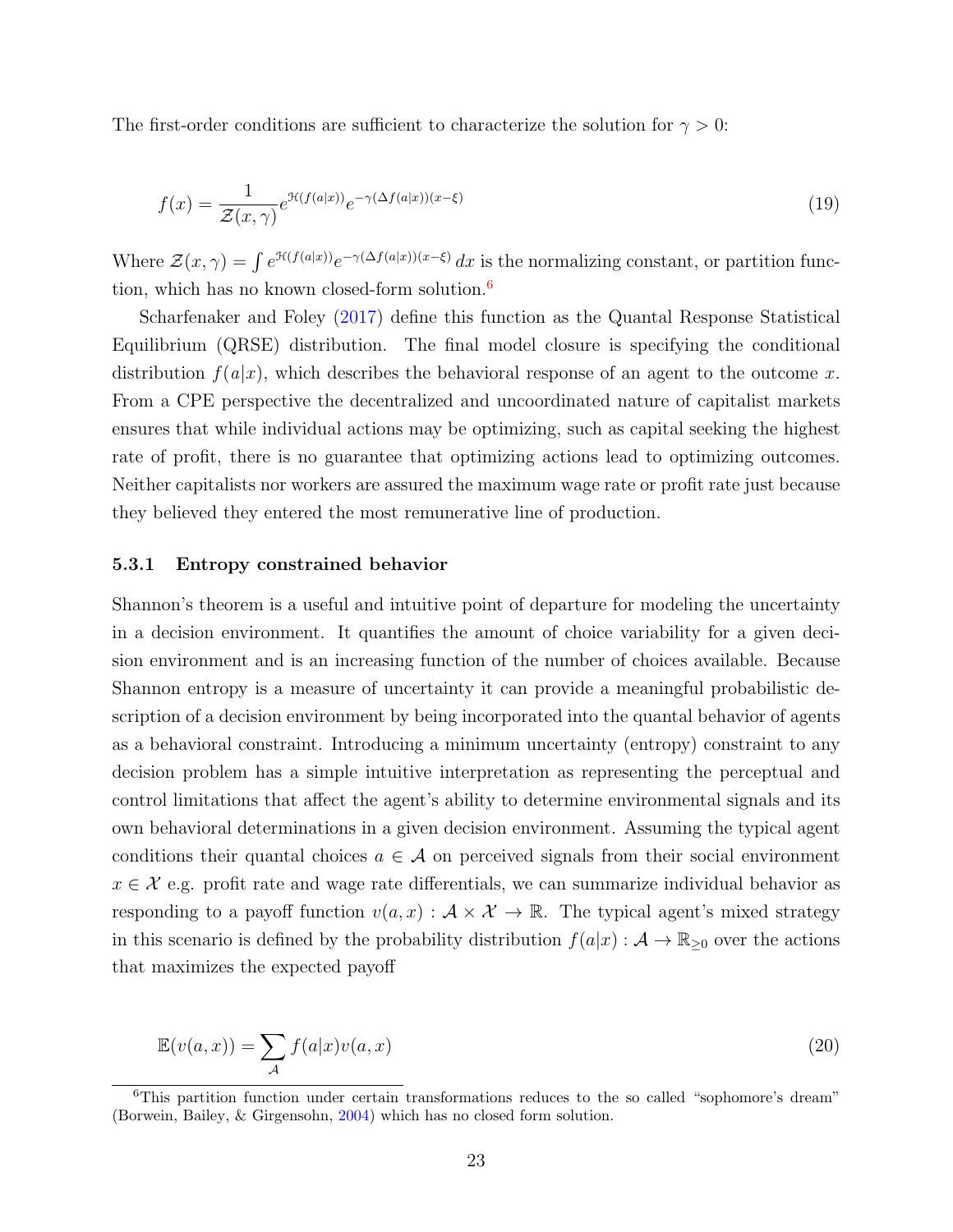Maximizing expected payoff without any further constraints results in the typical von Neumann-Morgenstern result where the individual always put all weight on the payoffmaximizing action and zero weight on any other action. As a probability measure on R, this is characterized by the Heaviside unit step function:

$$
\theta(a|x-\hat{x}) = \begin{cases} 1 & \text{if } x \ge \hat{x} \\ 0 & \text{if } x < \hat{x} \end{cases}
$$
 (21)

Differentiating results in the degenerate delta distribution that puts all weight on the action with the maximum expected payoff  $\hat{x}$ :

$$
f(a|x) = \delta(a|x - \hat{x})
$$
\n(22)

Imposing a constraint on the minimum entropy of the mixed strategy distribution introduces variation in choice akin to Sims' "rational inattention" approach (Sims, [2003\)](#page-45-17).

$$
\begin{aligned}\n\max_{\{f(a|x)\geq 0\}} \mathbb{E}(v(a,x)) \\
\text{subject to } \sum_{\mathcal{A}} f(a|x) = 1 \\
&\quad - \sum_{\mathcal{A}} f(a|x) \log(f(a|x)) \geq H_{min}\n\end{aligned} \tag{23}
$$

The Lagrangian associated with this programming problem is:

$$
\mathcal{L}(f; \lambda, T) = -\sum_{\mathcal{A}} f(a|x)v(a, x) - \lambda \left(\sum_{\mathcal{A}} f(a|x) - 1\right) + T\left(\sum_{\mathcal{A}} f(a|x) \log(f(a|x)) - H_{min}\right)
$$
\n(24)

The first-order conditions imply that agent's behavior conditional on the outcome is described by the logit quantal response (LQR) function:

$$
f(a|x) = \frac{e^{\frac{v(a,x)}{T}}}{\sum_{\mathcal{A}} e^{\frac{v(a,x)}{T}}}
$$
\n(25)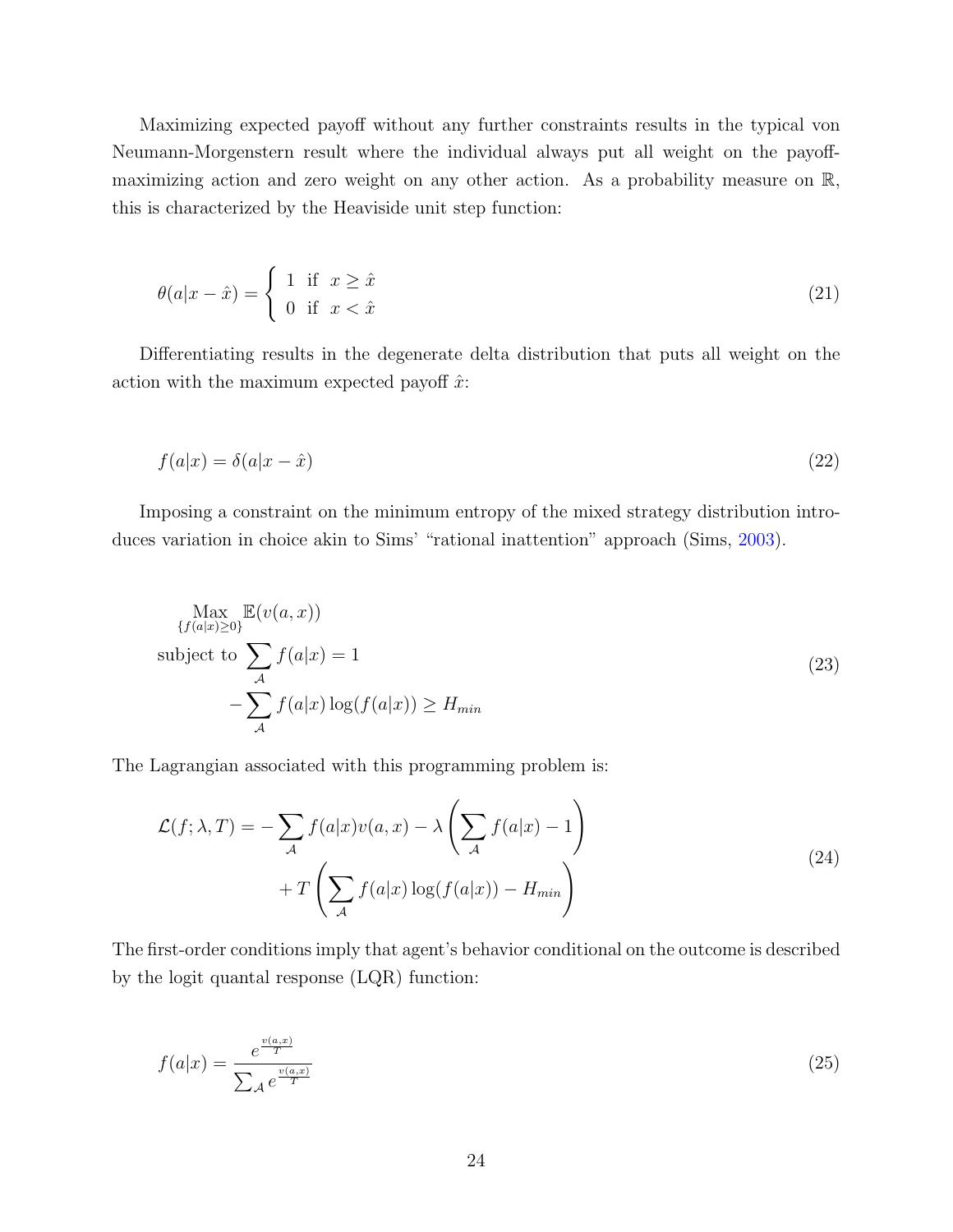The dual representation of this problem maximizes the entropy of the agent's mixed strategy subject to the payoff of choosing an action being at some minimum.

$$
\max_{\{f(a|x)\geq 0\}} -\sum_{\mathcal{A}} f(a|x) \log(f(a|x))
$$
\nsubject to 
$$
\sum_{\mathcal{A}} f(a|x) = 1
$$
\nand 
$$
\mathbb{E}(v(a, x)) \geq V_{min}
$$
\n(26)

We can interpret this macroscopic dual problem as maximizing our uncertainty about the typical agent's mixed strategy  $f(a|x)$  subject to the constraint that agents require a minimum payoff to act, which might be interpreted as a type of participation constraint. The dual solution is

$$
f(a|x) = \frac{e^{\beta v(a,x)}}{\sum_{\mathcal{A}} e^{\beta v(a,x)}}
$$
(27)

In equation  $(25)$  the "behavioral temperature" *T* is the shadow price of obtaining information and represents the unit informational entropy cost of increasing expected payoff. In general, as *T* declines, we come closer and closer to the zero-entropy solution as the probability of any non-maximizing action goes to zero because for  $f(a|x) = 1$  the entropy  $H = -\sum_{\mathcal{A}} f(a|x) \log(f(a|x)) = 1 \cdot log(1) = 0$ . This implies that as long as  $T > 0$  there is a positive probability for each action an agent will make. As  $T \to 0$ , the distribution reduces to singleton maximal strategy. In general  $T$  might be functionally dependent on the payoff *x*, though that case is not explored here.

The simplest example of a choice setting is one in which only two alternative actions are available as identified above. In this case, the conditional action frequencies can be expressed as logistic equations. Letting  $\Delta v(a, x) = v(\bar{a}, x) - v(\underline{a}, x)$ ,

$$
f(\bar{a}|x) = \frac{e^{\frac{v(\bar{a},x)}{T}}}{e^{\frac{v(\bar{a},x)}{T}} + e^{\frac{v(\underline{a},x)}{T}}} = \frac{1}{1 + e^{\frac{-\Delta v(a,x)}{T}}}
$$
(28)

$$
f(\underline{a}|x) = 1 - f(\bar{a}|x) = \frac{1}{1 + e^{\frac{\Delta v(a,x)}{T}}}
$$
\n(29)

As Foley [\(2020a\)](#page-42-13) points out, the entropy constrained approach to individual choice theory does violate the assumptions of consistency and completeness of preferences. But, rather than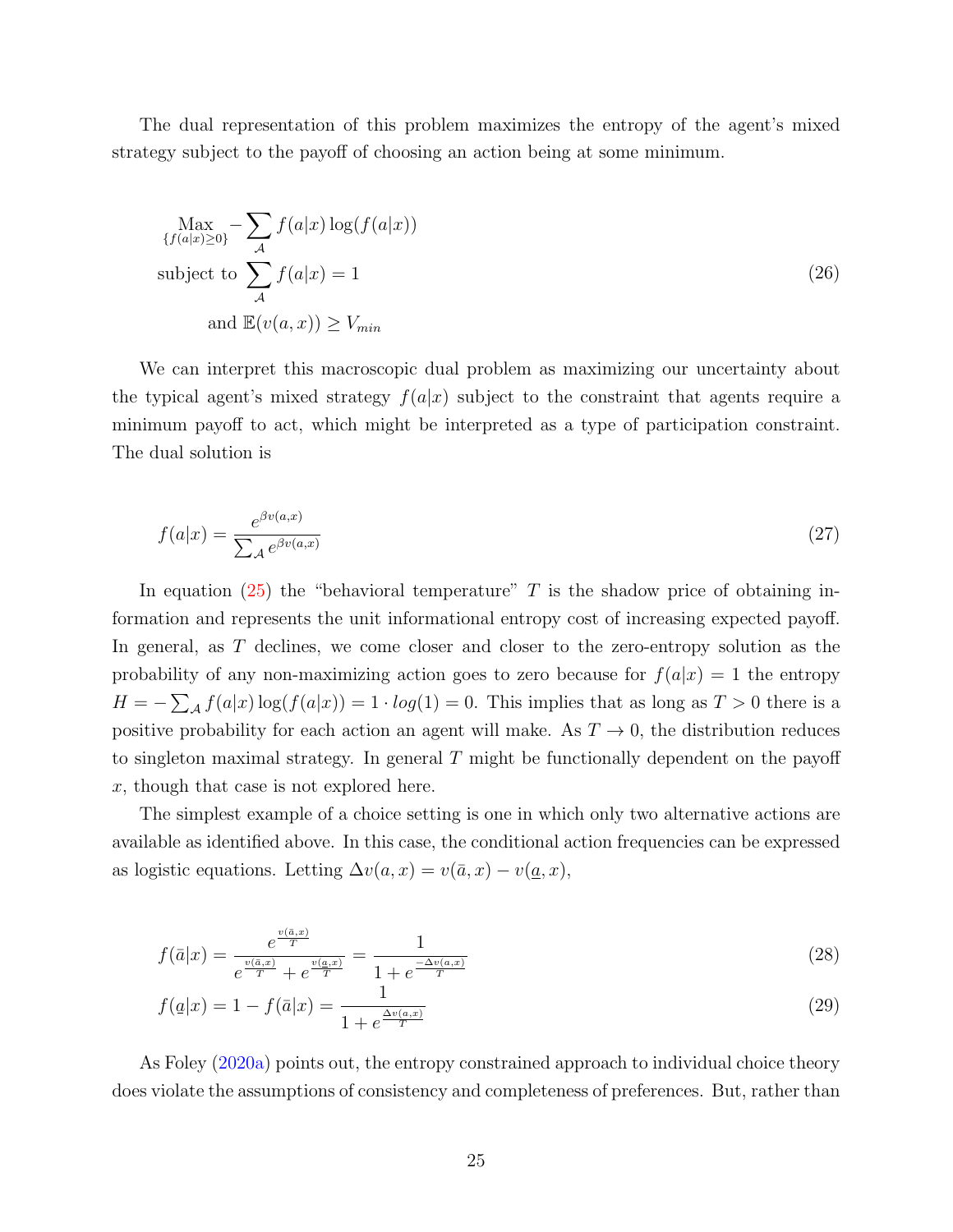<span id="page-26-0"></span>try to rationalize the quantal response distribution in order to preserve these assumptions, the information theoretic approach highlights the uncertainty of choice and has important implications for economic theory that are not emphasized in conventional choice theory. Information theory gives meaning and interpretation to the residual indeterminacy of behavior associated with the LQR distribution. Approaching the problem of individual choice from an information theoretic perspective leads to the very important conclusion that what is usually interpreted as random noise is in fact relevant information about the choice setting.

The introduction of the informational constraint also recovers the logit-quantal response distribution found in the random utility literature without imposing any ad hoc distributional constraints on the errors that affect decision making, for example that they are Extreme Value Type 1 distributed. Rather than treating the distribution over the individual's mixed strategy as arising from random error of noisy players or oscillating utility, the informational entropy constrained model gives meaning to the observed dispersion of behavior as the relative payoff of different actions.

#### 5.4 The QRSE Distribution with LQR Closure

The Quantal Response Statistical Equilibrium Distribution with the Logit Quantal Response closure allows the expression of equation [19](#page-22-1) in terms of a payoff function  $v(a, x)$  and behavioral parameter *T*.

$$
f(x) \propto e^{\mathcal{H}_T(\Delta v(a,x))} e^{-\gamma \tanh\left(\frac{\Delta v(a,x)}{2T}\right)(x-\xi)}
$$
\n(30)

Where

$$
\mathcal{H}_T(\Delta v(a,x)) = -\left(\frac{1}{1 + e^{-\frac{\Delta v(a,x)}{T}}} \log \left(\frac{1}{1 + e^{-\frac{\Delta v(a,x)}{T}}}\right) + \frac{1}{1 + e^{\frac{\Delta v(a,x)}{T}}} \log \left(\frac{1}{1 + e^{\frac{\Delta v(a,x)}{T}}}\right)\right)
$$
\n(31)

is the entropy of the conditional action distribution. In the simplest scenario the payoff is symmetric for each action taken such that  $v(\bar{a},x) = v(a,x)$  and equal to the outcome x expressed as a differential from the agent's expected average payoff, or fundamental valuation of x,  $\mathbb{E}(x) = \mu$ . For example, the payoff x may represent the real wage earned by a worker for entering a particular line of employment or the profit rate realized by a capitalist for competing in a particular market and  $\mu$  is equal to the expected rate of return for entering the market. If agent's expectations are correct then  $\mu = \xi$ . In this case Eq. [32](#page-26-0) reduces to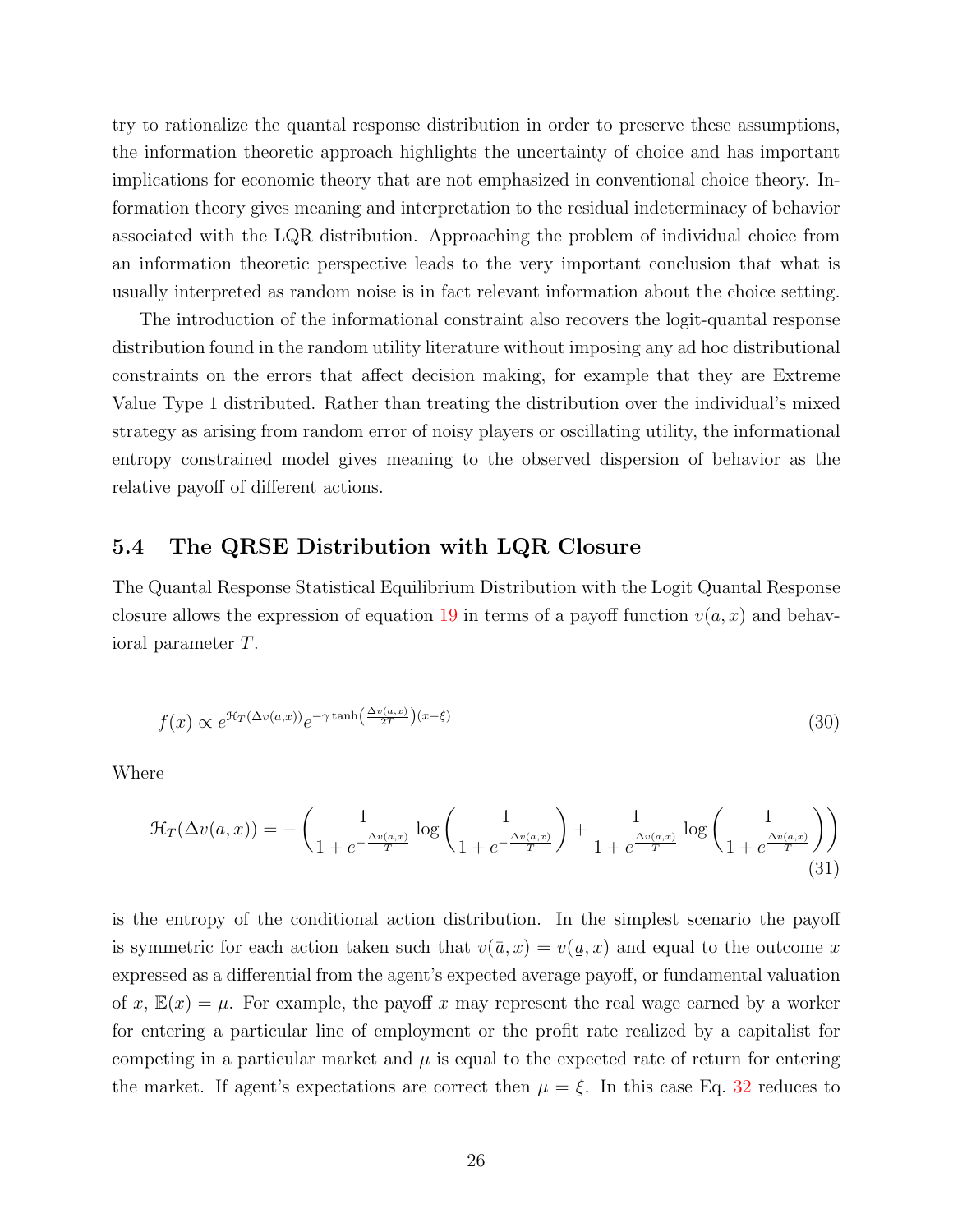the symmetric QRSE distribution

$$
f(x) \propto e^{\mathcal{H}_{T,\xi}(x)} e^{-\gamma \tanh\left(\frac{x-\xi}{T}\right)(x-\xi)}
$$
\n(32)

The kernel of the QRSE distribution with symmetric linear payoffs appears in Figure [3.](#page-29-0)



Figure 2: QRSE marginal, joint, and conditional frequencies for symmetric linear payoffs with  $T = 1$ ,  $\gamma = 1$  and  $\xi = 0$ .

In the limiting case where  $T \to 0$  agents will always chose the action  $\bar{a}$  whenever  $x > \xi$ and  $\underline{a}$  whenever  $x < \xi$  and Eq. [25](#page-23-0) reduces to the step function [21](#page-23-1) simplifying Eq. [32](#page-26-0) to:

$$
\hat{f}(x) \propto e^{-\gamma |x-\xi|} \tag{33}
$$

which is the kernel of the Laplace distribution. The QRSE framework thus explains Laplace distributed fluctuations of the outcome variable as arising not from agents' informational constraints, but from the institutional mechanisms that lead to a feedback of their actions on the outcome. Because the conditional response probabilities reduce to a degenerate distribution while the marginal frequencies of the outcome stabilize to a Laplace distribution it is clear to see that the fluctuations of *x* are determined jointly by the institutional feedback constraint and the conditional response probabilities. In contrast to orthodox theory, which tends to neglect the institutional constraints that engender social interactions while also assuming zero-entropy behavior, the QRSE model incorporates both institutional constraints that operate at the macroscopic level and bounded rationality constraints on the individual that operate at the microscopic level.

While the Laplace distribution implies a zero-entropy constraint consistent with orthodox approaches, it may be difficult in many situations to distinguish between  $T = 0$  and  $T \approx 0$ .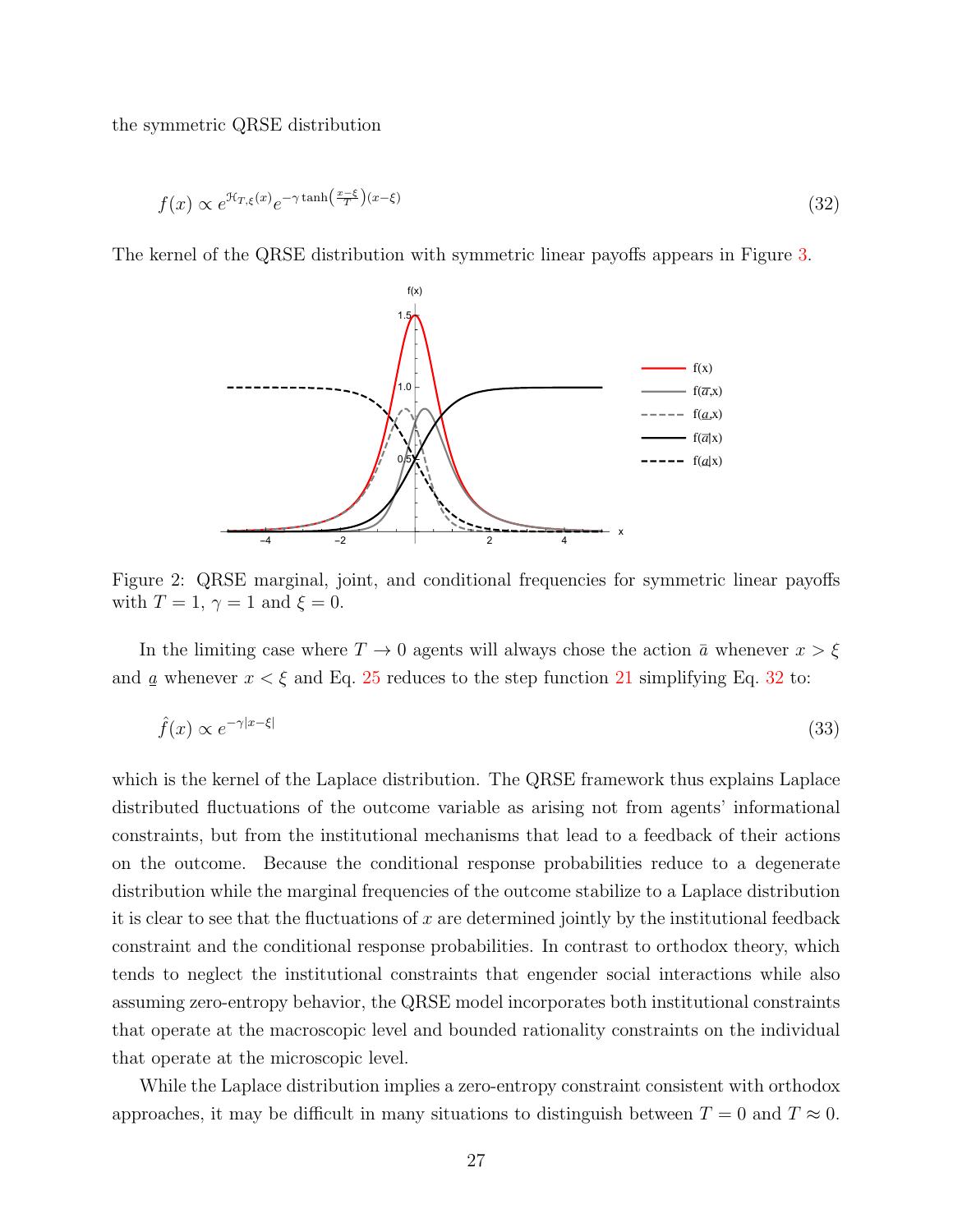When *T* is very low  $f(x)$  may appear to be Laplace distributed, but the same conclusions cannot be drawn from the knife-edge case when  $T = 0$  (Blackwell, [2018;](#page-40-7) Foley, [2020a;](#page-42-13) Scharfernaker, [2019\)](#page-44-13). Thus, the widely used Laplace distribution (Bottazzi & Secchi, [2006;](#page-40-4) Kotz, Kozubowski, & Podgórski, [2001;](#page-43-13) Scharfenaker & Semieniuk, [2017;](#page-44-1) Stanley et al., [1996;](#page-45-18) Williams, Baek, Li, Park, & Zhao, [2017\)](#page-46-4), for statistical equilibrium modeling may be better understood for those cases with behaviorally relevant theoretical foundations as a quantal response statistical equilibrium with very low informational constraints.

<span id="page-28-1"></span>The other limiting case is when  $T \to \infty$  and actions are conditionally independent of the outcome. In this case response probabilities become uniform. As  $\gamma \to \infty$  as well, indicating  $\delta \rightarrow 0$ , the difference between the expected outcomes conditional on the action goes to zero and Eq. [32](#page-26-0) reduces to:

<span id="page-28-0"></span>
$$
f(x) \propto e^{-\frac{\gamma (x-\xi)^2}{T}} \tag{34}
$$

which is the kernel of the Normal distribution. Thus the Laplace and Normal distributions are the behaviorally limiting cases of the QRSE distribution (see Blackwell [\(2018\)](#page-40-7) for further statistical details of the QRSE distribution). The QRSE distribution with symmetric linear payoffs shares many of the same characteristics of the Subbotin distribution discussed above, but has the benefit of model interpretability.

# 5.5 Sources of Asymmetries in Quantal Response Statistical Equilibrium

There are several ways that the QRSE distribution generalizes to produce asymmetric frequencies in the distribution of economic outcome  $f(x)$ . In many cases the unconditional expectation of the outcome  $E(x)$  is determined at the system level. For example, the average rate of profit in the classical theory of competition is not determined by any individual capitalist, but rather emerges as systemic constraint that all capitalists face. Under these circumstances the outcome *x* can be understood as a "socially scaled" variable (dos Santos, [2017\)](#page-41-10), which is expressed as a constraint on the average outcome.

Maximizing the joint distribution subject to the negative feedback constraint and normalization we get: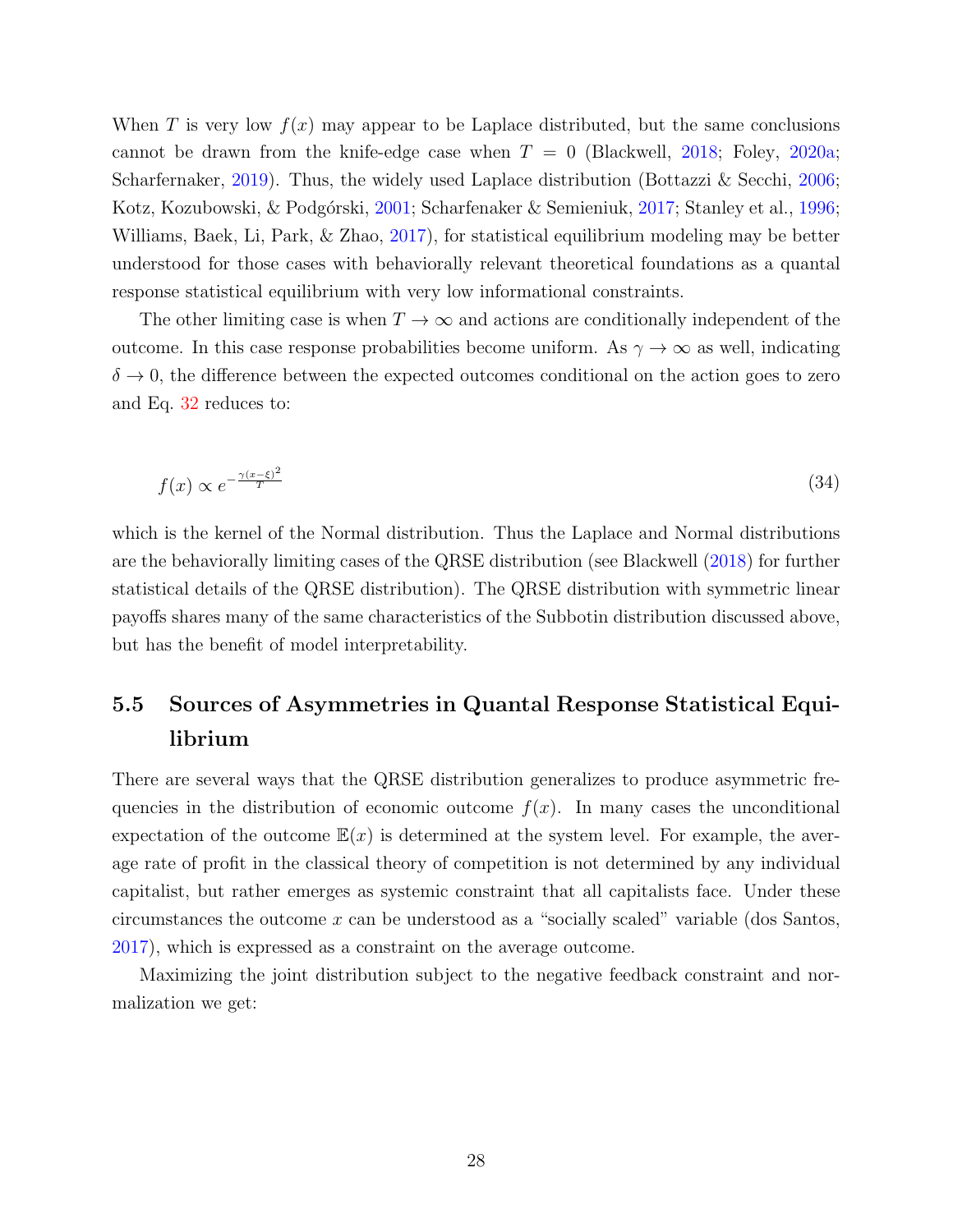$$
\begin{aligned}\n\text{Max}_{f(x)\geq 0} - \int f(x) \log(f(x)) dx + \int f(x) \mathcal{H}(f(a|x)) dx \\
\text{subject to } \int f(x) dx = 1 \\
\text{and } \int f(x)x dx = c \\
\text{and } \int \Delta f(a|x) f(x)(x - \xi) dx \leq \delta\n\end{aligned}
$$
\n(35)

<span id="page-29-0"></span>The solution is

$$
f(x) \propto e^{\mathcal{H}_T(\Delta v(a,x))} e^{-\gamma \tanh\left(\frac{\Delta v(a,x)}{2T}\right)(x-\xi)} e^{-\phi x}
$$
\n(36)

Where  $\gamma > 0$  is the Lagrange multiplier associated with the feedback constraint and  $\phi$  is the Lagrange multiplier associated with the mean constraint.

As with the Asymmetric Laplace used in Scharfenaker and Semieniuk [\(2017\)](#page-44-1) and dos Santos and Scharfenaker [\(2019\)](#page-41-4) an equivalent specification to [35](#page-28-0) is to constrain the feedback of the action on the outcome in piecewise fashion, which would indicate the possibility of asymmetric impacts of the action on the outcome. For example, the effect of entering a market on the profit rate may end up reducing the profit rate more than the increase in the profit rate in the market exited. The asymmetric impact constraint is

<span id="page-29-1"></span>
$$
\lim_{f(x)\geq 0} -\int f(x)\log(f(x))dx + \int f(x)\mathfrak{H}(f(a|x))dx
$$
\nsubject to\n
$$
\int f(x)\,dx = 1
$$
\nand\n
$$
\int f(x)f(\bar{a}|x)(x-\xi)dx = \bar{\delta}
$$
\nand\n
$$
\int f(x)f(a|x)(\xi - x)dx = \underline{\delta}
$$
\n(37)

The solution, with Lagrange multipliers  $\bar{\gamma}$  and  $\gamma$ , is

$$
f(x) \propto e^{\mathcal{H}_T(\Delta v(a,x))} e^{-\bar{\gamma}\frac{v(\bar{a}|x)}{2T}(x-\xi)} e^{-\frac{\gamma v(\underline{a}|x)}{2T}(x-\xi)} \tag{38}
$$

which appears in Figure [3.](#page-29-0)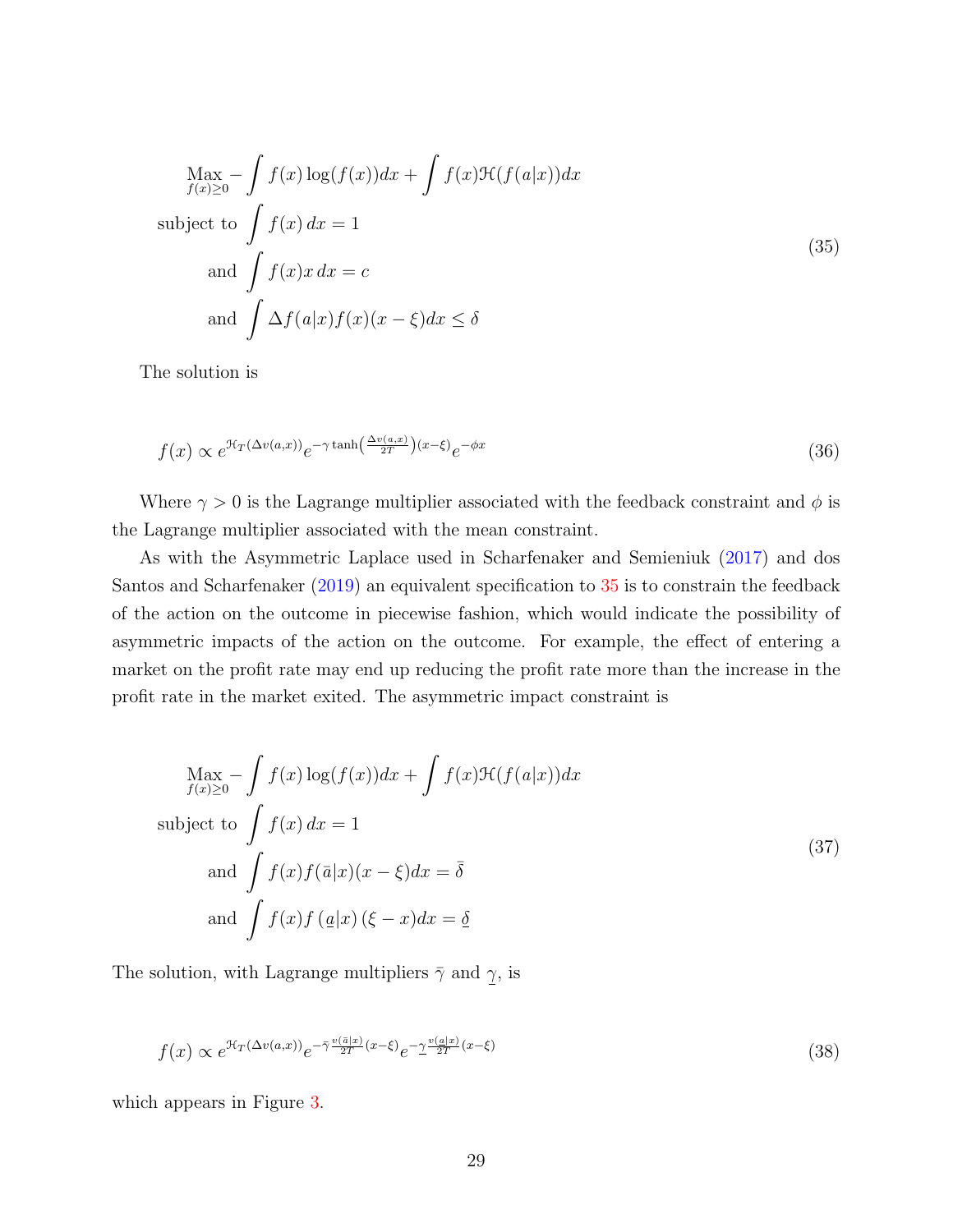

Figure 3: Asymmetric QRSE marginal, joint, and conditional frequencies for symmetric linear payoffs with  $T = 1$ ,  $\gamma = 1$ ,  $\xi = 0$ ,  $\phi = 0.5$  (left) and  $\phi = -0.5$  (right).

As is common with asymmetric unimodal distributions that can be expressed piecewise, some algebraic manipulation shows the equivalence between the two approaches. In this case the piecewise constraint can be expressed as:

$$
f(x) \propto e^{\mathcal{H}_T(\Delta v(a,x))} e^{-\left(\frac{\bar{\gamma} + \gamma}{2}\right) \tanh\left(\frac{\Delta v(a,x)}{2T}\right)(x-\xi)} e^{-\left(\frac{\gamma - \bar{\gamma}}{2}\right)x}
$$
\n(39)

which shows the equivalence with Eq. [36](#page-28-1) with  $\gamma = \frac{\bar{\gamma} + \gamma}{2}$  and  $\phi = \frac{\gamma - \bar{\gamma}}{2}$ .

As detailed in Foley  $(2020b)$  and Scharfernaker  $(2019)$  the asymmetric effects may also emerge from differences in agents' expectations  $\mu$  and the actual average value of the market rate  $\xi$ . Setting  $\phi = 0$  asymmetries emerge only through the interaction of  $\mu$  and  $\xi$ .

$$
f(x) \propto e^{\mathcal{H}_T(x)} e^{-\gamma \tanh\left(\frac{x-\mu}{T}\right)(x-\xi)}
$$
\n(40)

When  $\mu = \xi$  agent's expectations are correct or self fulfilling. Agents' actions are determined by the perception of the social outcome through their estimated "fundamental" value  $\mu$ . However, there is no reason to assume that agents' expectations of the fundamental  $\mu$ will be correct. When  $\mu - \xi \neq 0$  expectations are unfulfilled incentivizing agents to revalue their estimate of the fundamental through some type of market-based punishment for acting incongruous with the market.

This formulation is equivalent to specifying asymmetric costs for taking an action (Foley & Blackwell, [2019\)](#page-42-15) which implies  $v(\bar{a}, x) + v(\underline{a}, x) = C(a|x)$ . For example, there may be higher costs associated with entering a market than with exiting a market. With a simple linear additive cost  $\mathcal{C}(a|x) = c$  the Asymmetric QRSE can be expressed as:

$$
f(x) \propto e^{\mathcal{H}_{T,C(a|x)}(x)} e^{-\gamma \tanh\left(\frac{(x-\xi)+\frac{c}{2}}{T}\right)(x-\xi)}
$$
(41)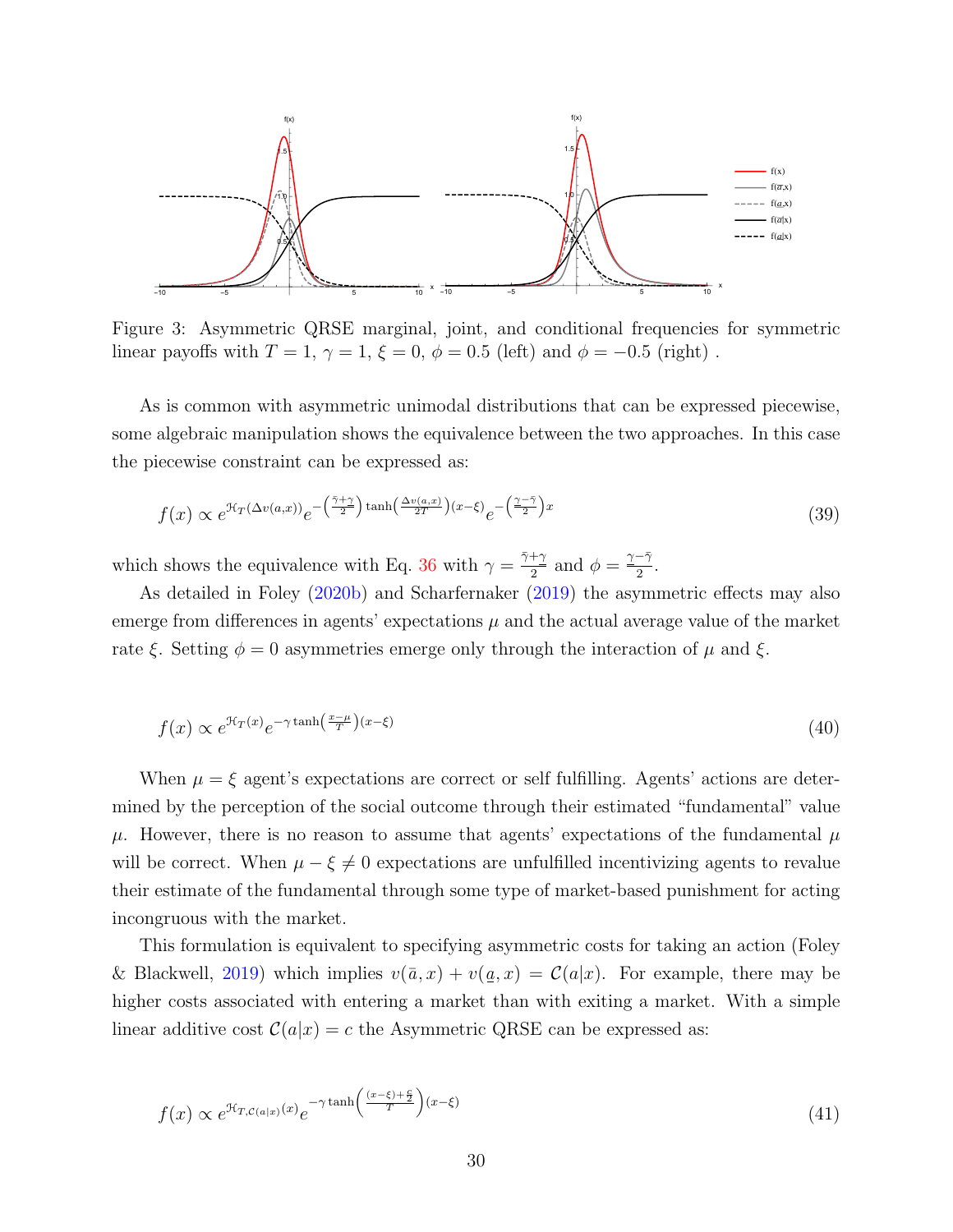which is equivalent to Eq. [40](#page-29-1) with  $\mu = \xi + \frac{c}{2}$ . Thus an additive cost offers an alternative interpretation of unfulfilled expectations, or what Sargent [\(2017\)](#page-44-14) identifies as the equivalence between "mistaken beliefs" and the price of risk. Combining these sources of asymmetry the Generalized QRSE distribution is

$$
f(x) \propto e^{\mathcal{H}_{T, \mathcal{C}(a|x)}(x)} e^{-\gamma \tanh\left(\frac{\Delta v(a,x) + \mathcal{C}(a|x)}{2T}\right)(x-\xi) - \phi x}
$$
\n(42)

The Generalized QRSE distribution is a four-parameter distribution that shares many of the the relevant qualitative features with the Asymmetric Subbotin Distribution Bottazzi and Secchi [\(2011\)](#page-40-9), Mundt and Oh [\(2019\)](#page-43-14), but has the benefit of being behaviorally founded and directly interpretable without recourse to stochastic differential equations.

#### 5.6 Applications to the Profit Rate and Income Distribution

Scharfenaker and Foley [\(2017\)](#page-44-6) derive the QRSE distribution in the context of profit rate equalization and show that the model is able to account for the fat tails and asymmetries observed in the profit rate distribution and permits inference about the most probable behavior of firms conditional on profit rate differentials. The difference between the QRSE approach and other statistical equilibrium models of profit-rate equalization is that it derives the constraints from classical political economic theory directly rather than from mathematical necessity of a predetermined closed-form distribution. This approach thus permits direct economic interpretation of the model parameters.

The QRSE model is also able to account for the statistical equilibrium income distribution. In considering the relevance of the QRSE model to wage rate equalization it is important to consider how the two variables differ. Smith argued the wage rate was bounded from below by the level of subsistence. The center of gravity for the average wage become a highly debated topic throughout the 19th century ranging from the "iron law of wages" that continuously pushed labor back to physiological subsistence to Marx's theory of the value of labor power as the costs of reproducing the commodity labor power under average conditions. Capital accumulation and economic growth tends to pull the wage above this level, but there is some conceivable minimum beyond which workers' standard of living would deteriorate appreciably. The mobility of labor and equalization of wage rates in Smith's thought experiment and the equalization of rates of surplus value in Marx, tends to be more difficult to conceptualize than the mobility of capital primarily due to the life-cycle effects of individual workers. While a capitalist might conceivably encounter short-run obstacles to investing in any line of production, such as construction of buildings, start-up costs, mo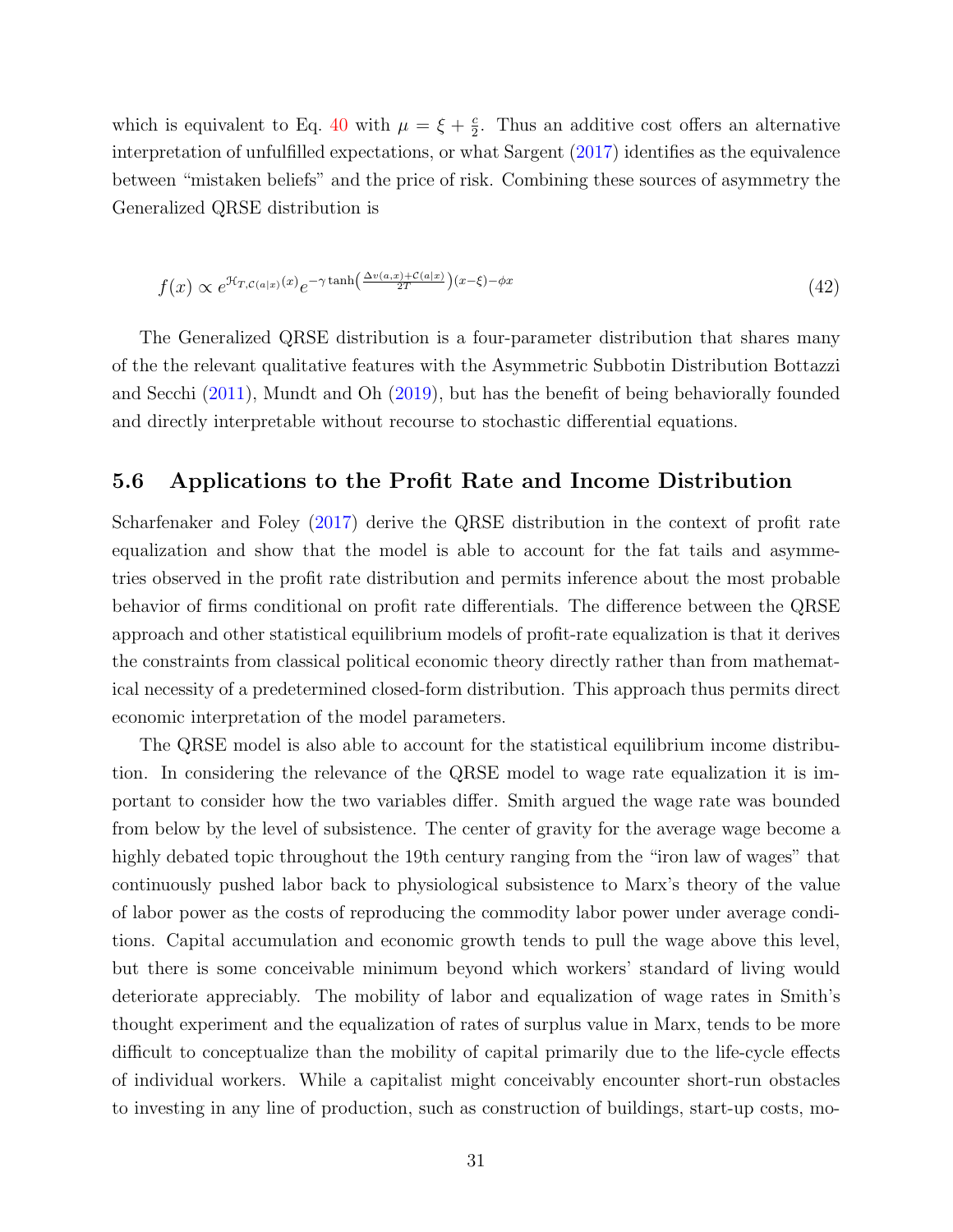bilization of labor, etc. the mobility of capital, particularly financial capital, makes profit rate equalization appear feasible at the individual and social level of production. Individual workers, however, have a more difficult time moving between occupations due to a multitude of barriers such as training costs, geography, access to education, language, and issues of race and gender. Smith's notion of the tendential equalization of wages, however, explicitly abstracts away from the individual life cycle and focuses on the ways social labor can adapt to needs of social reproduction. The key concept for Smith and Marx, is that labor effort is comparable in terms of its effects in production across workers and fungible between different tasks. From this perspective, the observed heterogeneity of career, education, and training paths of individuals implies equality of expected outcomes across individuals.

<span id="page-32-0"></span>A classical statistical equilibrium theory of the distribution of wages specifically requires we abstract away from the individual and instead consider the mass of social labor as homogeneous and fungible. From this perspective, the distribution of wages is an *ex post* outcome of social labor in the abstract adapting to the needs of social reproduction through persistent balancing of the advantages and disadvantages of different employments. The main point in a statistical equilibrium model of wage rate equalization is that the abstract labor of individual workers can be aggregated in social production despite the subjective quality of labour effort, and the variety of specific tasks, skills, training, and so forth that constitute concrete labour.

A statistical model of wage rate equalization then considers the decisions of a typical or "average" worker to enter a particular line of employment and the aggregate effect of these decisions on the distribution of wages including the formation of a central tendency and the persistent fluctuations around this tendency due to the decentralized nature of the division of labor in a capitalist system. In the view of Smith and Marx this average worker is an abstraction that is determined at any point in time by the general circumstances of social reproduction. The other important difference between the profit rate distribution and the income distribution is that the profit rate is, in the language of statistical mechanics, an *intensive* variable that does not scale with the size of the system. Thus the relevant dynamics are those of a negative feedback. The wage, on the other hand, is an *extensive* variable that does scale with the size of the system. The growth of wages, however, is an intensive variable that stabilizes through negative feedbacks. To put the QRSE model on the right footing then, consider a variable  $y = e^x$  for which one can make the transformation of variables to derive the Log-Quantal Response Statistical Equilibrium (Log-QRSE) distribution:

$$
f(x) \propto \frac{1}{y} e^{\mathcal{H}_T(\log y)} e^{-\gamma \tanh\left(\frac{\log y - \xi}{T}\right)(\log y - \xi)} e^{-\phi \log y}
$$
 (43)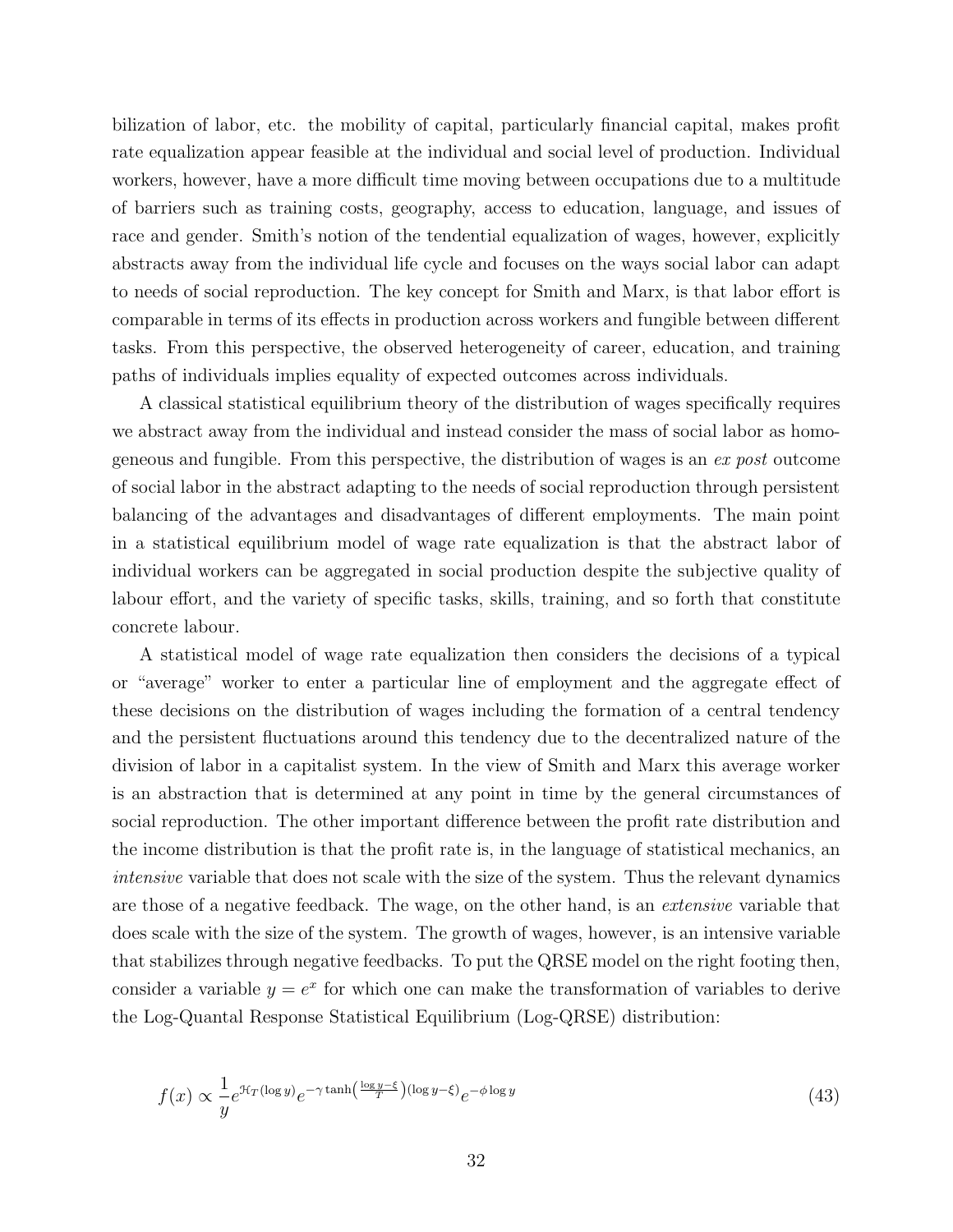with

$$
\mathcal{H}_T(\log y) = -\left(\frac{1}{1 + e^{-\frac{\log y - \xi}{T}}}\log\left(\frac{1}{1 + e^{-\frac{\log y - \xi}{T}}}\right) + \frac{1}{1 + e^{\frac{\log y - \xi}{T}}}\log\left(\frac{1}{1 + e^{\frac{\log y - \xi}{T}}}\right)\right)
$$
(44)

This four-parameter distribution is plotted in Figure [4.](#page-32-0)



Figure 4: Log-QRSE marginal, joint, and conditional frequencies for symmetric linear payoffs with  $T = 0.5$ ,  $\gamma = 0.95$ ,  $\mu = 0$ ,  $\phi = 0$ .

It can easily be shown that the Log-QRSE contains the Log-Normal distribution as a limiting case, which has a long tradition of use in the study of income distribution (Champernowne & Cowell, [1998;](#page-41-12) Gibrat, [1931;](#page-42-6) Kalecki, [1945;](#page-43-5) Kanbur & Venkatasubramanian, [2020;](#page-43-15) Venkatasubramanian, [2017\)](#page-45-19). It is also capable of capturing bi-modalities, which have been shown to be characteristic of the the income distribution (Scharfernaker & Schneider, [2019;](#page-44-15) Schneider, [2013\)](#page-44-16). Like the Generalized QRSE model, the Log-QRSE also exhibits characteristics of widely used, but poorly theorized statistical equilibrium models of income distribution. Most notably this includes the Generalized Beta of the Second Kind (GB2), the go-to parametric distribution for describing the distribution of income based entirely on statistical fit criteria (Burkhauser, Feng, Jenkins, & Larrymore, [2008;](#page-40-10) Feng, Burkhauser, & Butler, [2006;](#page-41-13) Jenkins, [2009\)](#page-43-16). The Log-QRSE the offers a compelling alternative to these purely fit-based models that is theoretically grounded in the classical political economic theory of wage rate equalization.

#### 5.7 Considerations on QRSE

There are at least two broad, but related criticisms that have been raised about the QRSE framework. The first is that the model attributes all distributional outcomes "as reflecting the limited capacity for information processing of the typical or average individual."(dos Santos & Yang, [2020\)](#page-41-11) The second, concerns the limits of the model as a representative agent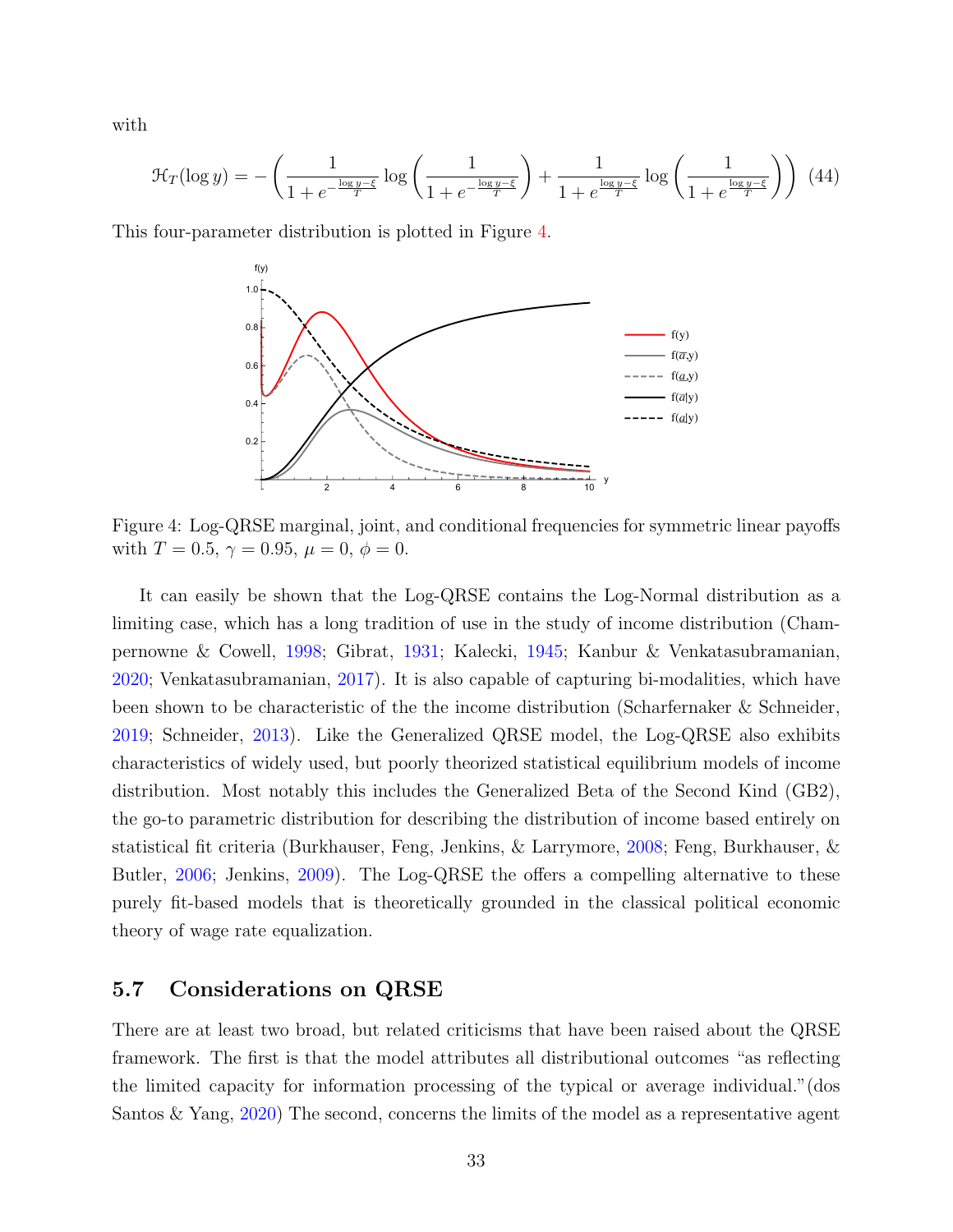model. As detailed above, it should be clear that there is an important interplay between the various constraints that define the QRSE model. In the limiting zero-entropy scenario when agents' behavior is deterministically described by the step function the statistical equilibrium distribution is either the symmetric (or asymmetric) Laplace distribution and not the degenerate Delta distribution. The reason is that the institutional feedback constraint also contributes to explaining distributional regularities. Only when the institutional feedback constraint is "turned-off" can all variation be attributed to the probabilistic assumption about individual choice. The model importantly predicts that without the feedback generated by the presumed institutions the outcome is Gaussian, which is exactly what would be predicted by the central limit theorem assuming that the decisions of agents are independent and additive. From the QRSE perspective, agents interact through institutions which generate non-Gaussian outcomes.

To the second point, it seems reasonable to think that observed distributional outcomes arise for a multitude of reasons including unpredictable shocks, bounded rationality, institutional structures, and the heterogeneity of individuals. Different models emphasize different sources of variation. For example, the concept of a homogeneous labor market naturally leads to explanations of the variation in income as arising from individual characteristics and not from institutional structures of capitalism. This point was elegantly demonstrated in Foley [\(1994\)](#page-41-6) who derived the statistical equilibrium distribution of market exchange that arises with transactions at non-Walrasian prices. The implications are far reaching, but not all that surprising. As is articulated in the fundamental welfare theorems, the Walrasian market is incapable of generating inequality in outcomes that is not already present in endowments, technologies, and preferences. Under the Walrasian approach, households of the same type (same preferences and endowment) will always receive the same bundle of consumption goods in equilibrium leading to the "equal treatment" property of such systems. When exchange at non-equilibrium prices become possible identical agents end up with different final consumption bundles in the statistical equilibrium. The market thus introduces horizontal inequality among traders of the same type and the welfare theorems no longer hold. By emphasizing the institutional constraints that are indifferent to heterogeneous individual characteristics the model reveals the inequities structured in market mediated exchange. Only by assuming heterogeneity of agents (in terms of endowments, technologies, and preferences) does general equilibrium theory generate Pareto efficient outcomes.

<span id="page-34-0"></span>Observed variation in economic outcomes is undeniably the product of heterogeneous individual characteristics as well as institutional structures. The QRSE incorporates this information by summarizing it in behavioral averages. The average can be determined in a large (possibly infinite) number of ways, but the maximum entropy QRSE distribution ensures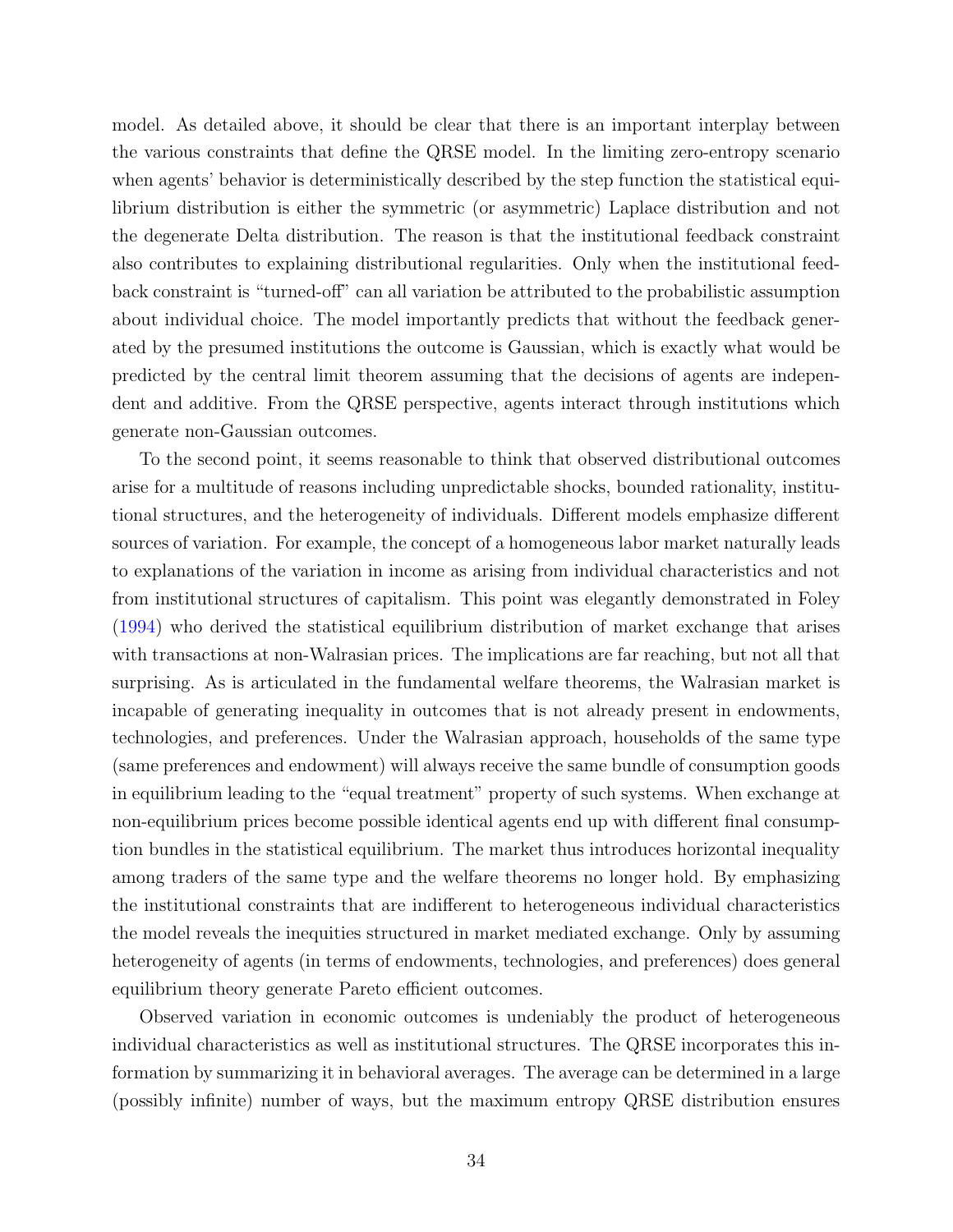that the predictive joint statistical equilibrium distribution is overwhelmingly probable. The QRSE model does not predict any deterministic paths traversed by a representative agent. Instead, it provides a complete dynamic description of all individual behavior through the ensemble averages. In other words, the QRSE details a *probabilistic* description of individual dynamics based on behavioral averages. Because QRSE summarizes all behavioral information in terms of averages, the behavioral parameters  $\mu$  and  $T$  only reflect heterogeneity of agents indirectly. However, there may many circumstances in which the behavioral averages differ in important ways across different types of agents. For example, a statistical equilibrium distribution of Tobin's *q* could be considered as determined by the investment decisions of corporate managers and outside investors each with investment decisions conditioned by conceptually distinct institutional and social environments. What would make this model interesting and distinct from the homogeneous QRSE model is there are two heterogeneous groups interacting: speculators pricing the stock taking the firm's investment/financial behavior as given, and firm management deciding on investment/financial strategy taking the stock market as given. These two participants are likely to operate in qualitatively different decision environments distinguished, for example, by their time horizon. Other applications could include the study of labor market outcomes between different groups as in Wiener  $(2020).$  $(2020).$ 

One advantage to the QRSE framework that makes it distinct among the various approaches discussed in this survey is that it offers a "meso-level" account of the determinations of statistical equilibrium. The determination of the distribution of outcomes in the QRSE model is neither reducible to simple strategic interactions among individual participants in a game as with conventional quantal response equilibrium or to the reduced-form macroscopic framework that opaquely subsumes interactions and feedbacks into macro-level constraints. Instead, it uniquely integrates the two through the meso-level interaction of the average agent's behavior with the macroscopic constraints that act upon all agents.

# 6 Open Questions

There are many unresolved issues surrounding the use of statistical equilibrium methods in political economy. Given the open questions that remain in the mature field of statistical mechanics from which they come, there may be little hope these issues will be resolved in economics. However, our understanding of how these methods operate in social sciences is evolving and given the history of cross-fertilization of social and physical disciplines, it does not seem unreasonable to expect completely original developments in economics. At this point at least three important issues stand out as deserving critical attention.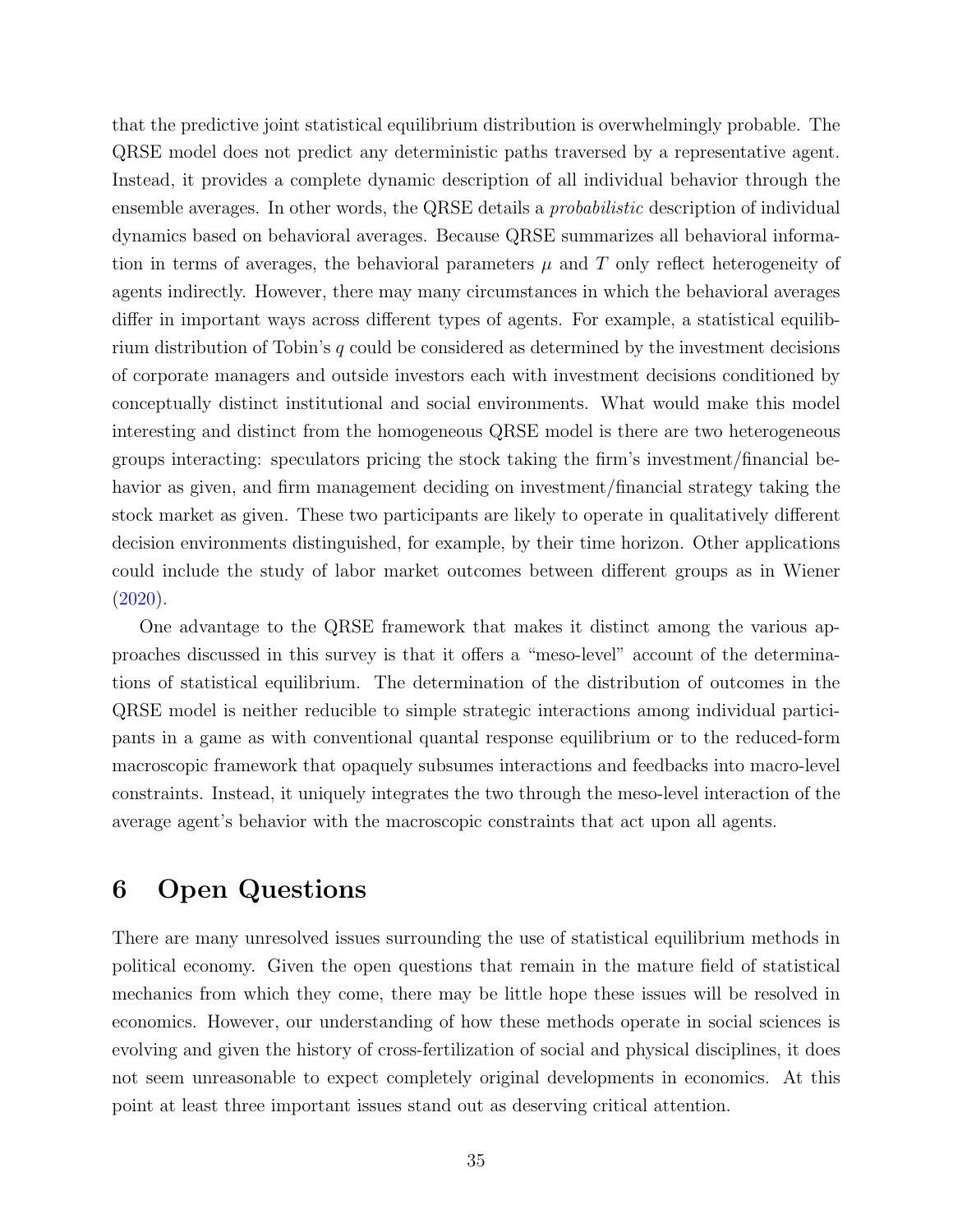The first concerns the relevance of ergodic approaches to economic systems. While the issues surrounding this question are essentially the same that afflict statistical mechanics, they emerge in a distinct, possibly more compelling way when considered in the scope of social sciences. Ultimately, these questions concern when it is legitimate to make the assumptions necessary to derive the ergodic distribution. What considerations are given to substantiating the Markov property? Can one be assured that the stochastic process is in fact a homogeneous Markov process, or, equivalently, obeys a so-called master equation? In the ergodic approach the Wiener process is the prime driver of the stochasticity of the partial differential equation that describes the motion of a representative particle subject to a large number of small molecular shocks. The statistical effects of the equilibrium distribution thus broadly follow the Gaussian model of random error which originated as a way of explaining the variation in observed planetary motions as errors arising from telescopic and microscopic observations. If the disturbances producing the statistical effects are independent and have finite variance one can appeal to the central limit theorem to make distributional conclusions. The question then is how compelling is the central limit theorem for explaining the distributional regularities that emerge in complex social systems? Is it possible to distinguish between a movement due to Brownian motion and movement due to other effects, such as increasing returns, purposive behavior, or institutional constraints that are independent of individual interactions and intentions? As dos Santos argues, this approach provides "poor conceptual foundation for grappling with the economic or social significance of statistical regularities" because there is "no scope for explicit consideration of interactions between individuals that may define irreducibly systemic or macro-level regularities involving all moments of observed distributions."(dos Santos, [2020,](#page-41-1) pp.8-9)

Superimposing probabilistic principles on micro-dynamical laws permits the desired derivation of the posited kinetic determinations, but does this approach offer a statistical explanation of observed macroscopic regularities or merely determine a set of conditions that guarantee the presumed deterministic laws that govern the system? This problem emerges in thermodynamics when the hypothesis of molecular chaos (that the collision of two particles is uncorrelated with their individual velocities and independent of their positions) is introduced in order to guarantee Boltzmann's equation applies to the kinetic changes of non-equilibrium thermodynamic systems. But it remains an open question as to whether the assumption of a continuous rerandomization of the dynamic evolution of an ensemble where the Hamiltonian dynamics are repeatedly "turning on" and "turning off", which ensures a Markovian representation of the system, is even consistent with the micro-dynamical laws of the system (Callender, [1999\)](#page-40-3). As Roman Frigg argues, "The main problem with this approach is that its probabilistic laws are put in 'by hand' and are not derived from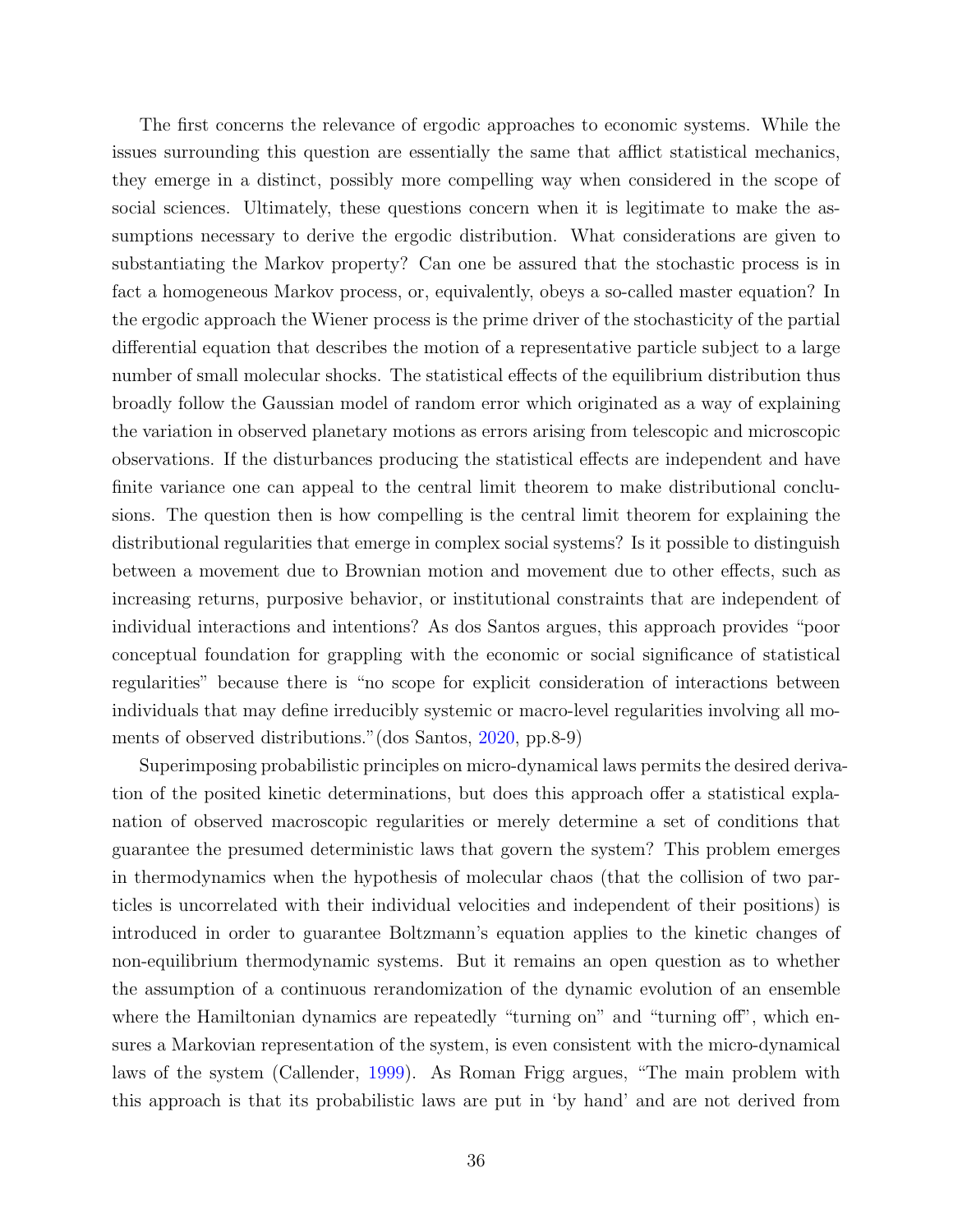the underlying dynamics of the system; that is, it is usually not possible to derive the probabilistic laws from the underlying deterministic evolution and hence the probabilistic laws are introduced as independent postulates. However, unless one can show how the transition probabilities postulated in this approach can be derived from the Hamiltonian equations of motion governing the system, this approach does not shed light on how thermodynamical behaviour emerges from the fundamental laws governing a system's constituents."(Frigg, [2008\)](#page-42-16)

In an economic context, the Markov assumption generally seems doubtful. Capitalism is about accumulation and the ways in which accumulation manifests tend to be highly path dependent (Arthur, [1994;](#page-40-11) Bowles, [2006\)](#page-40-12). Imposing the same dynamic law on every economic entity but allowing for idiosyncratic variation does not seem a convincing postulate when considering important path dependencies. Appeals to the central limit theorem may be appropriate for certain phenomena, but given the fact that many economic outcomes are the result of social beings interacting in complex non-additive ways within institutional structures, central limit theorems seems less convincing as an explanation.

Lastly, it should be worth considering Jaynes' point that "even if one had succeeded in proving [the] ergodic theorems rigorously and universally, the result would have been established only for time averages *over infinite times*; whereas the experiments which verify Gibbs' rules measure time averages only over finite times. Thus, a further mathematical demonstration would in any event be necessary, to show that these finite time averages have sufficiently approximated their limits for infinite times... such an additional demonstration *cannot* be given"(Jaynes [\(1967\)](#page-42-5) pp.94). For the same reason that the frequency interpretation cannot establish a meaningful interpretation of probabilities from finite samples, the ergodic approach is forced to substitute the mathematical concept of the limit for the nonexistent infinite sample of observations. Thus, while the ergodic or stochastic representation of statistical equilibria is a parsimonious and mathematically convenient representation of economic processes, it seems ultimately to introduce even more unnecessary complications in applications to social systems than exist in statistical mechanics. The fact that we do not and can not even possess strong enough behavioral postulates to establish an analog to the equations of motion or principles of conservation for an economic system has already ruled out statistical equilibrium thinking in many economists' minds (Davidson, [1996;](#page-41-14) Mirowski, [1991\)](#page-43-17). It may ultimately be worth seriously evaluating Jaynes' goading claim that "It appears to be a quite general principle that, whenever there is a randomized way of doing something, then there is a nonrandomized way that delivers better performance but requires more thought."(Jaynes, [2003,](#page-42-17) p. 497)

The second issue concerns the complex nature of economic systems and how it changes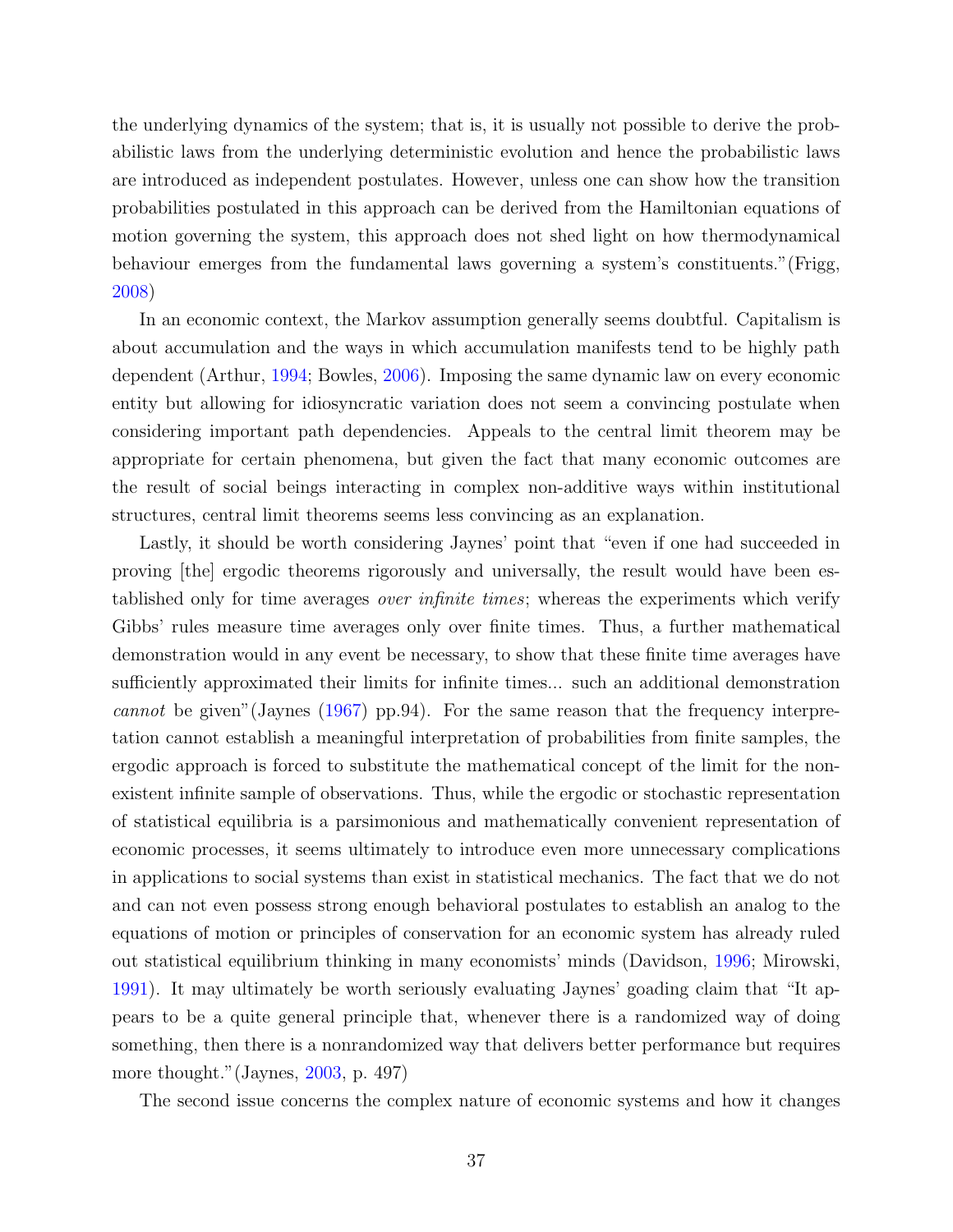our understanding about the validity of different approaches. For example, what entropy functional is the correct one to use? Are generalized entropies necessary or do they introduce information unwarranted and thus violate Jaynes' MEP? As Golan [\(2018\)](#page-42-3) argues, "Much work has been done to investigate the large-sample properties of the generalized entropy function... But the issue we most often have to deal with is limited and possibly noisy information, which did not come from an experiment and may be ill-behaved." Thus, when it comes to including implicit information, like that which would warrant generalized entropy functional, "it would be better to introduce this information via priors... that way we know exactly what information we introduced and how these priors were constructed."(Golan, [2018,](#page-42-3) pp.391)

A broader related question concerns the meaning of interactions in social and economic settings and how to represent these in a statistical equilibrium model. The stochastic approach attributes interaction to the kinetic theory of gasses in which molecules interact only through collision or possibly further ranging potential interactions. The macroscopic approach abstracts away from detailed dynamics and subsumes interactions into reducedform models capturing the most probable configuration of the system given macroscopic constraints. Is it important to make interactions explicit, for example by distinguishing between a movement due to Brownian motion and movement due to other effects in a stochastic model, or by introducing explicit interaction constraints in a macroscopic model? Making such distinctions, however, may be difficult because equilibrium systems are not easily decomposed into causal links as everything at some level is both a cause and effect of everything else. Nevertheless it may be important to distinguish between simple additive memoryless interactions and long-ranging path dependent interactions and the statistical patters each are capable of generating.

Finally, it seems some consideration should be given to the level of generality in different approaches. For example, the combinatorial justification of entropy requires that *N* must be large enough to justify Stirling's approximation while Shannon's axiomatic entropy requires no such requirement and can be applied to any problem of inference where information is incomplete. There is debate surrounding the generalities of different conceptual foundations of entropy (Caticha, [2012;](#page-41-15) Golan, [2018;](#page-42-3) Gorban, Gorban, & Judge, [2010;](#page-42-18) Niven, [2007\)](#page-44-17), and it may be worth considering these issues in terms of the types of questions economists hope to answer. Ultimately it may be that the decision of what method to use should just depend on the information we have about the problem that faces us.

<span id="page-38-0"></span>The third issue concerns the meaning of statistical explanation in economics. Sklar [\(1993\)](#page-45-1) offers a thoughtful discussion on this issue in statistical mechanics and many of the points are valid in a social setting as well because both areas share similar features and analytical tools.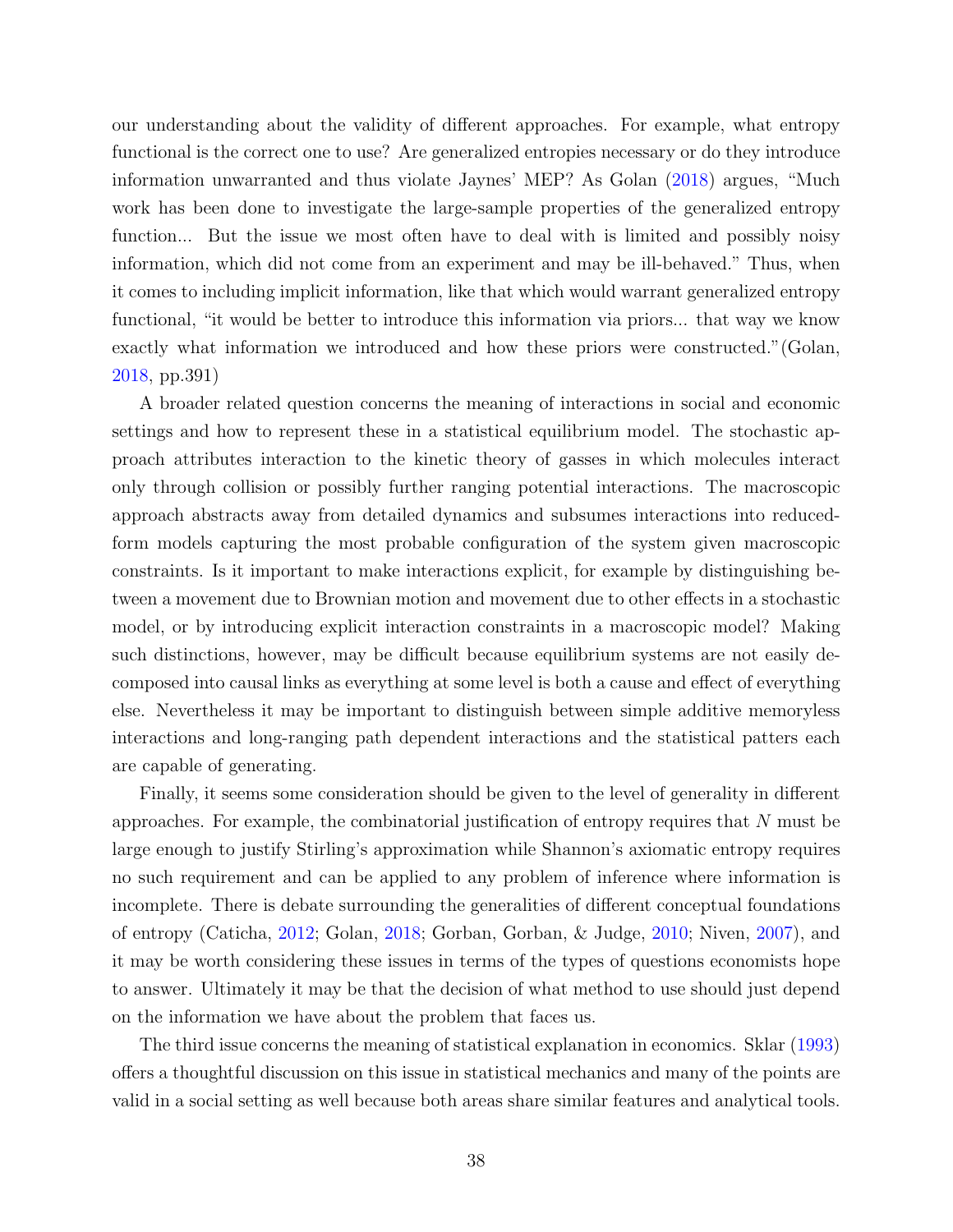However, the logic of explanation of statistical equilibrium in social systems is bound to be different from the logic governing physical systems due to nature of intentions and social interactions. Thus, we might ask whether in explaining the statistical equilibrium features of profit rate equalization it is acceptable to reduce the process to a stochastic differential equation where all statistical effects are driven by Brownian motion. Similarly, is it sufficient to reduce the causal determining process of entry and exit to a single moment constraint such as the dispersion of profit rates or mean profit rate in a maximum entropy problem? A recent paper by Reddy [\(2020\)](#page-44-2) argues "that methods from statistical physics can help in providing explanations of economic outcomes only if they include adequate attention to processes and moreover characterize these in an appropriate way, recognizing their specifically social character." And "This requires attention to "non-mechanical" processes of interaction, inflected by power, culture, institutions etc." It thus seems necessary to keep both the individual and the interaction end of social phenomena firmly in view when constructing theories and models rather than to subsume them under opaque mechanical processes. The QRSE model seems to address this issue because it articulates the process of profit rate equalization explicitly in the conditional distributions. By arguing that a "process must be specified in order to provide the causal insight that is needed for there to be an explanation (for instance, through an appeal to wage and profit dynamics giving rise to a Fokker-Planck equation)" Reddy [\(2020\)](#page-44-2) seems to miss the point that processes can be specified statistically as well as deterministically.

Ultimately, many of these questions are related to the deeper questions about the meaning of statistical and probabilistic assertions in general and thus the meaning of probabilities. While both ergodic and macroscopic approaches are capable of producing models that can explain the distributional regularities of social outcomes, it is worth considering the scope of phenomena each are capable of handling. The ergodic approach shares the same qualitative and quantitative features with the frequency definition of probability, while the macroscopic approach tends to favor the Laplacian (or Bayesian) interpretation. The frequency approach is widely seen as a special case of the more general Laplacian approach due to the necessary existence of prior probabilities.<sup>[7](#page-38-0)</sup> Thus, while both approaches may be capable of explaining some phenomena, the ergodic approach may reach its limits faster as the problems it is applied to become more sophisticated. Both approaches may be valid and useful in different contexts and one is not necessarily "wrong" to use stochastic approaches and central limit theorems if the problem at hand permits such methods. But, in dealing with complex social phenomena one always faces underdetermined ill-posed problems with incomplete informa-

<sup>7</sup>Though the introduction of such statistical techniques as "regularization" have aided in the reach of classical statistics.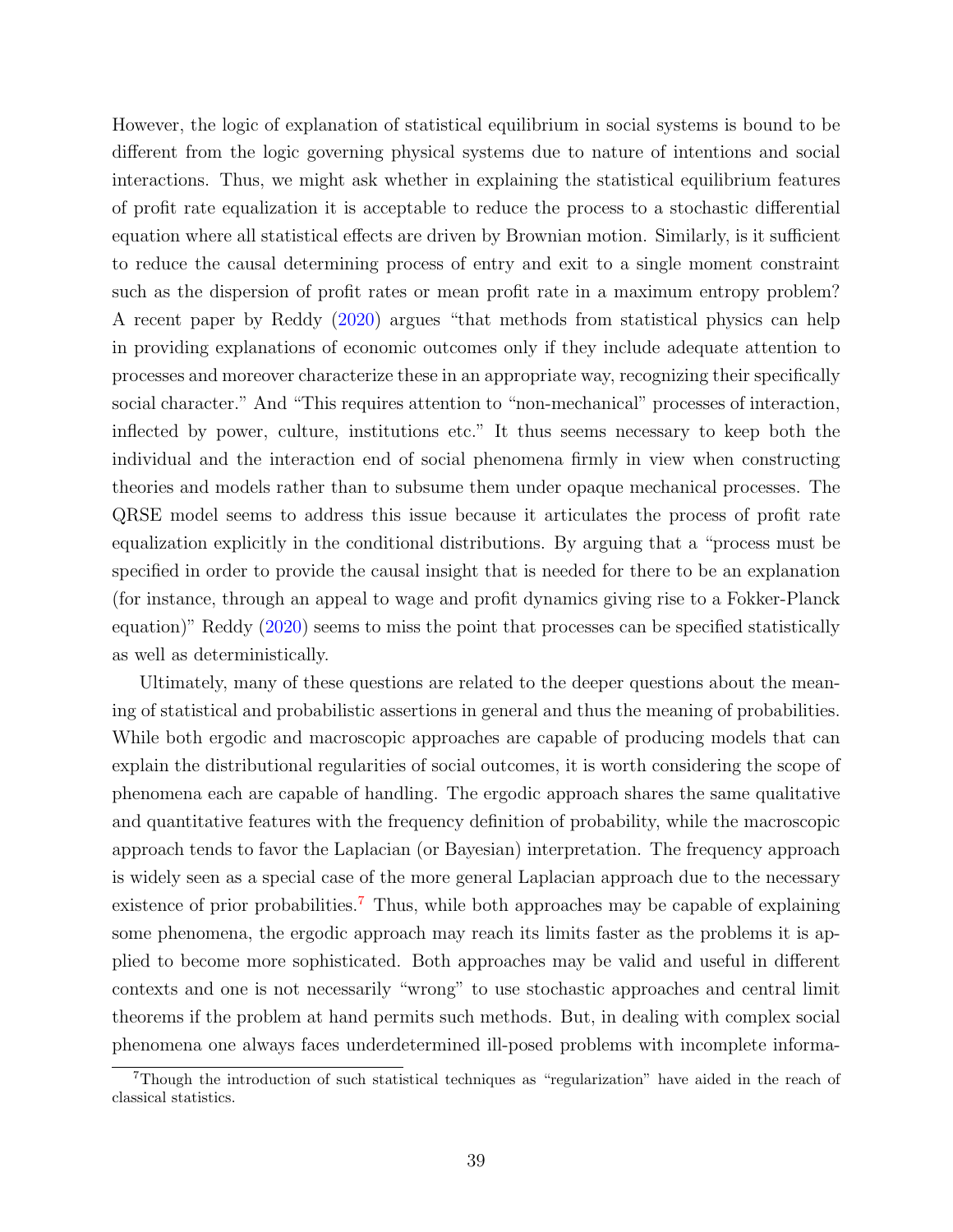tion that does not easily permit frequency interpretations of probabilities or the existence of infinite time averages. There seem to be many good reasons to favor more general approaches that avoid unnecessary technical and interpretive difficulties.

# 7 Conclusion

<span id="page-40-11"></span><span id="page-40-8"></span><span id="page-40-7"></span><span id="page-40-2"></span><span id="page-40-0"></span>Statistical methods began in the human and social sciences and are a natural basis for situating social and economic theory on firm mathematical and quantitative foundations. The nature of economic data requires a coherent statistical methodology if there are hopes of satisfying the minimum criteria of what counts as an explanation of real economic phenomena. A theory should, at the least, be able to reproduce the important features of observable economic data. Once those features have been identified they define the complementary set of indeterminate residual features. Different theories amount to different choices about what salient reproducible features of the data are important and consequently what remains as the residual indeterminacy. Theory that concerns only the central moments of the statistical distributions of economic outcomes is necessarily limited to explaining only a small subset of features of far more complex social phenomena. The statistical equilibrium approach recognizes the statistical nature of social and economic outcomes and attempts to explain a broad set of statistical features as arising from specific economic processes. Some theories emphasize such processes deterministically and superimpose variation as arising from ontological randomness. Other theories emphasize such processes statistically deriving the higher moments of the model by identifying the appropriate set of systemic constraints. While there are still many unresolved questions about how statistical mechanics can meet specific predictive and explanatory aims of economic theory, it offers a general methodology for conceptualizing complex systems that can be configured in an astronomical number of ways and makes considerable progress on our ability to model and understand the distributional outcomes of social and economic processes.

<span id="page-40-12"></span><span id="page-40-10"></span><span id="page-40-9"></span><span id="page-40-6"></span><span id="page-40-5"></span><span id="page-40-4"></span><span id="page-40-3"></span><span id="page-40-1"></span>The move from conventional equilibrium thinking in economics to statistical equilibrium thinking in economics brings with it a richer set of concepts and possibilities for prediction and interpretation of social phenomena. Equilibrium prices and incomes traditionally understood as abstract centers of gravity are modified to statistical regularities with clearly articulated distributional consequences. The statistical equilibrium approach provides a probabilistic rather than deterministic account of social phenomena and thus differs in its explanatory aims and fundamental postulates. Because the explanatory goals of the statistical approach are fundamentally different than traditional equilibrium methods in economics, the principle analytical resource of probability theory must be evaluated in the context of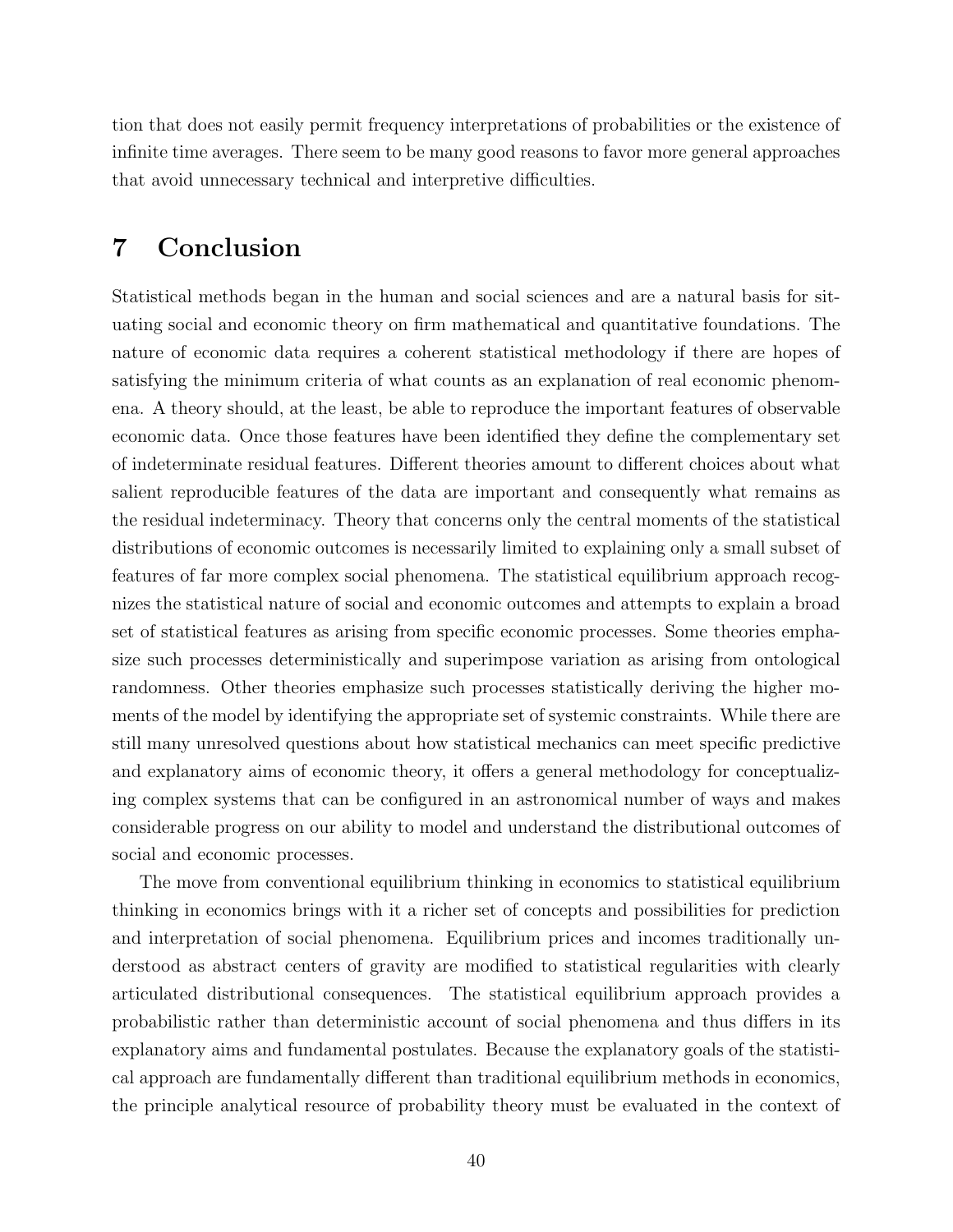<span id="page-41-15"></span><span id="page-41-12"></span>these goals. Conventional econometric accounts of statistical variation in social phenomena are an inadequate framework for conceptualizing statistical equilibrium. The ergodic and macroscopic approaches both offer some degree of explanation, but differ in important methodological and interpretive ways.

### <span id="page-41-2"></span>References

- <span id="page-41-3"></span>Alfarano, S., Milaković, M., Irle, A., & Kauschke, J. (2012). A statistical equilibrium model of competitive firms. *Journal of Economic Dynamics and Control*, *36* (1), 136–149.
- <span id="page-41-14"></span>Arthur, W. B. (1994). *Increasing returns and path dependence in the economy*. University of Michigan.
- <span id="page-41-10"></span><span id="page-41-1"></span>Blackwell, K. (2018). *Entropy constrained behavior in financial markets: A quantal response statistical equilibrium approach to financial modeling* (Doctoral dissertation, The New School for Social Research).
- <span id="page-41-4"></span>Boltzmann, L. (1871). Uber das wärmegleichgewicht zwischen mehratomigen gasmolekülen. *Wiener Berichte*, *63*, 397–418.
- <span id="page-41-5"></span>Borwein, J. M., Bailey, D. H., & Girgensohn, R. (2004). *Experimentation in mathematics: Computational paths to discovery*. A K Peters/CRC Press.
- <span id="page-41-11"></span>Bose, S. N. (1924). Planck's law and the hypothesis of light quanta. *Zeitchrift fur Phyik*, *26*, 178–181.
- <span id="page-41-7"></span>Bottazzi, G., & Secchi, A. (2006). Explaining the distribution of firm growth rates. *The RAND Journal of Economics*, *37* (2), 235–256.
- Bottazzi, G., Li, L., & Secchi, A. (2019). Aggregate fluctuations and the distribution of firm growth rates. *Industrial and Corporate Change*, *28* (3), 635–656.
- <span id="page-41-9"></span>Bottazzi, G., & Secchi, A. (2011). A new class of asymmetric exponential power densities with applications to economics and finance. *Industrial and Corporate Change*, *20* (4), 991–1030.
- <span id="page-41-8"></span>Bowles, S. (2006). *Microeconomics: Behavior, institutions and evolution*. Princeton University Press.
- <span id="page-41-13"></span><span id="page-41-0"></span>Burkhauser, R. V., Feng, S., Jenkins, S., & Larrymore, J. (2008). Estimating trends in us income inequality using the current population survey: The importance of controlling for censoring. *Journal of Economic Inequality*, *9* (3), 393–415.
- Callender, C. (1999). Reducing thermodynamics to statistical mechanics: The case of entropy. *The Journal of Philosophy*, *96* (7).
- <span id="page-41-6"></span>Caticha, A. (2007). *Information and entropy*. arXiv:0710.1068.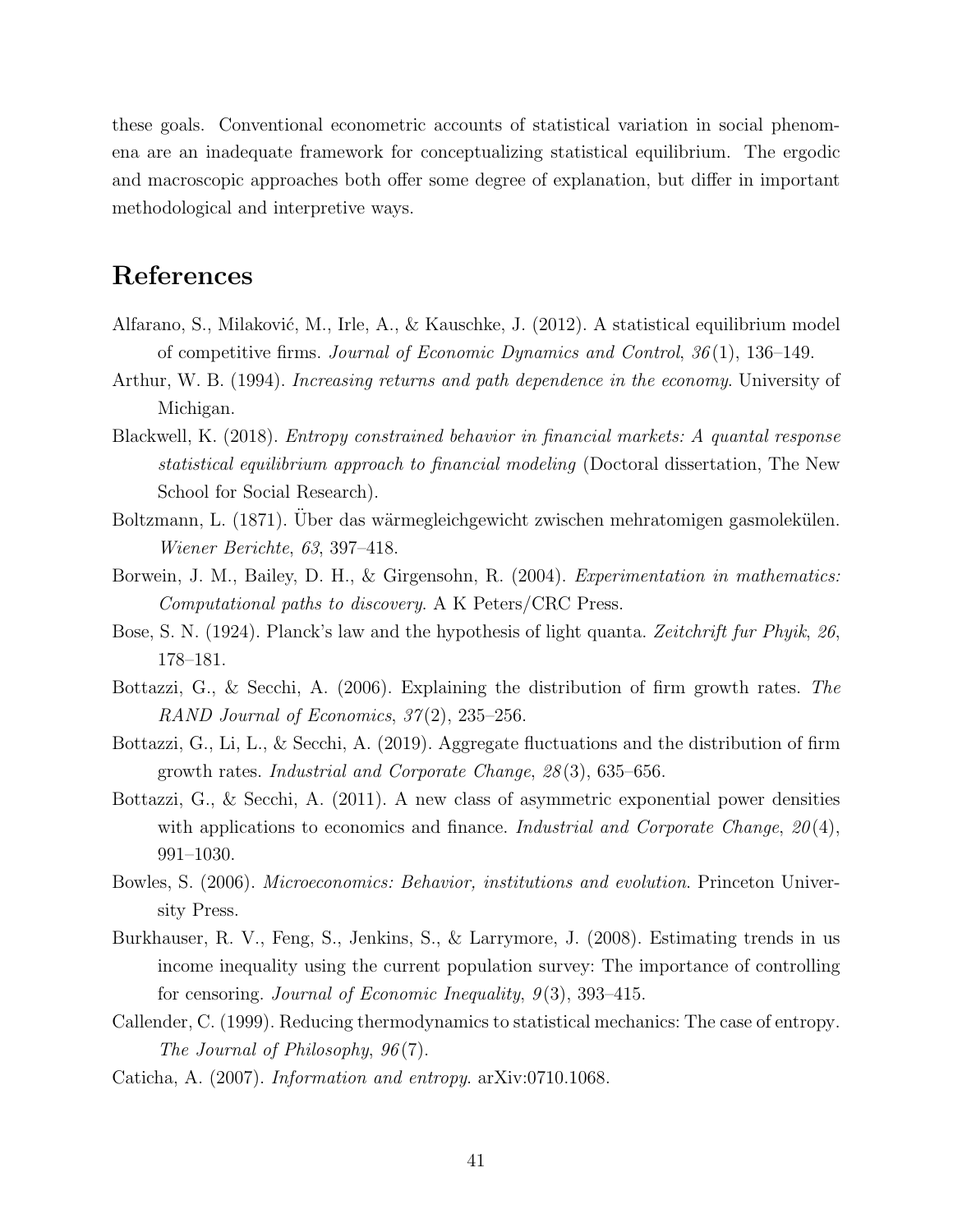- <span id="page-42-0"></span>Caticha, A. (2012). *Entropic inference and the foundations of physics* (E. Monograph commissioned by the 11th Brazilian Meeting on Bayesian Statistics, Ed.). Sao Paulo: University of São Paulo Press.
- <span id="page-42-14"></span><span id="page-42-13"></span>Champernowne, D. G., & Cowell, F. A. (1998). *Economic inequality and income distribution*. Cambridge: Cambridge University Press.
- Champernowne, D. (1953). A model of income distribution. *Economic Journal*, *63* (250), 318–351.
- <span id="page-42-15"></span>Cottrell, A. F., Cockshott, P., Michaelson, G. J., Wright, I. P., & Yakovenko, V. M. (2009). *Classical econophysics*. Routledge.
- <span id="page-42-9"></span>Davidson, P. (1996). Reality and economic theory. *Journal of Post Keynesian Economics*, *18* (4), 479–508.
- <span id="page-42-16"></span>dos Santos, P. L. (2017). The principle of social scaling. *Complexity*, *2017* (Article ID 8358909).
- <span id="page-42-11"></span>dos Santos, P. L. (2020). Statistical equilibria in economic systems: Socio-combinatorial or individualist-reductionist characterizations? *European Physical Journal Special Topics*.
- <span id="page-42-7"></span>dos Santos, P. L., & Scharfenaker, E. (2019). Competition, self-organization, and social scaling—accounting for the observed distributions of tobin's q. *Industrial and Corporate Change*, *28* (6), 1587–1610.
- <span id="page-42-6"></span><span id="page-42-1"></span>dos Santos, P. L., & Wiener, N. (2019). Indices of informational association and analysis of complex socio-economic systems. *Entropy*, *21(4)*(367).
- <span id="page-42-3"></span>dos Santos, P. L., & Yang, J. (2020). Arbitrage, information, and the competitive organization of distributions of profitability. *Advances in Complex Systems*, *Forthcoming*.
- <span id="page-42-18"></span>Dosi, G. (2007). Statistical regularities in the evolution of industries. a guide through some evidence and challenges for the theory. In F. Malerba & S. Brusoni (Eds.), (pp. 153– 186). Cambridge University Press.
- <span id="page-42-12"></span><span id="page-42-4"></span>Drăgulescu, A., & Yakovenko, V. M. (2000). Exponential and power-law probability distributions of wealth and income in the united kingdom and the united states. *Physica A*, *299*, 213–221.
- <span id="page-42-17"></span><span id="page-42-8"></span>Einstein, A. (1925). Quantum theory of the monoatomic ideal gas. *Sitzungsberichte der Preussischen Akademie der Wissenchaften*.
- <span id="page-42-5"></span>Farjoun, F., & Machover, M. (1983). *Laws of chaos: A probabilistic approach to political economy*. Verso.
- <span id="page-42-10"></span>Feng, S., Burkhauser, R. V., & Butler, J. (2006). Levels and long-term trneds in earnings inequality: Overcoming current population survey censoring problems using the gb2 distribution. *Journal of Business and Economic Statistics*, *24* (1), 57–62.
- <span id="page-42-2"></span>Foley, D. K. (1994). A statistical equilibrium theory of markets. *Journal of Economic Theory*, *62* (2), 321–345.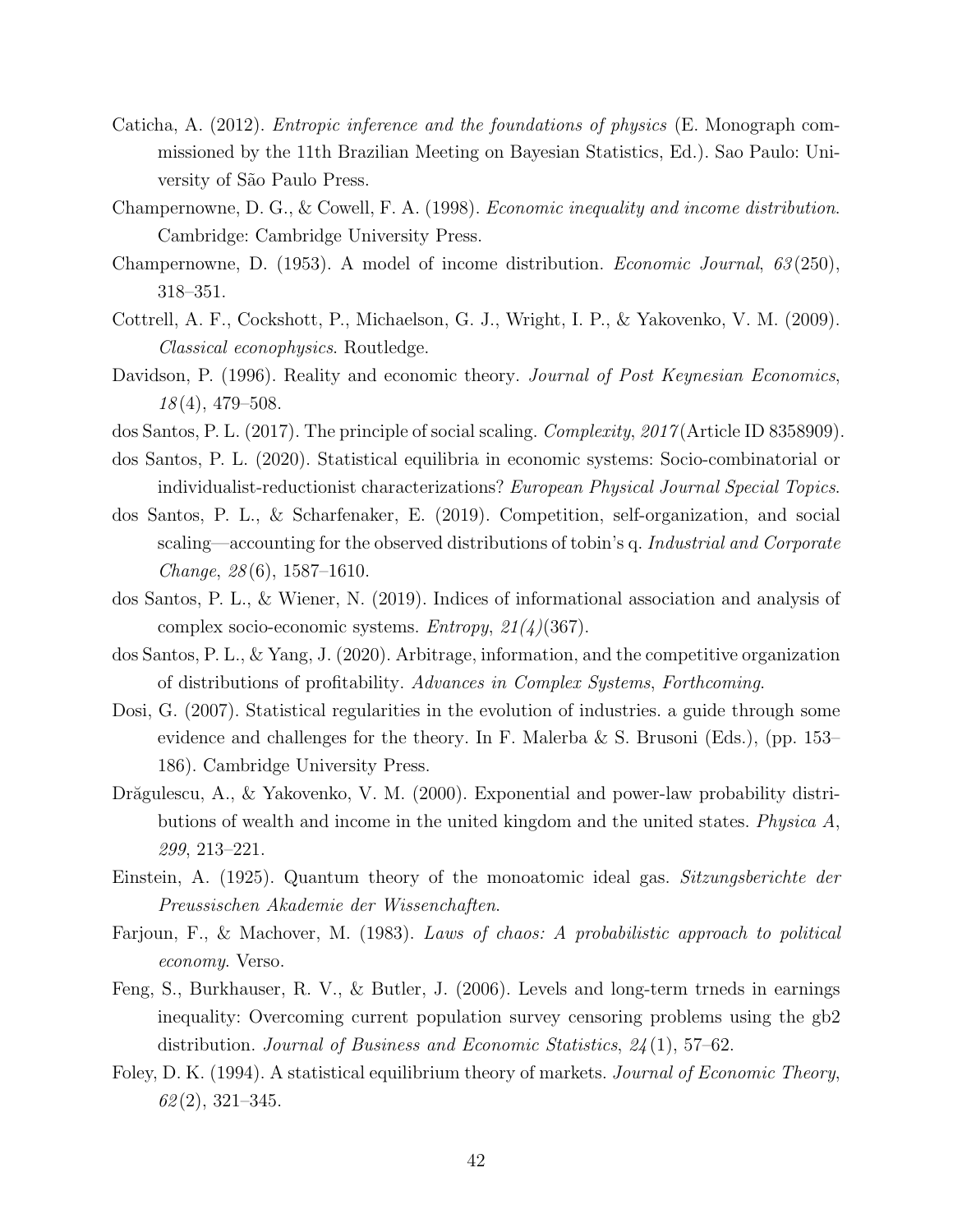- <span id="page-43-11"></span>Foley, D. K. (2003). *Unholy trinity: Labor, capital, and land in the new economy*. New York, NY: Routledge.
- <span id="page-43-16"></span>Foley, D. K. (2020a). Information theory and behavior. *European Physical Journal Special Topics*.
- <span id="page-43-12"></span>Foley, D. K. (2020b). Unfulfilled expectations: One economist's history. In A. Arnon & W. Young (Eds.), *Expectations: Theory and applications from historical perspectives*. Springer International.
- <span id="page-43-15"></span><span id="page-43-5"></span>Foley, D. K., & Blackwell, K. (2019). *A general quantal response statistical equilibrium model*. Unpublished Notes.
- <span id="page-43-2"></span>Föllmer, H. (1974). Random economies with many interacting agents. *Journal of Mathematical Economics 1*, 51–62.
- <span id="page-43-3"></span>Frigg, R. (2008). A field guide to recent work on the foundations of statistical mechanics. In *The ashgate companion to contemporary philosophy of physics*. Routledge.
- <span id="page-43-13"></span>Gallegati, M., Keen, S., Lux, T., & Ormerod, P. (2006). Worrying trends in econophysics. *Physica A*, *370*, 1–6.
- <span id="page-43-4"></span>Garibaldi, U., & Scalas, E. (2010). *Finitary probabilistic methods in econophysics*. Cambridge University Press.
- Gibbs, J. W. (1902). *Elementary principles in statistical mechanics*. New York: C. Scribner.
- <span id="page-43-0"></span>Gibrat, R. (1931). *Les inégalités économiques*. Paris: Librairie du Rucueil Sirey.
- <span id="page-43-6"></span>Golan, A. (2018). *Foundations of info-metrics: Modeling, inference and imperfect information*. New York, NY: Oxford University Press.
- <span id="page-43-7"></span>Gorban, A. N., Gorban, P. A., & Judge, G. (2010). Entropy: The markov ordering approach. *Entropy*, *12*, 1145–1193.
- <span id="page-43-1"></span>Hanel, R., & Thurner, S. (2013). Generalized (c,d)-entropy and aging random walks. *Entropy*, *15*, 5324–5337.
- Hobson, A. (1971). *Concepts in statistical mechanics*. New York, NY: Gordon and Breach.
- <span id="page-43-8"></span>Ijiri, Y., & Simon, H. (1977). *Skew distributions and the sizes of business firms*. North-Holland: Amsterdam.
- <span id="page-43-17"></span>Jaynes, E. T. (2003). *Probability theory: The logic of science*. Cambridge University Press.
- <span id="page-43-9"></span>Jaynes, E. T. (1967). Foundations of probability theory and statistical mechanics. In M. Bunge (Ed.), *Delaware seminar in the foundations of physics*. Springer-Verlag.
- <span id="page-43-10"></span>Jaynes, E. T. (1983). *Papers on probability, statistics, and statistical physics* (R. Rosenkrantz, Ed.). Reidel.
- <span id="page-43-14"></span>Jaynes, E. T. (1957). Information theory and statistical mechanics. *The Physical Review*, *106* (4), 620–630.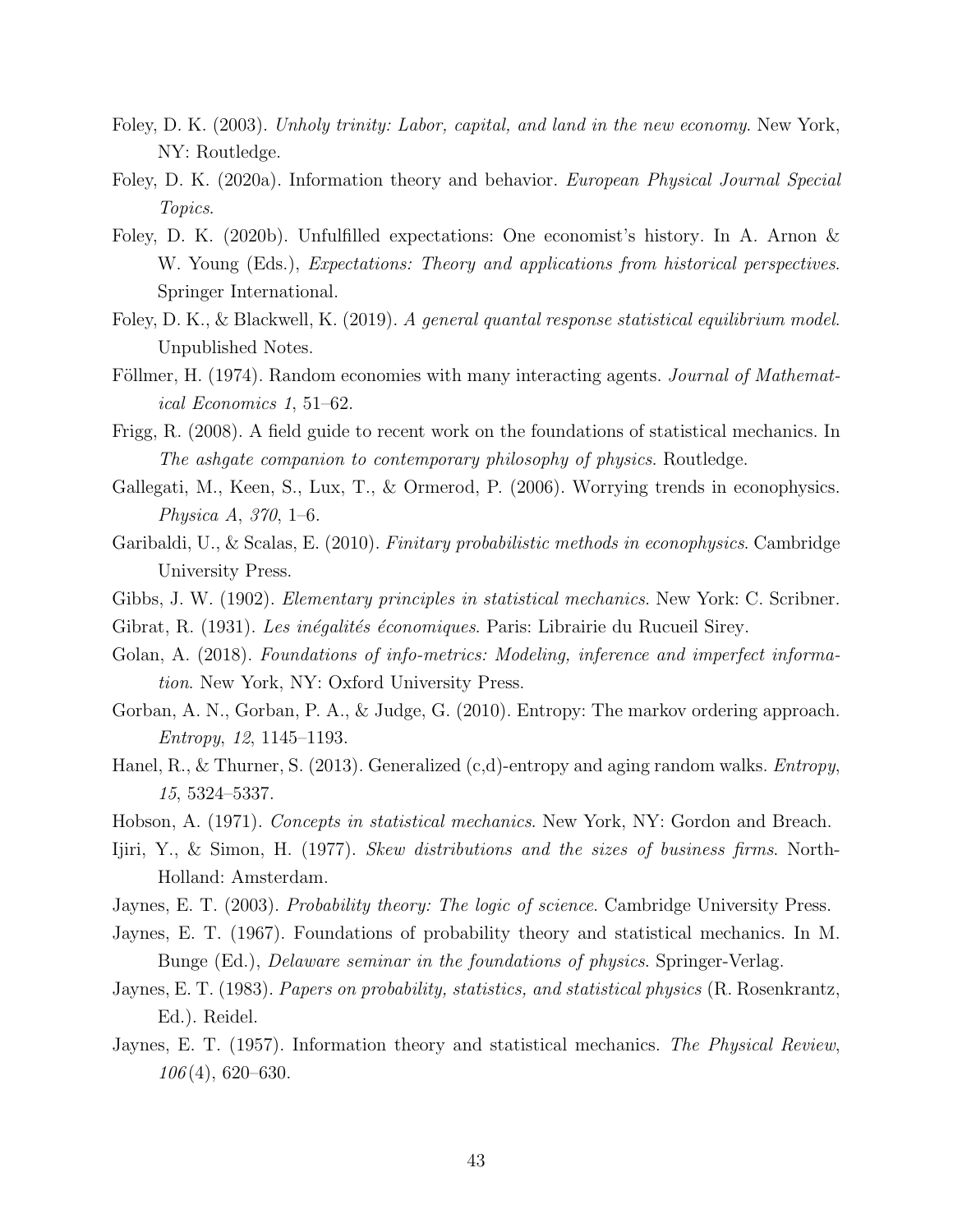- <span id="page-44-17"></span>Jaynes, E. T. (1979). Where do we stand on maximum entropy? In R. D. Levine & M. Tribus (Eds.), *The maximum entropy formalism*. MIT Press.
- <span id="page-44-11"></span>Jenkins, S. P. (2009). Distributionally-sensitive inequality indices and the gb2 income distribution. *Review of Income and Wealth*, *55* (2), 392–298.
- <span id="page-44-12"></span>Jr., J. B. R. (2016). Entropy and econophysics. *European Physical Journal Special Topics*, *225*, 3091–3104.
- Kalecki, M. (1945). On the gibrat distribution. *Econometrica*, *13* (2), 161–170.
- <span id="page-44-3"></span>Kanbur, R., & Venkatasubramanian, V. (2020). Occupational arbitrage equilibrium as an entropy maximizing solution. *European Physical Journal Special Topics*.
- <span id="page-44-4"></span><span id="page-44-2"></span>Kapur, J. N. (1989). *Maximum entropy models in science and engineering*. New York, NY: John Wiley & Sons.
- <span id="page-44-8"></span>Kapur, J. N., & Kesavan, H. K. (1992). *Entropy optimization principles with applications*. Academic Press Inc.
- <span id="page-44-9"></span>Kotz, S., Kozubowski, T., & Podgórski, K. (2001). *The laplace distribution and generalizations: A revisit with new applications to communications, economics, engineering, and finance*. Birkhauser Verlag GmbH.
- <span id="page-44-10"></span><span id="page-44-5"></span>Kurz, H. D., & Salvadori, N. (1995). *Theory of production: A long-period analysis*. Cambridge University Press.
- <span id="page-44-14"></span>Langston, R. (1984). A new approach to the relation between prices and values. In *Ricardo, marx, sraffa: The langston memorial.* London: Verso.
- <span id="page-44-6"></span>Lux, T. (2016). Applications of statistical physics methods in economics: Current state and perspectives. *The European Physical Journal Special Topics*, *225*, 3255–3259.
- <span id="page-44-1"></span>Mantegna, R. N., & Stanley, H. E. (1999). *An introduction to econophysics: Correlations and complexity in finance*. Cambridge, UK: Cambridge University Press.
- <span id="page-44-13"></span>Maxwell, J. C. (1860). Illustrations of the dynamical theory of gases. *Philosophical Magazine*, *4* (19).
- <span id="page-44-7"></span>McCauley, J. L. (2009). *Dynamics of markets: The new financial economics*. Cambridge University Press.
- <span id="page-44-15"></span>Mirowski, P. (1991). *More heat than light: Economics as social physics, physics as nature's economics*. Cambridge University Press.
- Mundt, P., Alfarano, S., & Milaković, M. (2016). Gibrat's law redux: Think profitability insterad of growth. *Industrial and Corporate Change*, *25* (4), 549–571.
- <span id="page-44-0"></span>Mundt, P., Alfarano, S., & Milaković, M.  $(2020)$ . Exploiting ergodicity in forecasts of corporate profitability. *Journal of Economic Dynamics and Control*, *111*.
- <span id="page-44-16"></span>Mundt, P., & Oh, I. (2019). Asymmetric competition, rish, and return distribution. *Economics Letters*, *179*, 29–23.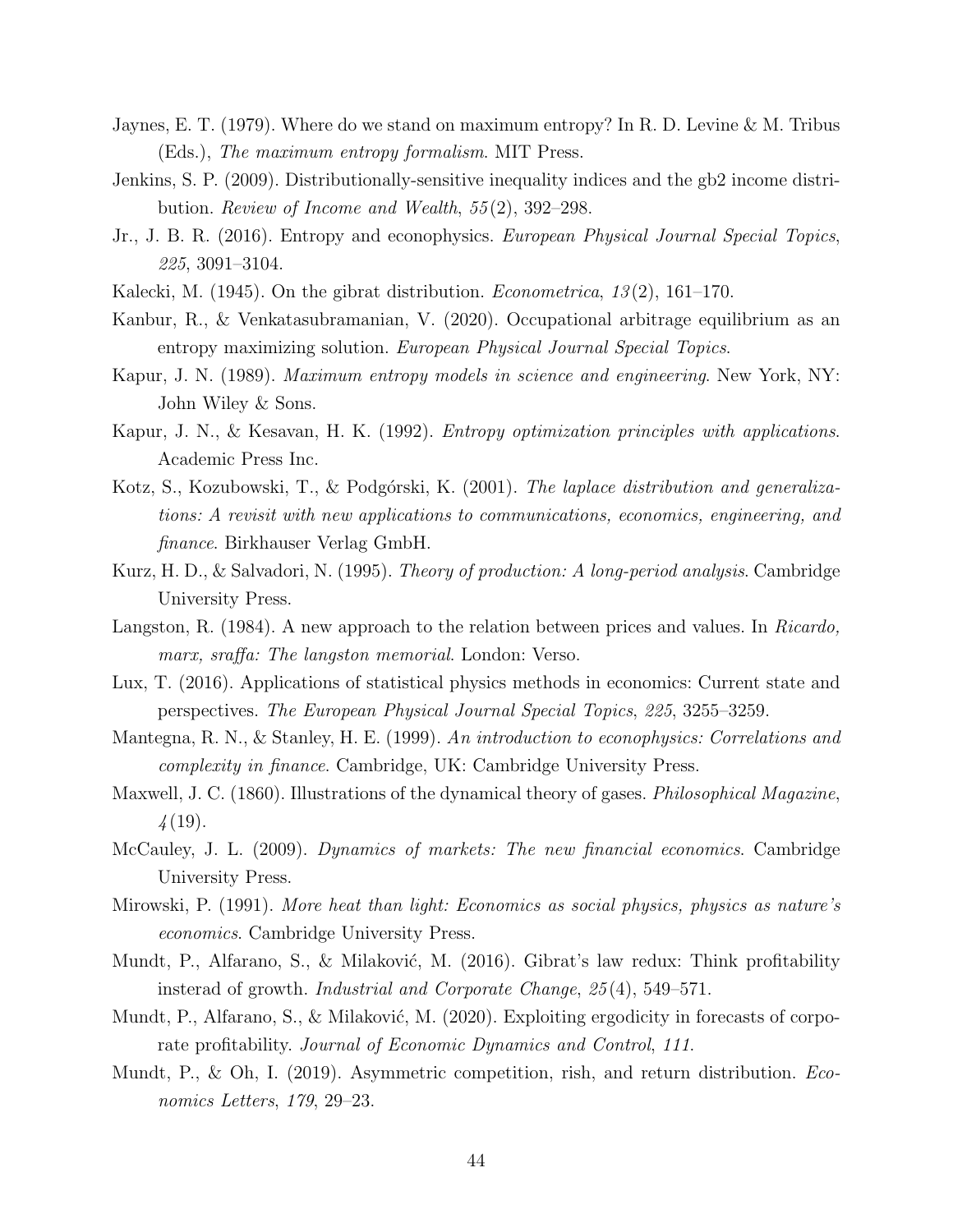- <span id="page-45-12"></span><span id="page-45-2"></span>Niven, R. K. (2007). Origins of the combinatorial basis of entropy. In *Aip conference proceedings* (Vol. 954, *133* ).
- <span id="page-45-4"></span>Omer,  $\ddot{\text{O}}$ . (2018). Dynamics of the us housing market: A quantal response statistical equilibrium approach housing market: A quantal response statistical equilibrium approach. *Entropy*, *20* (11).
- <span id="page-45-10"></span><span id="page-45-5"></span>Omer, O.  $(2020)$ . Maximum entropy approach to market fluctuations as a promising alternative. *European Physical Journal Special Topics*.
- <span id="page-45-0"></span>Pareto, V. (1987a). Aggiunta allo studio della curva delle entrate. *Giornale degli Economisti*, *2* (14), 15–26.
- Pareto, V. (1987b). *Cours d'économie politique* (Rouge, Ed.). Lausanne.
- <span id="page-45-3"></span>Reddy, S. (2020). Statistical mechanics approaches in economics: What is an explanation? *The European Physical Journal Special Topics*.
- <span id="page-45-7"></span>Redhead, M. (1995). *From physics to metaphysics*. Cambridge University Press.
- <span id="page-45-17"></span>Rosser Jr., J. B. (2008a). Debating the role of econophysics. *Nonlinear Dynamics, Psychology, and Life Sciences*, *12* (3), 311–323.
- <span id="page-45-1"></span>Rosser Jr., J. B. (2008b). Econophysics. In *The new palgrave dictionary of economics* (2nd ed., pp. 1625–1643). Palgrave MacMillan.
- <span id="page-45-15"></span>Rosser Jr., J. B. (2008c). Econophysics and economic complexity. *Advances in Complex Systems*, *11* (5), 745–760.
- <span id="page-45-18"></span>Sargent, T. J. (2017). Risk aversion or mistaken beliefs? In *David k. backus memorial lecture*. NYU Stern.
- <span id="page-45-8"></span>Scharfenaker, E., & Foley, D. (2017). Quantal response statistical equilibrium in economic interactions: Theory and estimation. *Entropy*, *19* (9), 444.
- <span id="page-45-9"></span>Scharfenaker, E., & Semieniuk, G. (2017). A statistical equilibrium approach to the distribution of profit rates. *Metroeconomica*, *68* (3), 465–499.
- <span id="page-45-14"></span><span id="page-45-11"></span>Scharfernaker, E. (2019). *Implications of quantal response statistical equilibrium* (Working Paper No. 2019-07). Univeristy of Utah.
- <span id="page-45-13"></span>Scharfernaker, E., & dos Santos, P. L. (2015). The distribution and regulation of tobin's q. *Economic Letters*, *137*, 191–194.
- <span id="page-45-6"></span>Scharfernaker, E., & Schneider, M. P. A. (2019). *Labor market segmentation and the distribution of income: New evidence from internal census bureau data* (Working Paper No. 2019-08). Univeristy of Utah.
- <span id="page-45-19"></span>Scharfernaker, E., & Yang, J. (2020). Maximum entropy economics. *The European Physical Journal Special Topics*.
- <span id="page-45-16"></span>Schneider, M. P. A. (2013). Evidence for multiple labor market segments: An entropic analysis of us earned income, 1996-2007. *Journal of Income Distribution*, *22* (2), 60–98.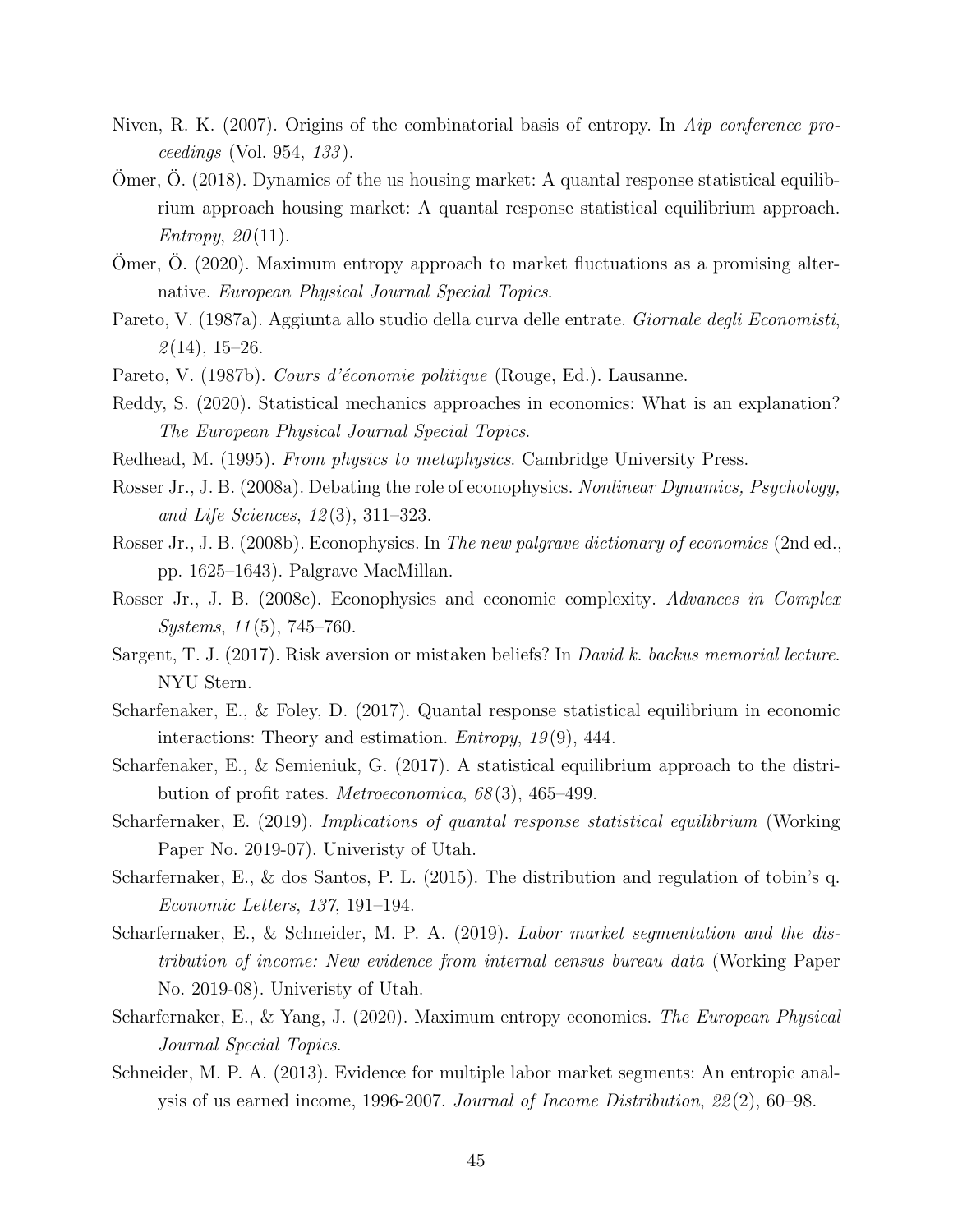<span id="page-46-4"></span>Seidenfeld, T. (1986). Entropy and uncertainty. *Philosophy of Science*, *53*, 467–491.

- <span id="page-46-3"></span>Shaikh, A. (2016). *Capitalism: Competition, con ict, crises*. Cambridge, UK: Cambridge University Press.
- Shaikh, A. (2020). The econ in econophysics. *European Physical Journal Special Topics*.
- Shaikh, A., & Jacobo, E. (2019). *Economic arbitrage and the econophysics of income inequality* (tech. rep. No. 1902). New School Economic Papers.
- <span id="page-46-0"></span>Shaikh, A., Papanikolaou, N., & Wiener, N. (2014). Race, gender and the econophysics of income distribution in the usa. *Physica A*, *415*, 54–60.
- <span id="page-46-1"></span>Shannon, C. E. (1948). A mathematical theory of communication. *The Bell System Technical Journal*, *27*, 379–423, 623–656.
- <span id="page-46-2"></span>Simon, H. A. (1955). On a class of skew distributiuon functions. *Biometrika*, *42* (3-4), 425– 440.
- Simon, H. A., & Bonini, C. P. (1958). The size distribution of business firms. *American Economic Review*, *48* (4), 607–617.
- Sims, C. A. (2003). Implications of rational inattention. *Journal of Monetary Economics*, *50* (3), 665–690.
- Sklar, L. (1993). *Physics and chance: Pilosophical issues in the foundationations of statistical mechanics*. Cambridge University Press.
- Soofi, E. S., & Retzer, J. J. (2002). Information indicies: Unification and applications. *Journal of Econometrics*, *107*, 17–40.
- Stanley, M., Amaral, L., Buldyrev, S., Havlin, S., Leschhorn, H., Maass, P., . . . Stanley, H. (1996). Scaling behavior in the growth of companies. *Nature*, *379* (6568), 804–806.
- Steindl, J. (1965). *Random processes and the growth of firms*. London: Griffin.
- Subbotin, M. (1923). On the law of frequency of error. *Mathematicheskii Sbornik*, *31*, 269– 301.
- Theil, H. (1967). *Economics and information theory*. North-Holland Publishing Company.
- Thurner, S., Hanel, R., & Klimek, P. (2018). *Introduction to the theory of complex systems*. Oxford University Press.
- Uffink, J. (1996). The constraint rule of the maximum entropy principle. *Studies in History and Philosophy of Modern Physics*, *27*, 47–79.
- Uffink, J. (2007). Compendium of the foundations of classical statistical physics. In J. Butterfield & J. Earman (Eds.), *Philosophy of physics*. North-Holland Publishing Company.
- Venkatasubramanian, V. (2017). *How much inequality is fair? mathematical principles of a moral, optimal, and stable capitalist society*. Columbia Univeristy.
- Wiener, N. M. (2020). Labor market segmentation and immigrant competition: A quantal response statistical equilibrium analysis. *Entropy*, *22* (7), 742.